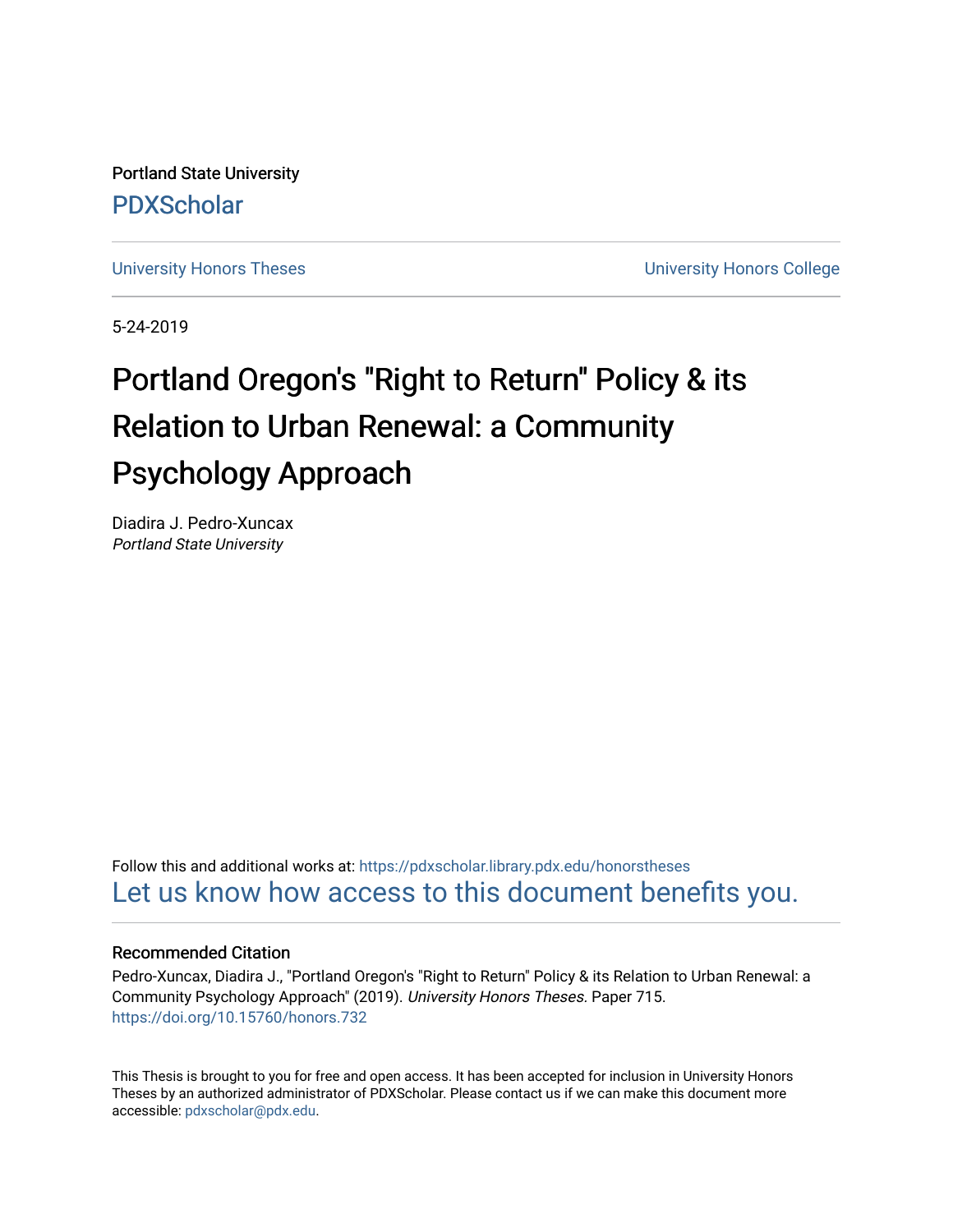# Portland Oregon's "Right to Return" Policy & its Relation to Urban Renewal: A Community

Psychology Approach

By

Diadira Pedro-Xuncax

An undergraduate honors thesis submitted in partial fulfillment of

the requirements for the degree of

Bachelor of Science

in

University Honors

and

Social Science

Thesis Advisor

Federico Perez, Ph.D.

Portland State University

2019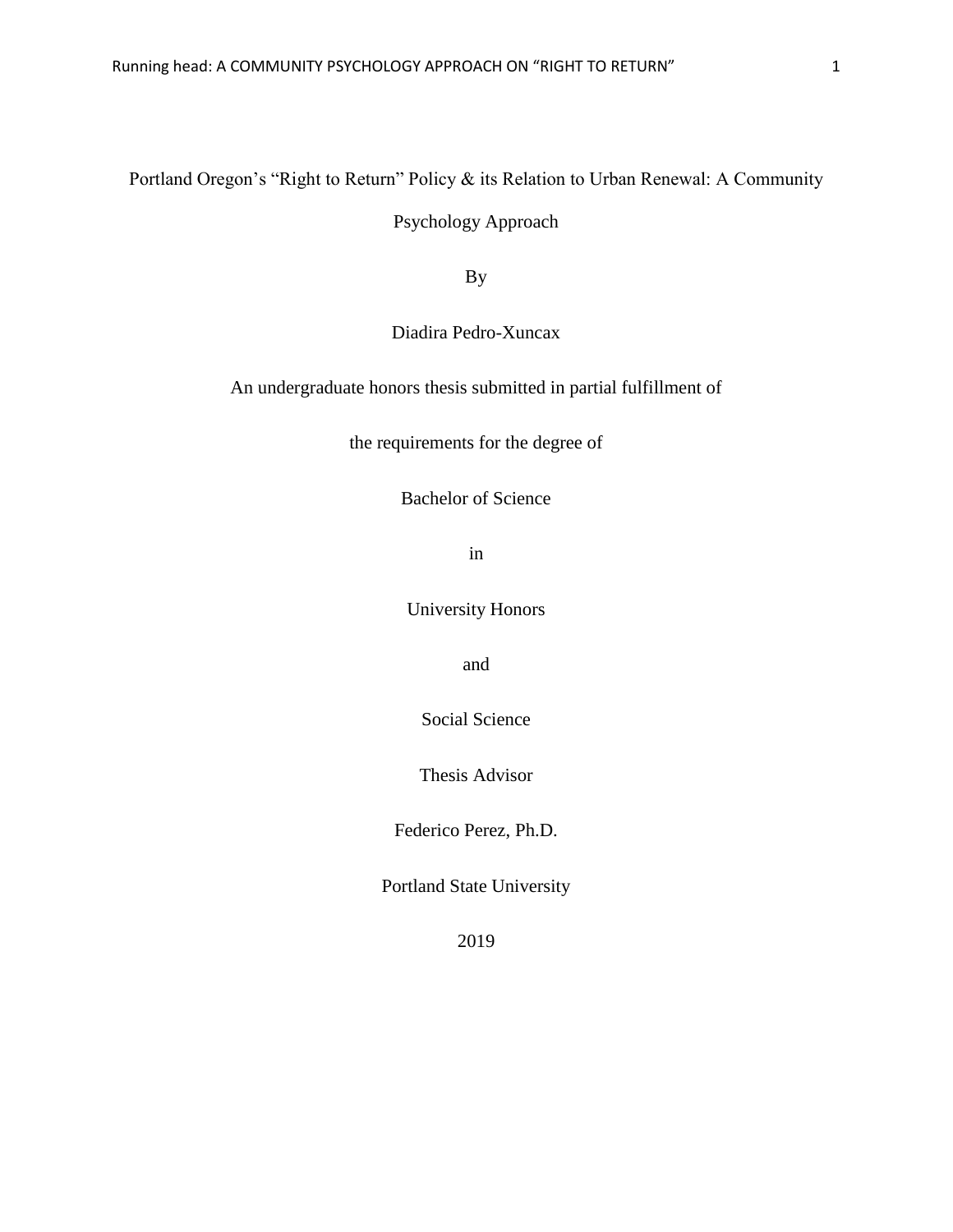## **Abstract**

As displacement begins to be a concerned result of urban renewal and gentrification, city officials are implementing policies to reverse its devastating effects. Specifically, the City of Portland (2015) recently implemented their \$96 million policy "Right to Return" to address issues of mass displacement of long-term black residents through a point-based preference policy for affordable housing. While this policy is commendable and perhaps the first step in correcting a city's heinous history riddled in racism, it is not enough as it stands. Through an interdisciplinary lens I argue that RTR falls short in four major ways: it ignores and dismisses Portland's racist history by omitting narratives of trauma caused by urban renewal, it disregards the need of "sense of community" (Kloos & Grover, 2012) for those who would dwell within newly constructed affordable units, it acts as a neoliberal policy that supports "policy-based evidence," and the funding is strictly being allocated to the construction of affordable housing only and not to providing new or specialized resources for previously displaced black long-term residents. This approach is supported by rhetorical analyses from the Verdell Burdine and Otto G. Rutherford's Family Collection located in Portland State University Library of Special Collections & University Archives in addition to adopting concepts from Community Psychologists. Finally, this thesis provides recommendations for RTR to create actual change and support long-term black residents.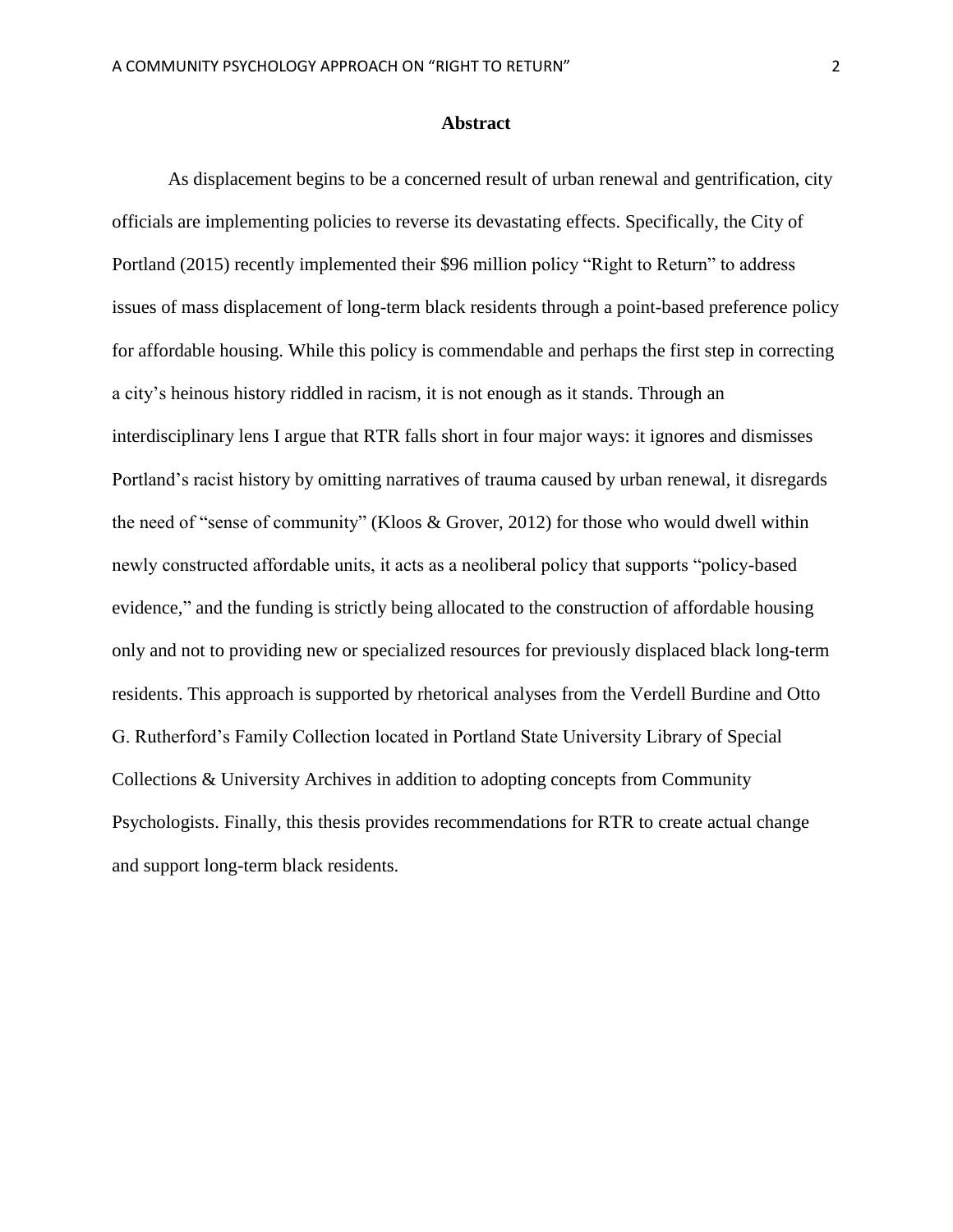## **Introduction**

Current programs in Portland, Oregon are attempting to amend its heinous history of displacement due to massive waves of urban renewal and its modern successor, gentrification. While this attempt is honorable and perhaps the first step in amending a historically racist city's eradication of black lives, it falls short in many ways. And while there are different avenues of critique, what will be of focus here is the lack of effectiveness in Portland's recent policy, "Right to Return" (RTR). This policy's attempt fails in four major forms: it ignores and dismisses Portland's racist history by omitting narratives of trauma caused by urban renewal, it disregards the need of "sense of community" (SOC) (Kloos & Grover, 2012) for those who would dwell within newly constructed affordable units, it acts as a neoliberal policy that supports "policybased evidence," and its funds are only being allocated to the construction of affordable housing alone. RTR serves as a neoliberal policy through its enforcement of social mix, a practice that integrates lower and middle to upper class residents into a single area of residency rather than creating affordable housing in lower class neighborhoods themselves. Addressing RTR's shortcomings will be accomplished in two ways. First, I will analyze primary sources through the oral history of long-term black residents who were displaced as a result of federal funding and policies under the ruse of urban renewal, a practice that continues in modernity through gentrification. Second, I will provide recommendations for this policy that will enhance and promote SOC in these new affordable housing that are often in gentrified and/or gentrifying neighborhoods.

#### **Right to Return**

A brief understanding of Portland's newly enacted policy, Right to Return (2015), is needed to address its shortcomings. RTR is a housing assistance policy that is part of the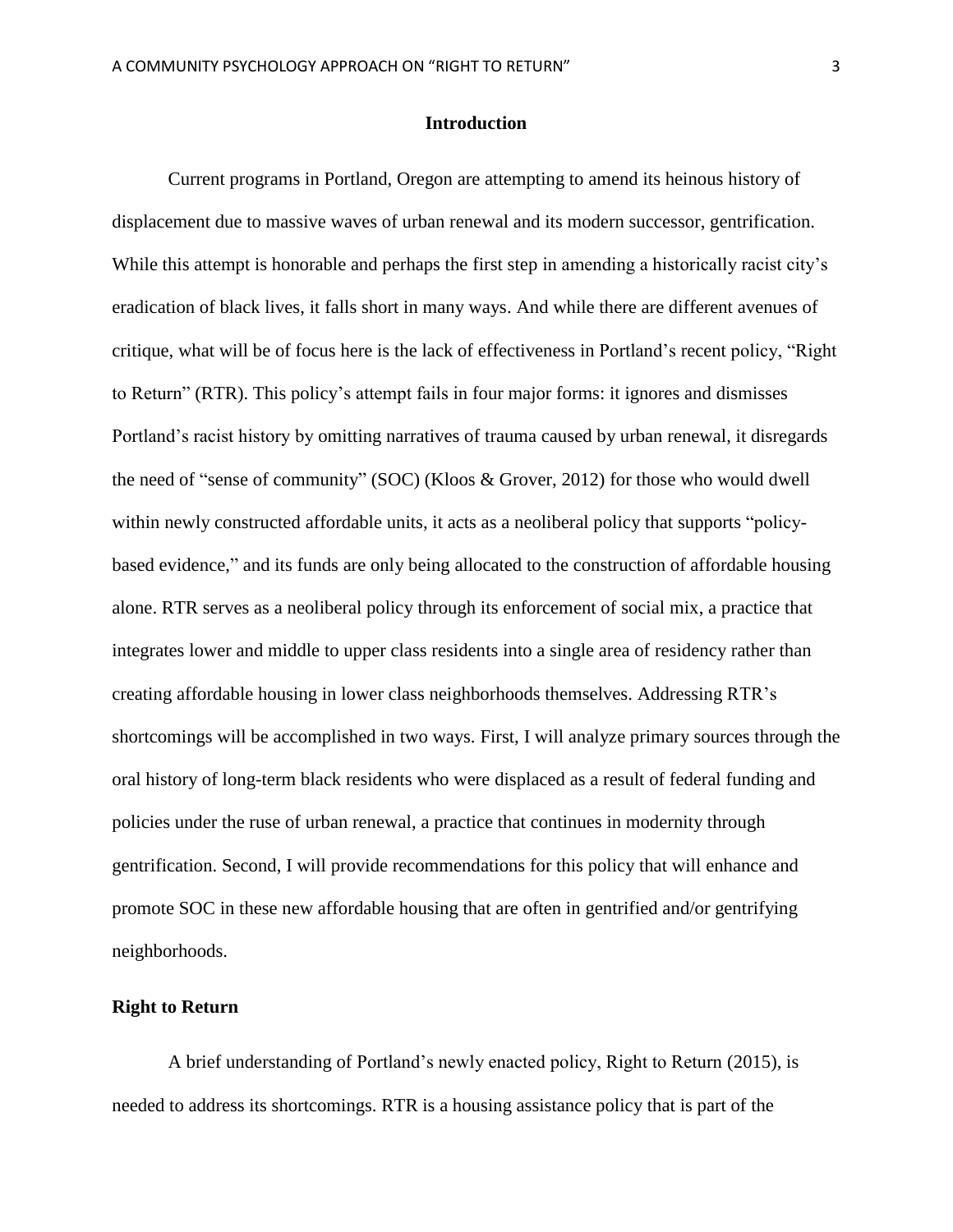Portland Housing Bureau's North/Northeast Housing Strategy aimed at mitigating and amending previous displacement. This initiative's objective is funded by \$96 million towards building 100 new and affordable homes each year for ten years as well as preserving buildings, helping families both stay in their current gentrifying neighborhoods or buy back into certain areas that were heavily impacted by urban renewal. RTR plans on enforcing this through a "preference policy" that is designed to (1) give preference to those tied historically in North/Northeast Portland, (2) and for families that are currently dwelling within or have been displaced from these communities. In turn, those who qualify will be rated on a six-point system that is based on how close they live(d) to neighborhoods that faced mass-displacement. These neighborhoods are then divided into three major geographical areas: Area of City Condemnation Actions, which is associated with displacement that occurred due to Emanuel Hospital; Memorial Coliseum Albina Community Plan Boundary, refers to city actions that displaced historically black neighborhoods; and Urban Renewal comprise the city actions that displaced individuals starting from 2000 and present. Families can earn up to six points, those with the highest, along with those who are the direct descendants of individuals that appears on the list of people who had property taken away by the city are given the highest priority ("North/Northeast Neighborhood Housing Strategy Oversight Committee", 2015). Due to the policy's vast coverage, my primary focus is on the sense of community, or lack thereof for black residents who will potentially relocate and reclaim their old neighborhoods through affordable housing.

Despite the implementation of black residents' input on this policy, it still falls flat towards successful execution. More than 450 residents have shared their experience and history with city officials in terms of displacement (Saltzman, 2017). First, it doesn't recognize nor emphasize the importance of race. Second, the funding is strictly being allocated to the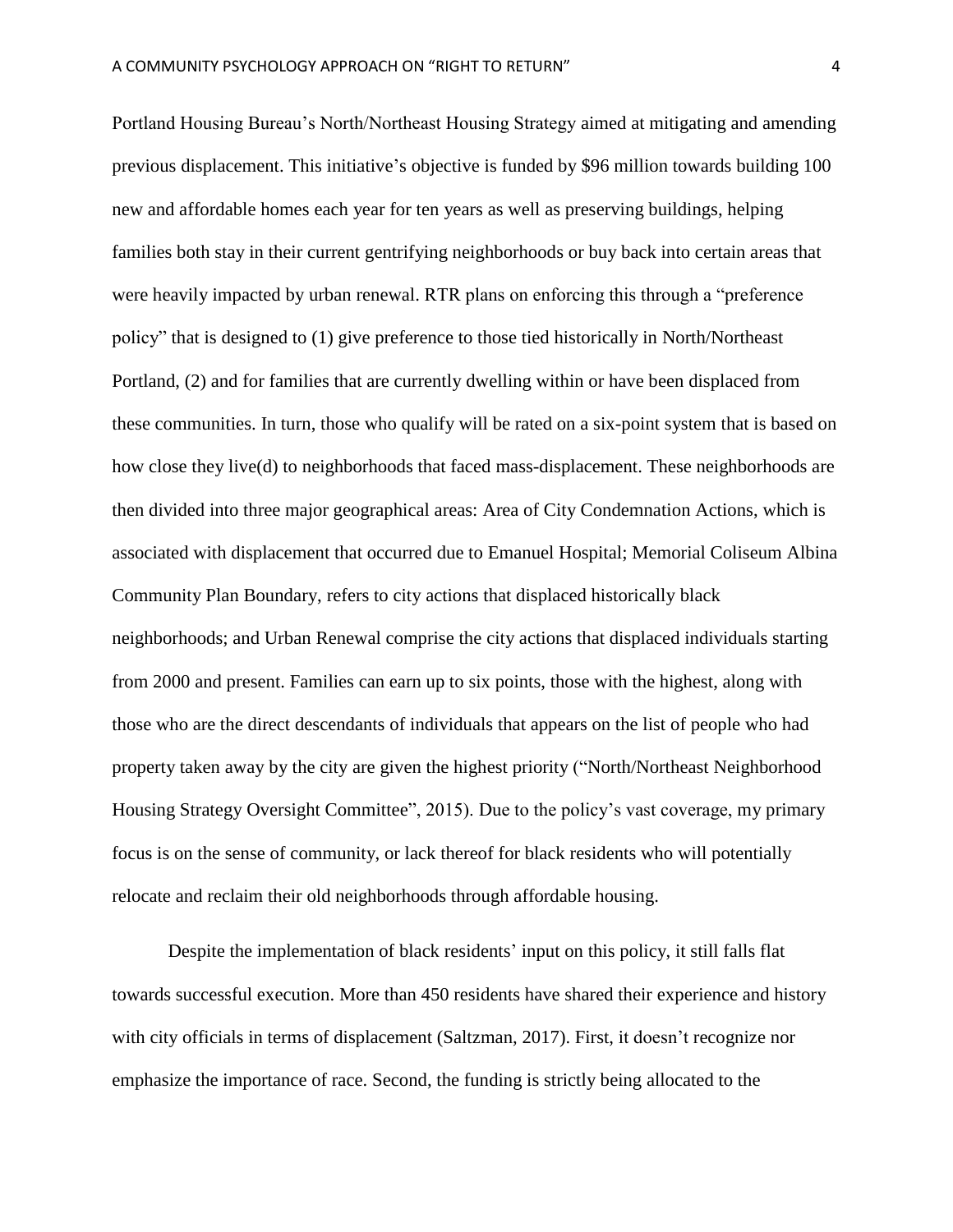construction of affordable housing only and not to providing new or specialized resources for previously displaced black long-term residents, which in turn can impede the opportunity in creating high levels of SOC. Over a thousand applications were received for the first round of affordable housing under this policy, and of this set, it was unknown to its enforcers how many of those applications were of black residents (Korn, 2017). Omitting race from applications reinforces the idea of RTR being a neoliberal policy that is attempting to find a quick fix to a deeper-rooted issue of structural racism as well as justifying policies that are already in practice. Additionally, affordable housing units are not being allocated (Monahan, 2019), and out of a goal of helping sixty-five families with mortgages, only nine were successful because of their positive financial standing that qualified them (McGlinchy, 2018). The issue wasn't that not enough residents were interested, it was due to the complexities that this policy ignores, such as the devastating financial longitudinal impact urban renewal had on the black residents of Portland. Once again, RTR as a policy fails to implement needed resources for black residents.

## **Key Events & Concepts**

With a better understanding of RTR as a policy, it is now possible to integrate and briefly define two key events and two key concepts that explain how this policy was influenced by both previous federal policies as well as present practices: urban renewal, gentrification, neoliberalism, and SOC. Urban renewal was the cause of mass displacement of black residents throughout the United States, and RTR is attempting to amend its negative impact in Portland. A similar pattern of displacement continues into the  $21<sup>st</sup>$  century, only this time it is supported by updated policies. Gentrification is a continuance of urban renewal practices but is instead now supported by neoliberal policies. In addition to these key events being defined, it is of equal importance to understand how neoliberalism interacts with this thesis. Specifically, the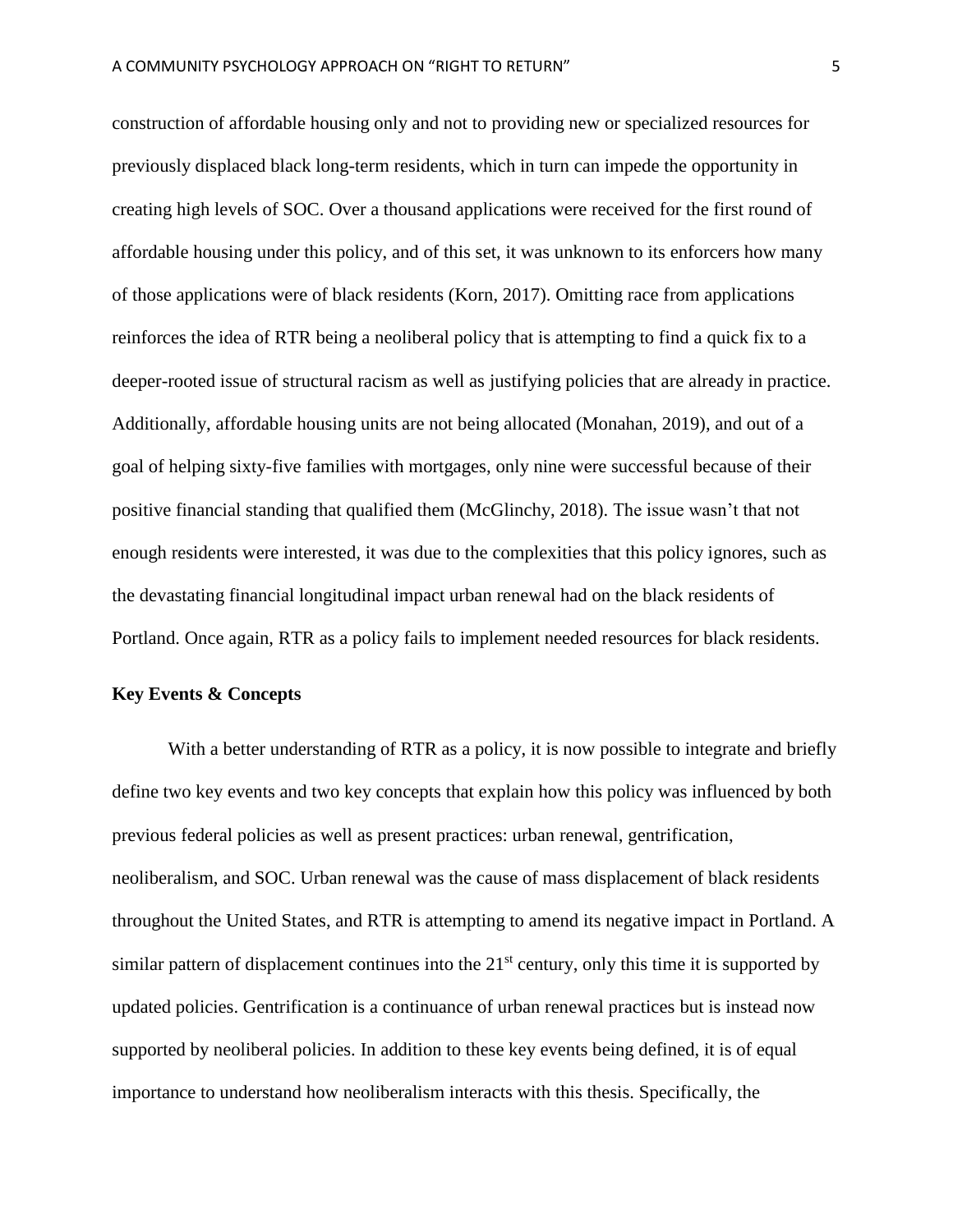significance of the market in terms of policy practice. Neoliberal policies will refer to two assumptions that are based from 18<sup>th</sup> century liberalism. First, "the free and democratic exercise of individual self-interest led to the optimal collective social good," and that "private property is the foundation of this self-interest, and free market exchange is its ideal vehicle" (Smith, 2002, p. 429). This is to say that RTR is influenced by the interest of the city rather than amending both previous and current displacement caused by urban renewal and gentrification. Instead of creating and implementing a program to benefit disenfranchised blacks, city officials guided by neoliberal policy practices are creating socially mixed neighborhoods for their own benefit.

Often when historians discuss Urban Renewal, it is rarely ever concerning a single matter or policy. Instead, it is a multitude of policies and acts that were widespread across the nation in hopes of bettering the United States, or so were the claims. It is first important to distinguish Urban Renewal in the sense of this essay since there are multiple waves and policies/acts that occurred throughout this phase. Federally funded policies and acts, such as The Housing Act of 1949-1961 and The Federal Aid Highway Act of 1956, were enacted in the mid twentieth century and will be observed and discussed in the latter portion of this thesis in relation to the narratives uncovered in the archival analysis. Federally funded acts and policies showcase the matter of the ineffectiveness of neoliberalism in humanitarian crisis'. Its enforcement is done without proper examination of the city as a whole and how it functions as well as using it as a panacea for mass poverty and its related issues. The same could be attributed to RTR as a policy. Specifically, RTR is seeking to solve a crisis of displacement caused by urban renewal through an oversimplified policy aimed at only creating affordable housing instead of addressing the root issue of the high cost of living. This policy is strictly allocating their funds to building affordable housing rather than providing necessary resources to escape poverty.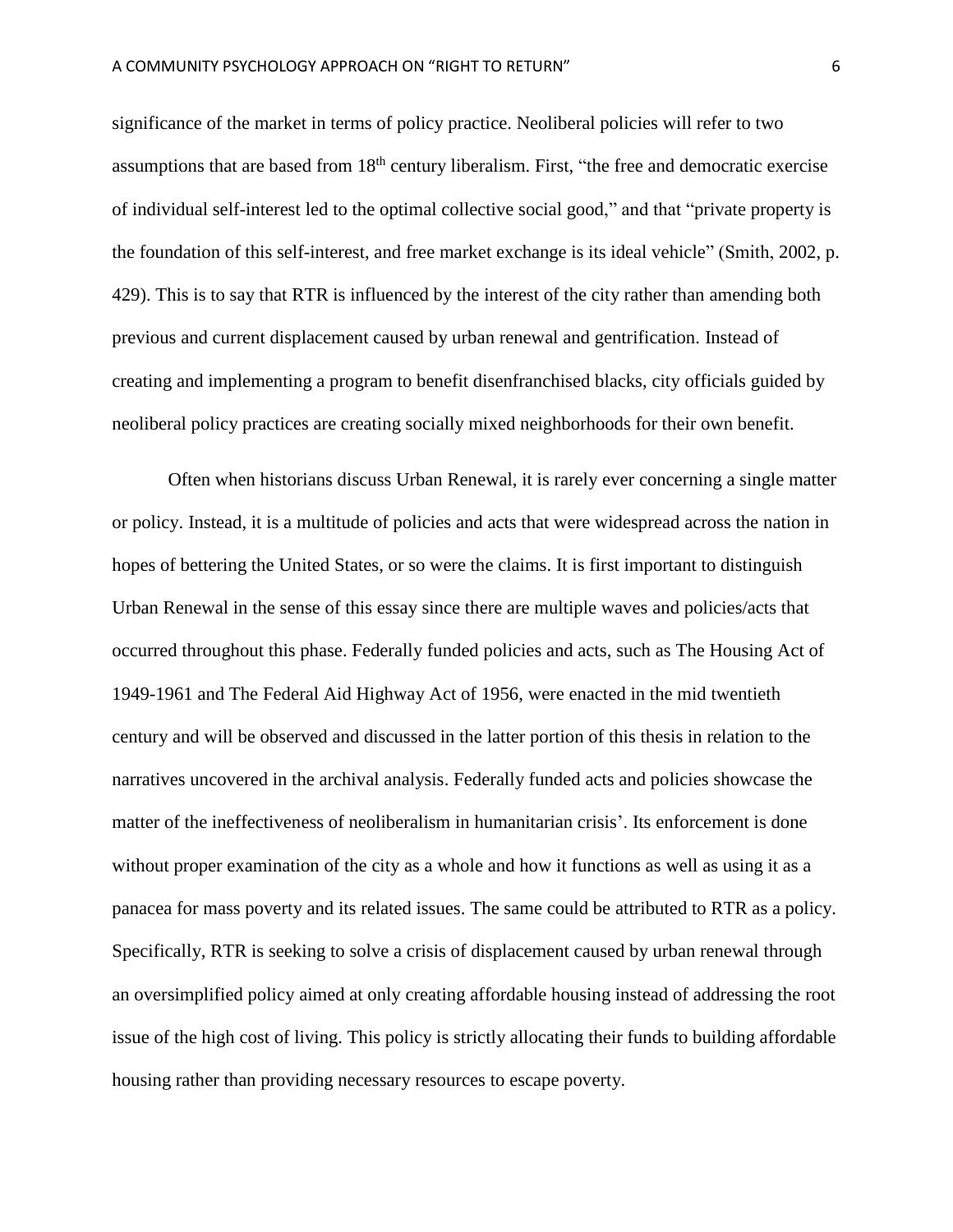Although Urban Renewal's wave of urbanism strategy has ended, it has instead been replaced by its modern successor: gentrification. Because of its modern replacement, it is essential to first clearly define what wave of gentrification will be of focus and then acknowledge the common view of it being a solution to urban decay (Newman & Wyly, 2006). Gentrification has been present throughout the United States' history, especially as urbanization increased. This essay will adopt Hackworth & Smith's (2001) third wave definition of gentrification: this wave extends into higher-risks areas with the support of state as well as adding, upgrading, and replacing existing building stock. This definition highlights RTR's policy flaws that includes a neoliberal agenda of justifying policies already in practice, also known as "policy-based evidence" (Shaw & Hagemans, 2015). RTR as a policy is far too simplistic to create actual change for black long-term residents that the city of Portland displaced.

A concept just as important and interactive as gentrification is sense of community in relation to RTR. Some may oversimplify the concept of "sense of community" and attribute its name to its definition. In actuality, SOC is multifaceted, and it must be clearly defined and as should its relational concepts. Sarason (1974) first proposed the idea of SOC but has since been properly expanded and defined by McMillan and Chavis (1986) to four principles that must be present to fully define SOC: membership, mutual influence, integration and fulfillment of needs, and shared emotional connection. Membership refers to personal investment and feelings of belonging; mutual influence occurs when members of the community have power and are able to exert it in a group dynamic; integration and fulfillment of needs concerns shared values and the exchange of resources amongst members; and, shared emotional connection can be thought of as a "spiritual bond" – a bond that doesn't necessarily translate religiously, but can only be experienced and recognized by members themselves through community experiences (Kloos &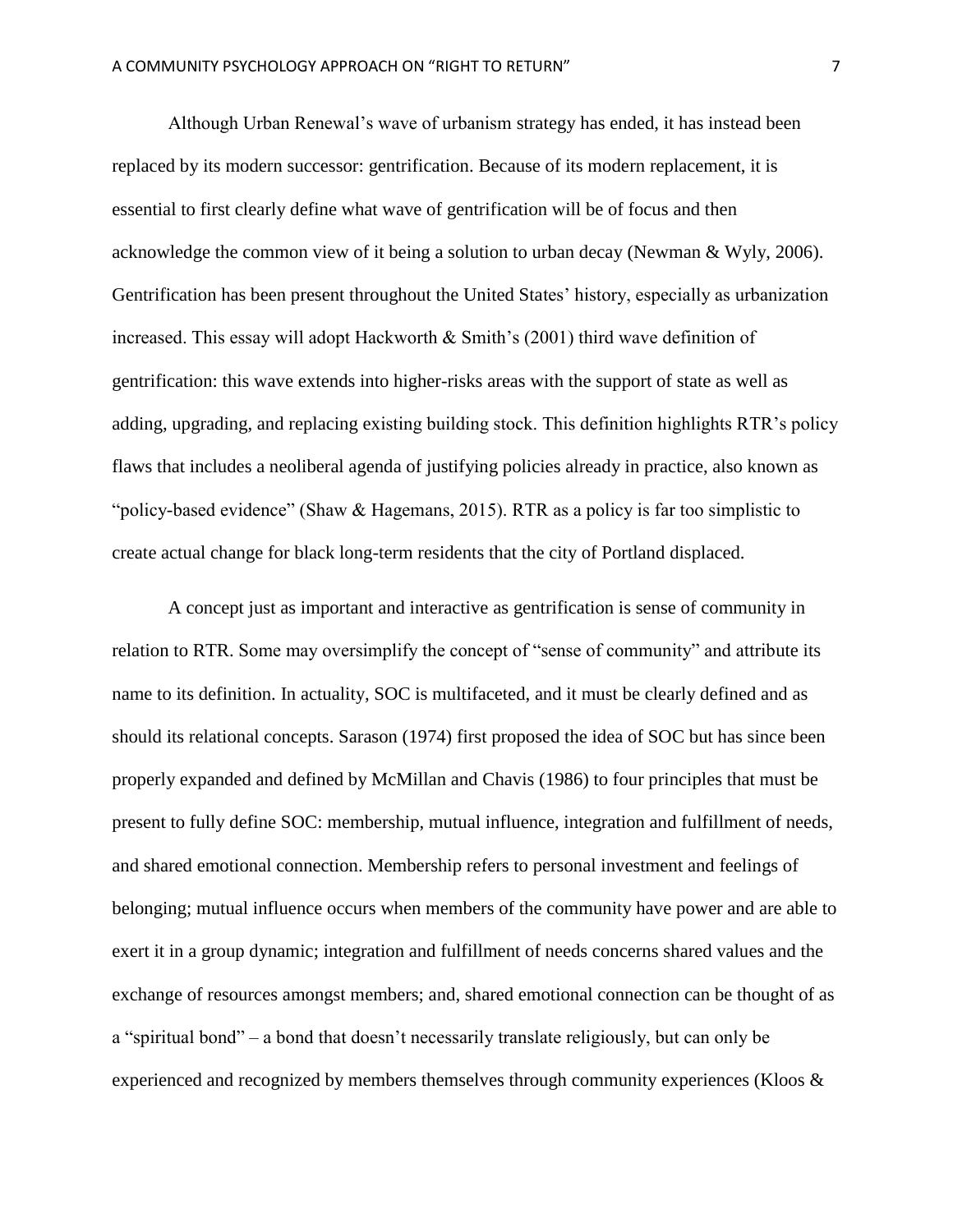Grover, 2012). In combination these principles create a rich and complex SOC that is omitted, but desperately needed in RTR. By incorporating McMillan and Chavis' principles, the City of Portland can help create and amend the vast social networks it demolished during urban renewal for its black long-term residents.

Finally, to fully adopt and implement an ecological perspective, it is necessary to first define what community translates to as a recommendation to RTR's policy. As community psychologists have established, a community has several forms and isn't based solely on an individual's immediate surroundings. For this reason, the type of community discussed here will be locality based: a more traditional understanding of community that includes city blocks, neighborhoods, small towns, cities, and rural regions (Kloos & Grover, 2012). To provide a tangible possible preliminary solution, my recommendations discussed in the latter portion of this thesis will be for the King neighborhood but can also be adjusted for other neighborhoods.

## **Racism in Portland, Oregon**

Urban Renewal in Portland, Oregon's history is seldom discussed and acknowledged amongst many of its inhabitants. It is because of this ignorance that modern forms of oppression continue to thrive and impact the same communities. Specifically, gentrification, a modern form of urban renewal, continues to displace the very same community: black long-term residents. By ignoring Portland's history, and those who were impacted by urban renewal, we allow for the continuance of displacement and marginalization of this community. It is necessary to not only acknowledge, but also uncover the hidden narratives of the black community within Portland when urban renewal was devastatingly taking place. Uncovering these narratives as well as the overall racism in Portland will aid in addressing RTR's shortcomings by acknowledging the historical oppression black long-term residents faced. This in turn will help create a SOC for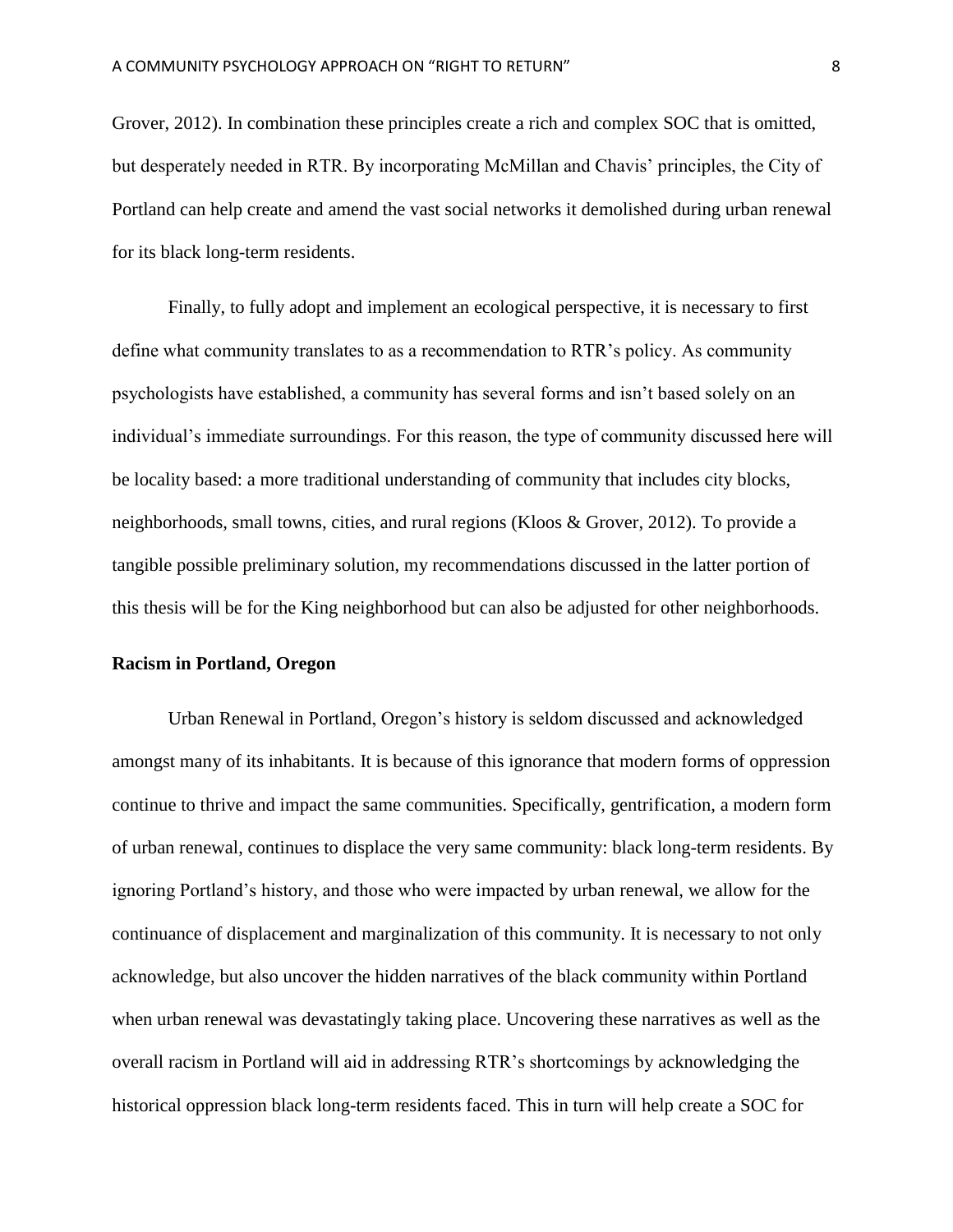those within neighborhoods that are either currently undergoing gentrification or are completely gentrified.

## **Methodology**

It is critical to uncover both Portland's lesser known history with oppressive racism, and the lost narratives of those who endured the traumatic experience of Urban Renewal. The primary sources collected for this thesis include first-hand accounts, also known as oral history, of black long-term residents who were displaced. I will also provide supplemental evidence on Portland's racist history that contributed to urban renewal. To uncover these hidden narratives, I will rhetorically analyze primary sources in the Verdell Burdine and Otto G. Rutherford's Family Collection located in Portland State University Library of Special Collections & University Archives. From there I gathered the incredibly and meticulously crafted collection regarding local zoning pamphlets/booklets from 1975-1998, the History of Portland's African American Community, and the Cornerstones of Community Buildings of Portland's African American History. My objective included the displacement of Black individual's due to the Urban Renewal. The following documents support the central textual analysis below: "Demolition and Displacement Are Forever!," "Displacement for Emanuel Hospital Expansion," "Displacement for Memorial Coliseum," "Planning in Albina," and "Vanport Flood." My central text, "Real Renewal: It's About Time!" focused on the collective narratives of concerned black citizens in Portland due to Urban Renewal.

I am approaching this issue through an interdisciplinary lens considering its vastness and complexity. Because of this I will provide recommendations for RTR's policy to successfully address its shortcomings by applying concepts developed by community psychologists after I have completed the analysis. There are a variety of views within community psychology, but this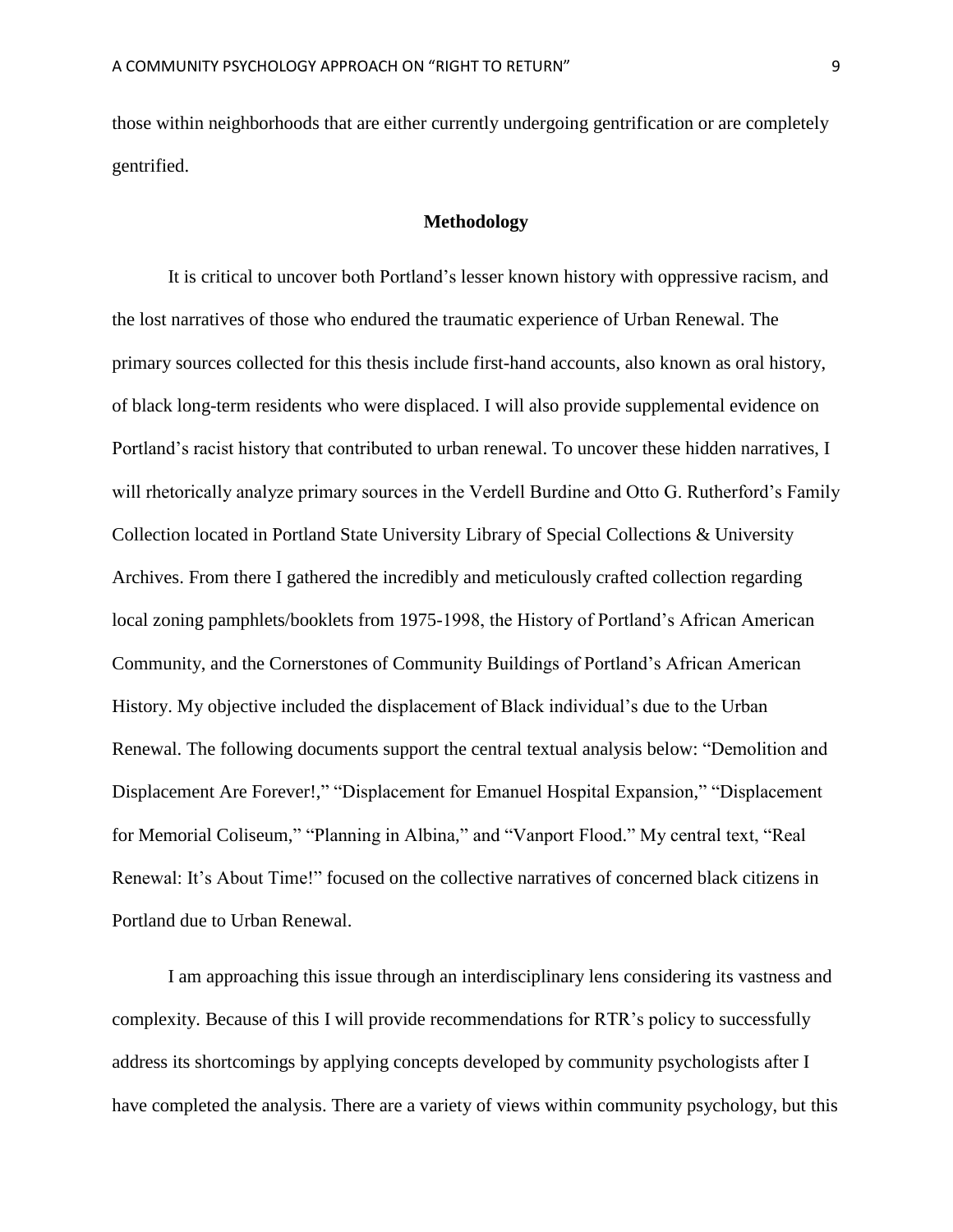thesis delves into an Ecological Perspective created by Kelly (1968) that stresses the understanding of interactions between environment and individuals. Although Kelly's model consists of four concepts, what will be used is the idea of "succession" to understand a "systems history before they plan an intervention in that system," something RTR's policy currently fails to implement. Next, I will utilize community psychologists' conceptualization of "sense of community" (SOC) (Kloos & Grover, 2012), and how this is a vital component that is altogether missed by RTR as well. Combining both a historical approach as well as integrating concepts developed by community psychology as a field is necessary to address omitted critical details that in turn will ultimately benefit and create a SOC for those dwelling within RTR's area of development.

## **Historical Racism**

Portland, Oregon is often considered a liberal and progressive city, a place considered equal and welcoming of all. This assumption and reputation of Portland is proof of continued public ignorance. Although it may be uncomplicated to reduce its problems to ignorance alone, it would be a hasty generalization. Portland's reputation is ill-defined for not recognizing the silencing of its marginalized voices, specifically, those of black citizens. Therefore, it is critical to examine a history that continues to eradicate black individuals in Portland. There is a current housing crisis that affects black individuals to an alarming degree, and this stems from historically rooted issues that has yet to be acknowledged and well represented by black residents. By ignoring the racist history of Portland, blacks will continue to face oppression. It is time to deconstruct Portland, Oregon's heinous history in order to address the shortcomings of RTR (Chandler, 2013; Serbulo & Gibson, 2013; McElderry, 2001; Thompson, 2018). This analysis includes hidden narratives that serve as the manifesto of black individuals in Portland in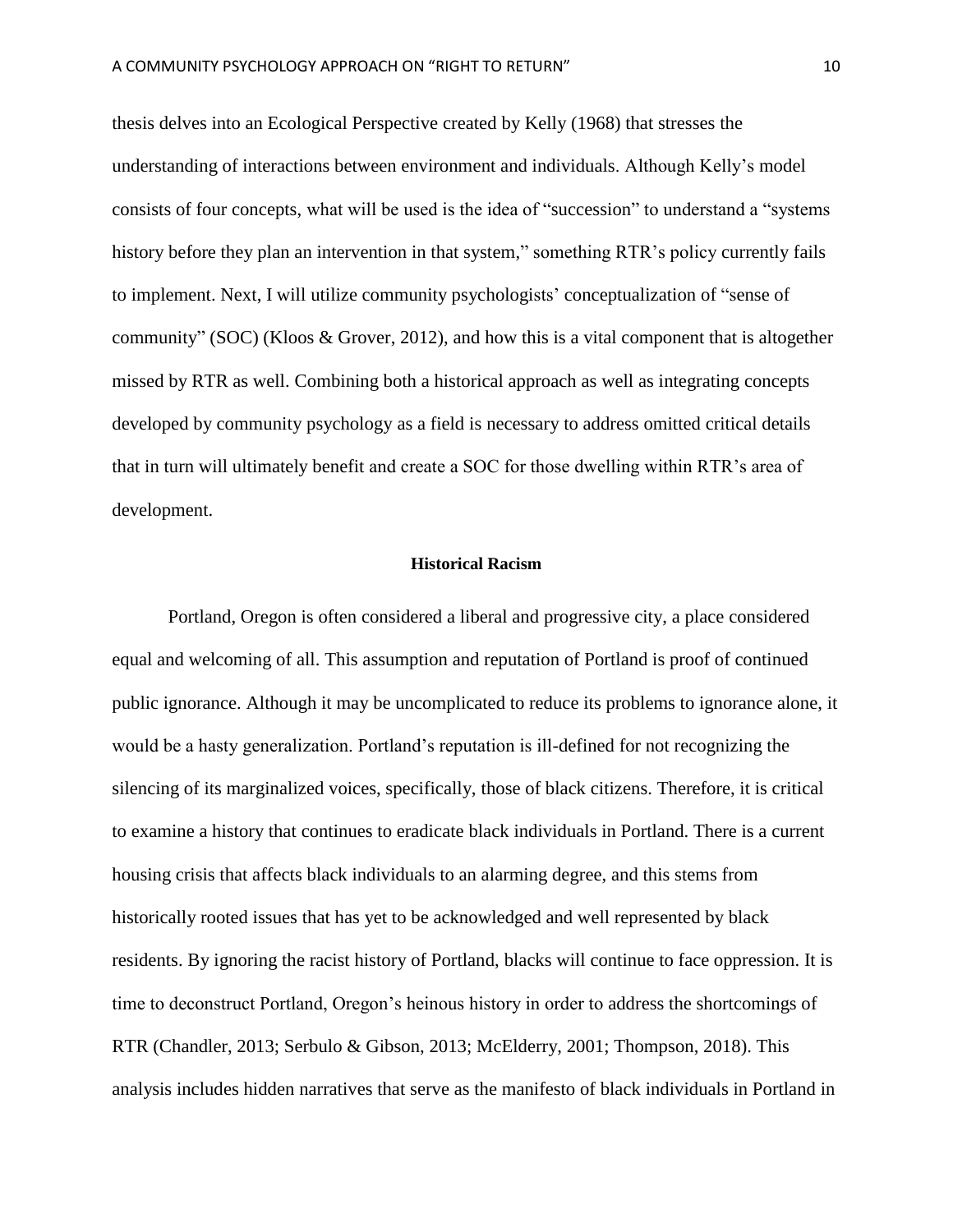the twentieth century regarding displacement due to an array of issues that were obscured under Urban Renewal. These issues primarily included federal funding and support, policies that translated into construction and expansion of establishments, and laws that forbade black individuals from existing in the public sphere. Altogether, the mass displacement and removal of blacks was often known as the "Negro Removal Project" amongst Portland's black community.

Racist policies and practices serve as pillars of structural racism that permeates a variety of agents performing different roles. It allowed for a successful clearance and displacement of black long-term residents through urban development and real estate issued by urban renewal. With the support of realtors and city officials, it was possible to confine and segregate the influx of black migrants to unwanted locations. By 1940, half of Portland's blacks were confined to crowded and inadequate housing at the Williams Avenue in Albina (City Club of Portland, 1957; Gibson, 2007) due to legal discriminatory realty practices and the support of the Housing Authority of Portland (HAP). Realtors were able to enforce their "code of ethics" that stated property values declined when black individuals were to reside in white neighborhoods (Helper, 1969), thus, HAP restricted them to segregated sections of Vanport (Gibson, 2007). These policies and practices represent how effortless it was to disenfranchise black long-term residents to successfully execute urban renewal. By 1999, blacks in Portland owned 36% fewer homes while whites had increased by 43% (Gibson, 2007). The lack of rights black residents was obvious through their lack of homeownership and confinement by city officials. It is evident as to why urban renewal occurred with ease. The missing critical component of race in RTR as a policy is now necessary to address. If historical errors are not examined, this policy may face similar issues and create irrevocable damage to black residents once again.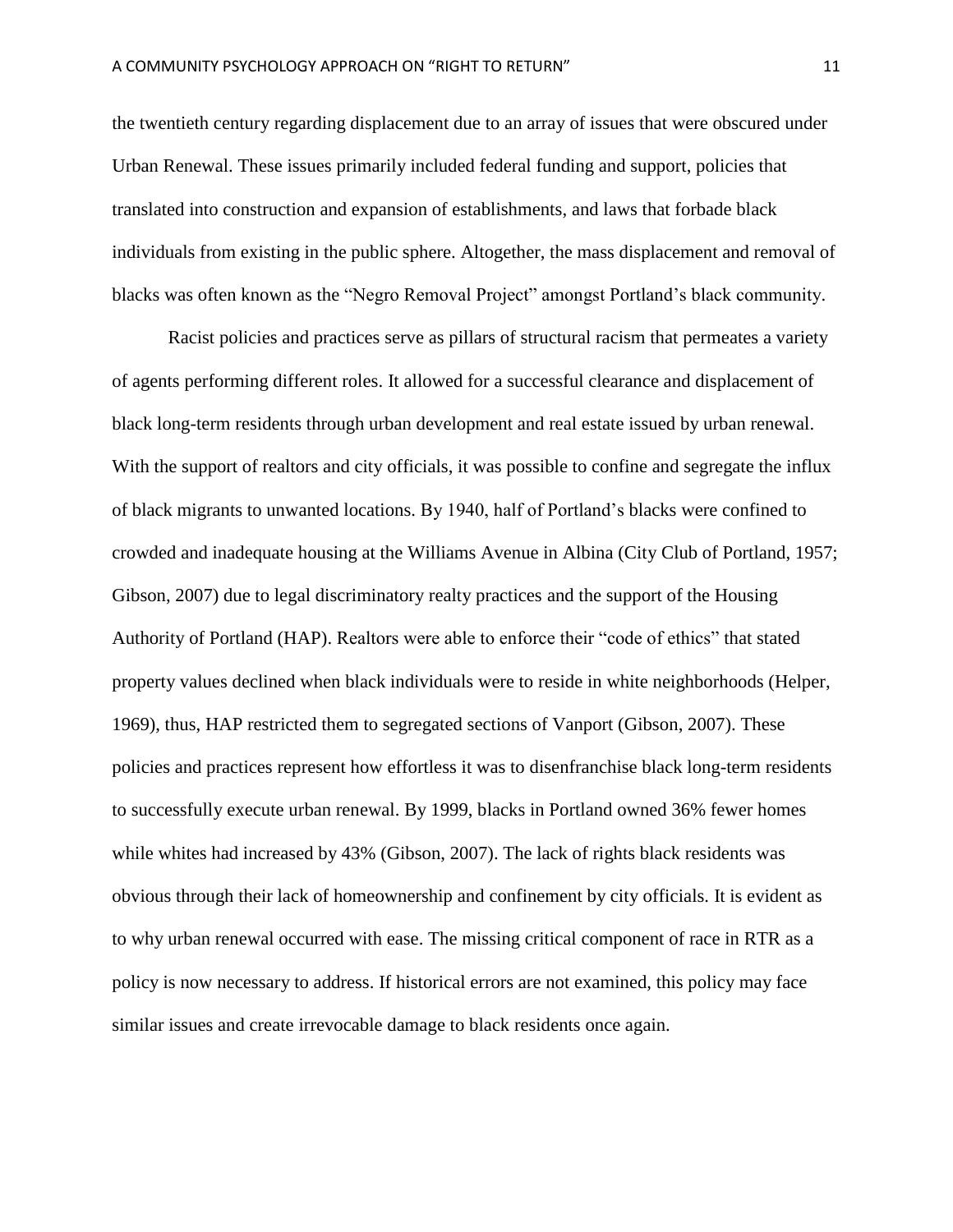To fully recognize the displacement individuals faced in the black community, it is not only vital to comprehend Portland's laws that forbade black individuals to exist in the public sphere, but to understand the reality of displacement. Additional realty practices and forms of housing segregation in Portland were heavily present well within the 1940s. One clause stated:

No person other than those of Caucasian race shall own, use, lease, or occupy and portion of said premises, providing that this restriction shall not prevent occupancy by domestic servants of a different race employed by an owner or tenant and occupant of the premises occupied (Burdine & Rutherford Family Collection [a]).

This blatant act of segregation led to the city controlling where and under what conditions black individuals could live. When individuals in the black community weren't being displaced, they were simply denied and excluded from housing altogether. The first exclusion law was passed in Oregon on June 26, 1844. The bill was designed by Peter Hardeman Burnet who believed it was necessary "to keep clear of that most troublesome class of population" (Burdine & Rutherford Family Collection [a]). While exclusionary laws gave certain agents support to create and enforce segregation, subtle forms of structural racism allowed for lawless segregation into the 20<sup>th</sup> century. A segregated housing pattern began to form in Portland between 1920 and 1930, included in this timeline was the opposition from whites on black individuals from buying homes or renting apartments in white neighborhoods (Burdine & Rutherford Family Collection [a]). When heinous laws were abolished, they were partly replaced with subtle racist practices and policies that are still present in the 21<sup>st</sup> century. Mass displacement continues to work in modernity as a tool for removal of the city's long-term black residents. Instead of relying on previous policies to create segregation, city officials now implement the process of gentrification as an urban strategy to separate the classes. To lessen the overtness of this urban strategy, city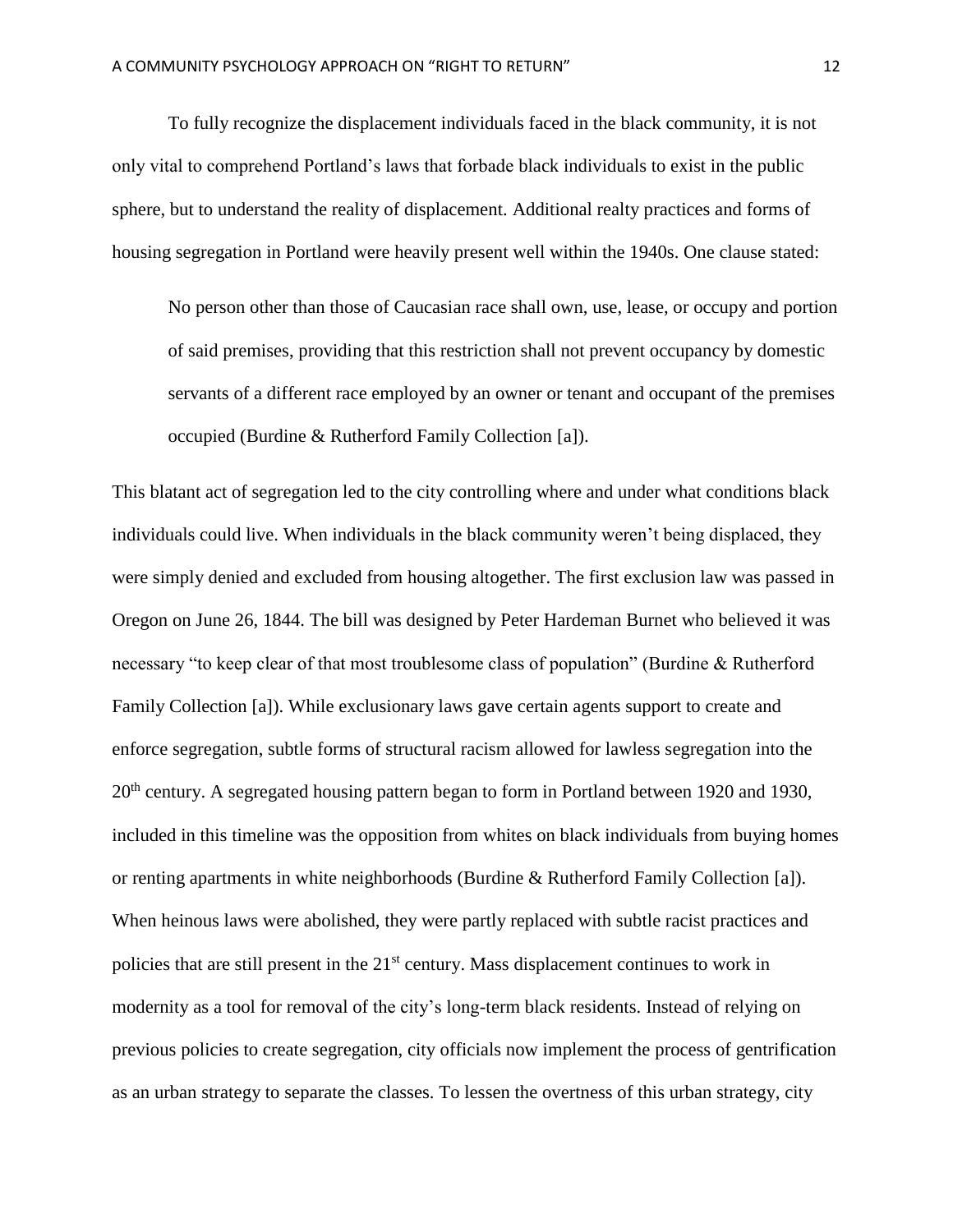officials implemented RTR to enforce socially mixed neighborhoods. Although the strategy of social mix does integrate different classes into one area, it does not alleviate the historical trauma of emotional displacement and contributes to low SOC. Neglecting this very aspect of emotional displacement showcases the ill-fitting nature of RTR.

## **Urban Renewal**

The displacement of black long-term residents in Portland caused by urban renewal can be attributed to two major federally funded acts: The Housing Act of 1949-1961 and The Federal Aid Highway Act of 1956, as will be revealed in the hidden narratives from my archival analysis. With the financial backing of over \$11 billion (Collins & Shester, 2013), it was possible to revitalize urban landscape. The primary goals of both acts can be summarized into two categories: financial incentive and removal of unwanted individuals. Those with business interests believed that Urban Renewal would increase land and property value as well as draw in white middle and upper class to the city all while pushing out black middle class residents, increase tax revenue, and it would allow for buildings to become modernized and thus leading to higher foot-traffic and spending (Teaford, 2000; Gibson, 2007; Talen, 2014). What is infrequently discussed is the federally funded clearance of blacks in order to make it all possible. Each act contributed to mass displacement for long-term residents in different forms. The Housing Acts were administered to clear slums and "blight" while The Federal Highway Act had a twofold objective: to serve as a tool to transport middle and upper class citizens into the central business district, and to serve as a "protective device" between blacks and the city, as was stated by Ivan Allen Jr, president of the Chamber of Commerce (Gibson, 2007; Avila & Rose, 2009). Despite federal claims of Urban Renewal's purpose of revitalizing cities across the nation, it is unmistakable that the cost of urbanization and revitalization is at the expense of long-term black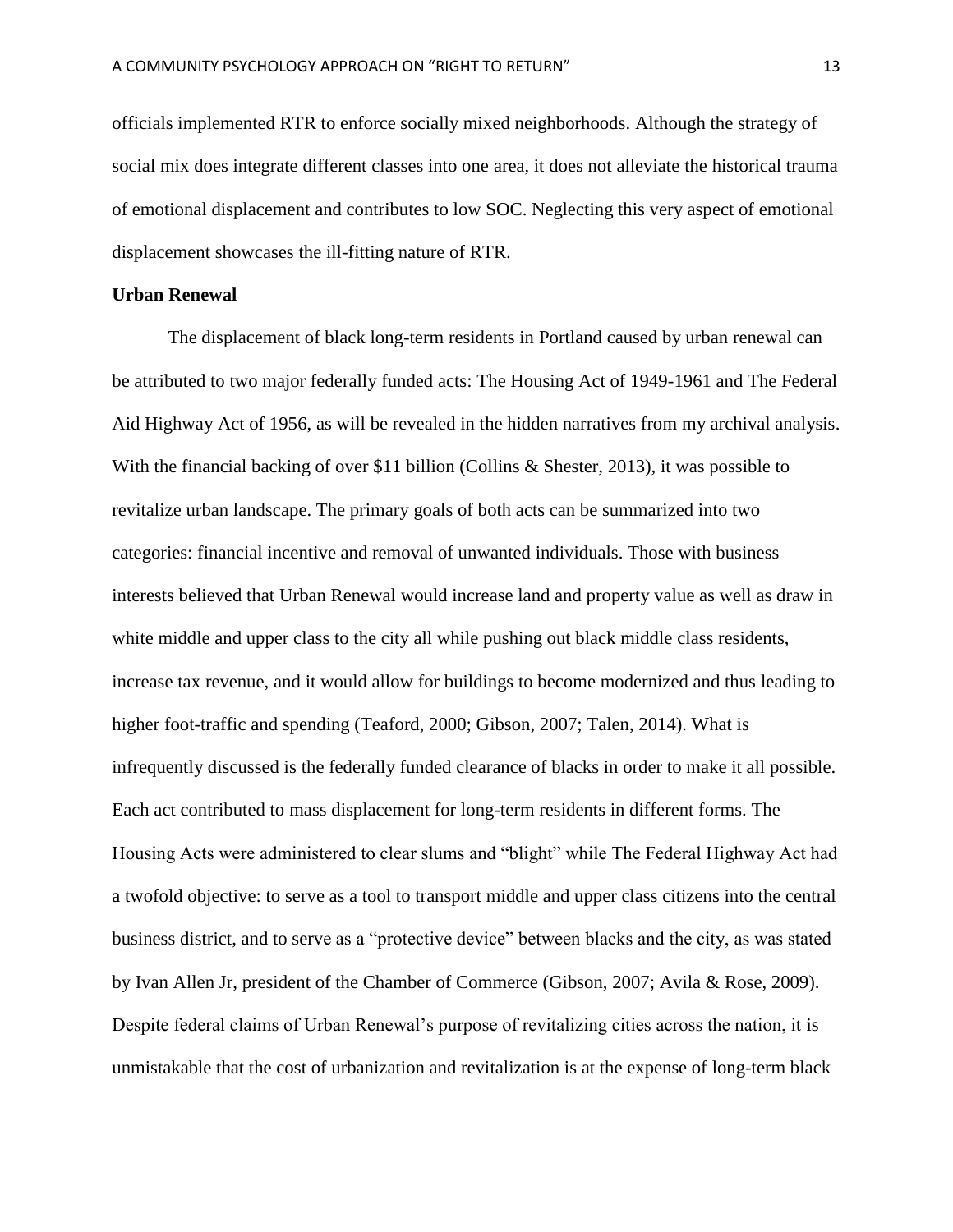residents. The incongruency between claims and execution can partially be determined by Title I of the 1949 Housing Act. Title I's ambiguity of how federal funding would be allocated to "slum clearance" and "urban redevelopment" permitted commercial development. Developers could work around the ill-defined term of "blight" for redevelopment, leading to funds being allocated to expanding universities and hospitals as well as refusing to build affordable housing since it wasn't mandated (Teaford, 2000). Nonetheless, city officials were successful in clearing what they deemed "blight." Both federally funded acts demolished approximately 910,000 units, 100,000 businesses were displaced, and roughly 2,600,000 total net units were lost over a span of three decades (Talen, 2014). It is sufficient to say that the majority of demolished units were of those comprised of racial minorities. The Housing Acts and The Federal Highway Act worked in harmony to both displace and create a physical barrier for black long-term residents. Through this form of urban renewal city officials were able to successfully reintroduce legal acts of segregation.

Not only did the Housing and the Federal Highway acts displace black long-term residents, it also proved to be ineffective in its initial objective. Part of each Housing Act's objective included creating public housing, but this was just as unsuccessful. First, tenants did not return to the new structures once they were built (Marquis & Ghosh, 2008). This refusal of inhabiting the newly constructed spaces could be for a plethora of reasons, but the two of most significance regards the actual buildings themselves (Teaford, 2000) and the possibility of culture clash. The newly constructed units were overt and visibly different from its surrounding units causing an eyesore for new residents and a reminder of returning residents of what was and what is. Instead of returning to their familiar surroundings, displaced blacks are now greeted to an unfamiliar socially mixed environment that they must now learn to navigate. If long-term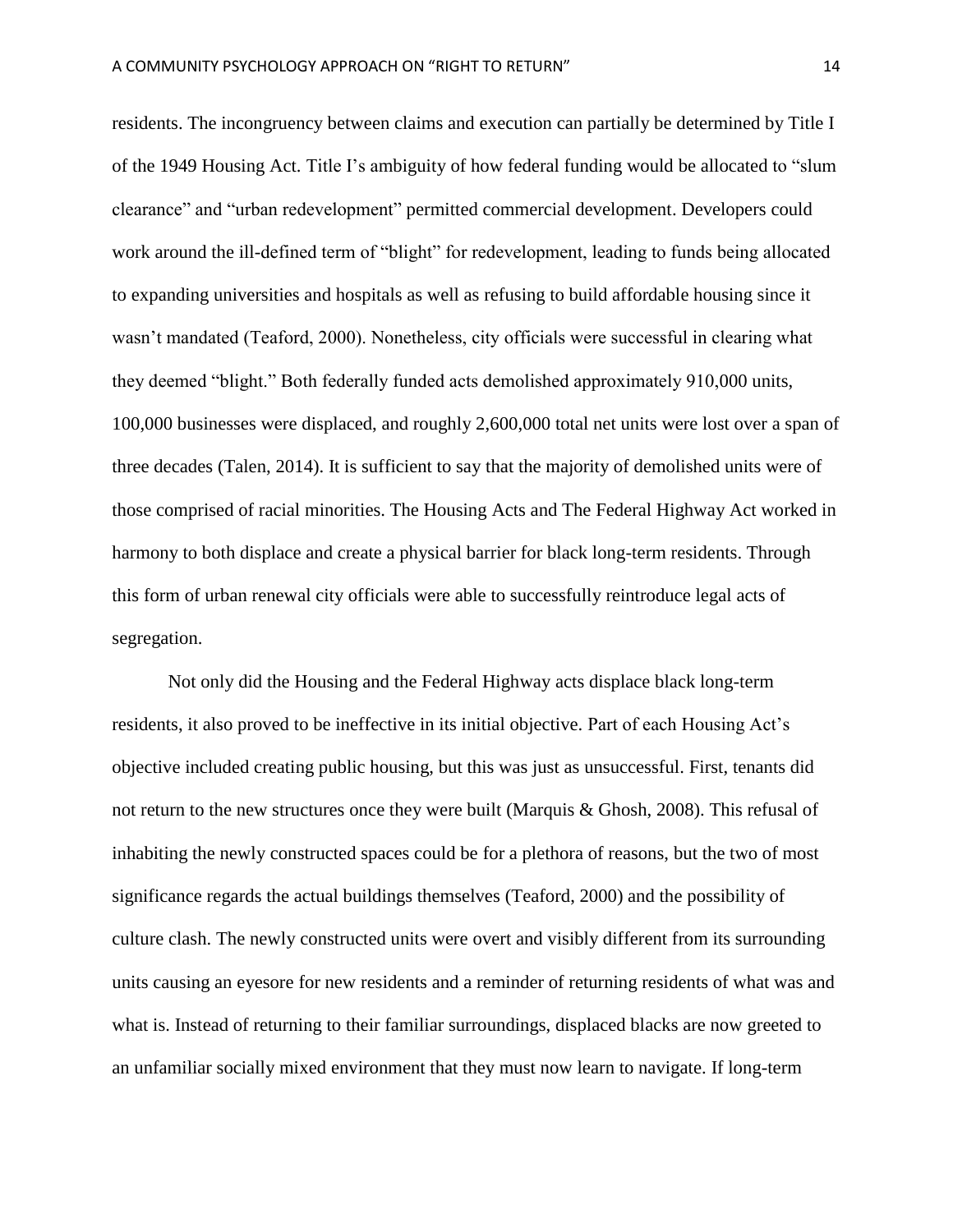residents were to move back, they could also experience microlevel segregation and conflict in a now mixed-income neighborhood (Hyra, 2011 & Tach, 2009). Second, there is also the matter that clearing slums along with blight doesn't eradicate the issue at hand: severe levels of poverty. Displacing long-term residents only exacerbates the issue by simply causing the potential decline of another neighborhood (Hartman, 1964). Conclusively, both federally funded acts under Urban Renewal were successful in clearing black long-term residents as well as proving the ineffectiveness of policies that are created by individuals who are not impacted by the issue of poverty. While both acts were pervasive throughout the United States, the matter of urban renewal must be examined through the lens of displaced black long-term residents themselves to fully comprehend how heinous these acts truly were.

"Real Renewal: It's About Time!" consists of the narratives of individuals in the black community in regard to displacement due to Urban Renewal. This text was archived within the Rutherford Family Collection. The origins of this artifact are unfortunately unknown, but it manifests in the form of a flier and serves as an urgent call to action as well as a plea to black and white individuals. In it, the creators take a stern and unapologetically demanding approach, which draws an audience effectively. Rather than politely requesting its readers to care about the matter of mass displacement following urban renewal, the creators urge both the citizens of Portland and city officials to listen and create actual beneficial change for the black community. The flier is composed in urgency and as a demand for attention from the white citizens of Portland in hopes of not only revealing their struggles, but also in creating allies. From within, the authors break the white comfortability of citizens in Portland by listing and naming infrastructures and establishments that have displaced the black community. The author's incitement is documented within the first few lines: "Every time you drive on I-5, the Fremont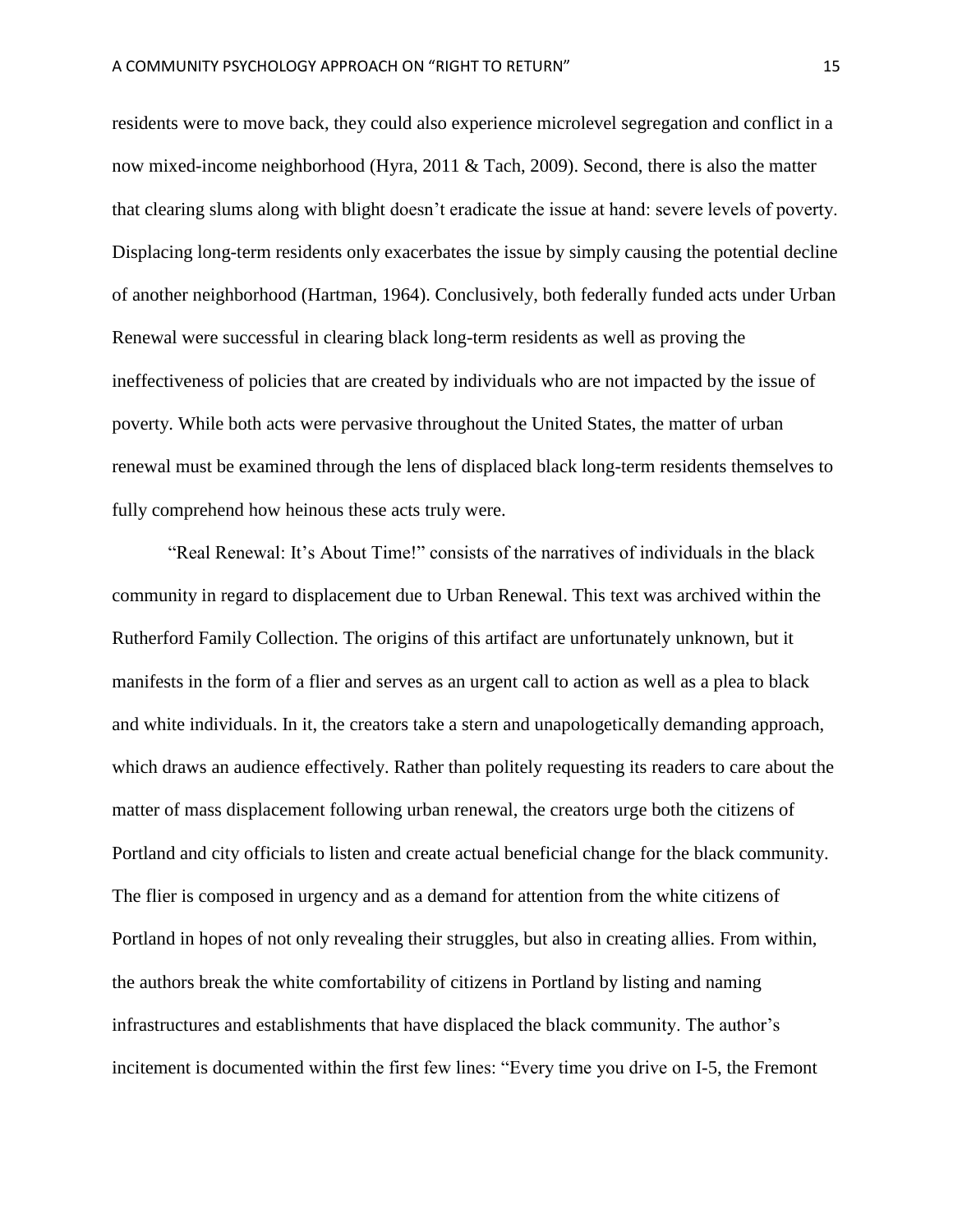Bridge, the Broadway Bridge, and onto Interstate Avenue, or walk into Emanuel Hospital, or Lloyd Center, you do so on the backs of people whose homes were condemned and livelihoods were destroyed" (Burdine & Rutherford Family Collection [f]). As a result of previous narratives that were created with civility in mind, some may classify this remark as boorish and vulgar due to the author's bluntness, but this further exemplifies the author's rhetoric by emphasizing the displacement of black long-term residents as an urgent matter. It uncovers the hidden narratives of black residents who suffered the consequence and violence of revitalization and urbanization. Due to concern of displacement, the individuals offer a plea of actual renewal "The City now has an opportunity to do what is right – provide projects and programs that bring real renewal to North and Northeast Portland, rather than condemning and tearing down our buildings for land assembly for projects that do nothing for the people who live and own business here. We demand equity" (Burdine & Rutherford Family Collection [f]). The plea continues with demands of replacement value, opposing any and all condemnation, the opposition of removal of existing parking to handle traffic, the creation of job opportunities, the preservation of standing housing and protection of rising property values due to gentrification, the aide in black owned businesses, and the respect of black history. To add to their compelling rhetoric that includes the naming of construction of various developments for the sake of revitalization that ultimately destroyed their homes, over twenty black residents sign the document demanding real renewal.

Additional colloquial narratives echo the political rhetoric of "Real Renewal." These include the documents "Demolition and Displacement Are Forever!," "Displacement for Emanuel Hospital Expansion," and "Displacement for Memorial Coliseum." Pauline Bradford and Cathy Galbraith composed the text found in "Demolition and Displacement Are Forever!" as two concerned black women residing in Portland in the 20<sup>th</sup> century. Bradford and Galbraith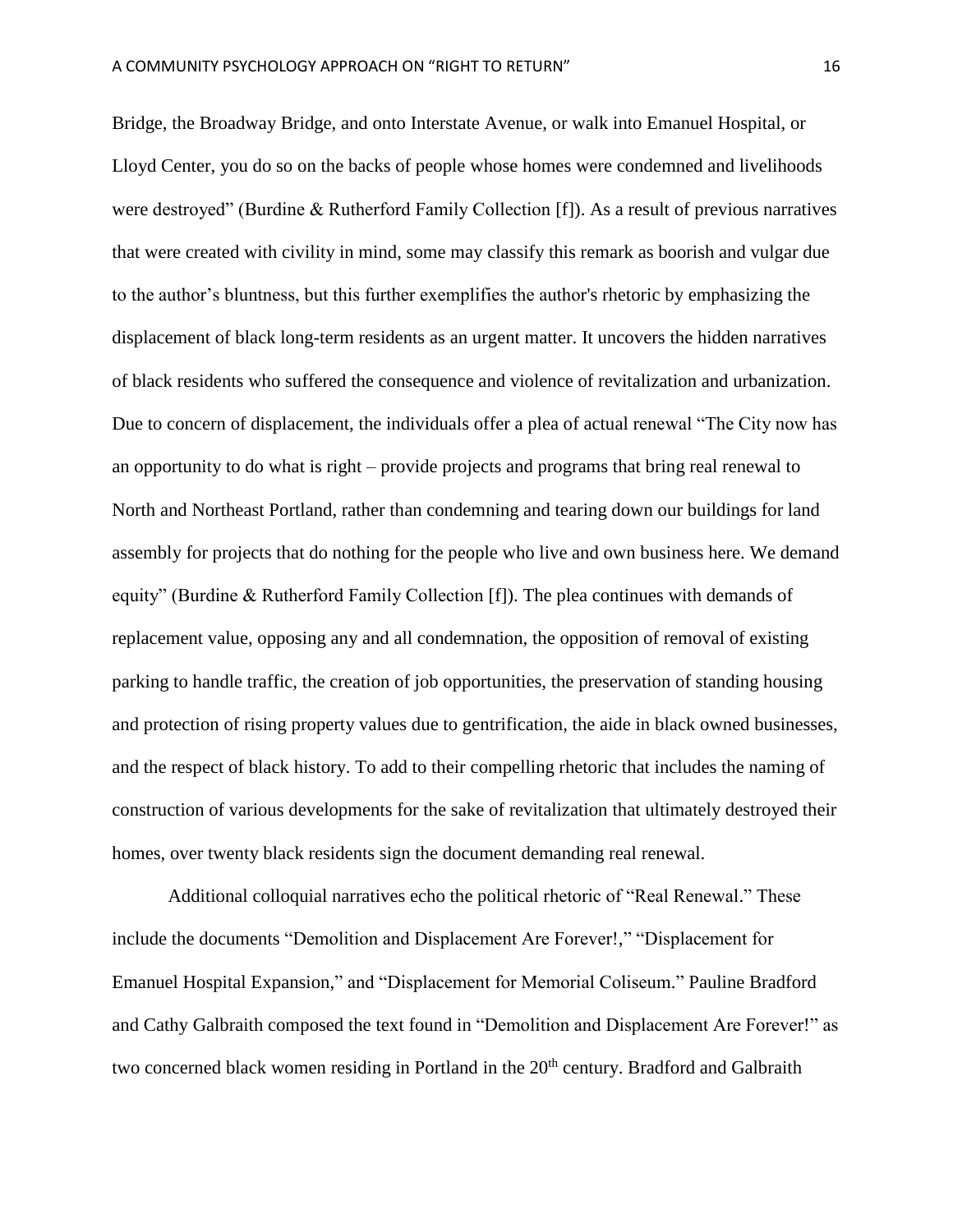elaborate on the construction of the Light Rail in North and Northeast Portland. Their narrative is a call to action for those who would be heavily impacted by the implementation of the light rail, "If all goes as planned by Trimet and METRO, North/Northeast Portland will be forever changed, and the people whose lives will be changed are conspicuously absent from the discussions" (Burdine & Rutherford Family Collection [b]). With passion and acrimony, these women discuss the controversy surrounding the light rail: how voters had rejected the funding for the light rail, that there is no evidence as to how this will be financially supported in Vancouver – which was their primary goal in order to increase ridership by 30%, and the construction of the light rail's cost proves to be exponentially higher than projected ridership (Burdine & Rutherford Family Collection [b]). These women continue to expose how this project would destroy neighborhoods from Kerby, Eliot neighborhood, Boise, Humboldt, Overlook, Arbor Lodge, Piedmont, Kenton, Wheeler, Russel, Lloyd, and Overlook – totaling to over onehundred homes and business being demolished. These black women critically analyze forms of displacement that is often overlooked and forgotten. They created their narrative despite the city of Portland's constant efforts to eradicate their existence in the public sphere. In lieu of city officials praise of the positive impact urban renewal would create for the citizens of Portland, Bradford and Galbraith expose the forms of structural violence and racism attached to city plans of modernization.

 Enhancing the common political narrative of "Real Renewal" are documents such as "Displacement for Emanuel Hospital Expansion," and "Displacement for Memorial Coliseum." This collection of narratives was contributed anonymously but still serves as a critical insight on the lives of black long-term residents in Portland during constant demolition and construction. Emanuel Hospital's expansion, spanning a decade beginning in 1960, as well as the creation of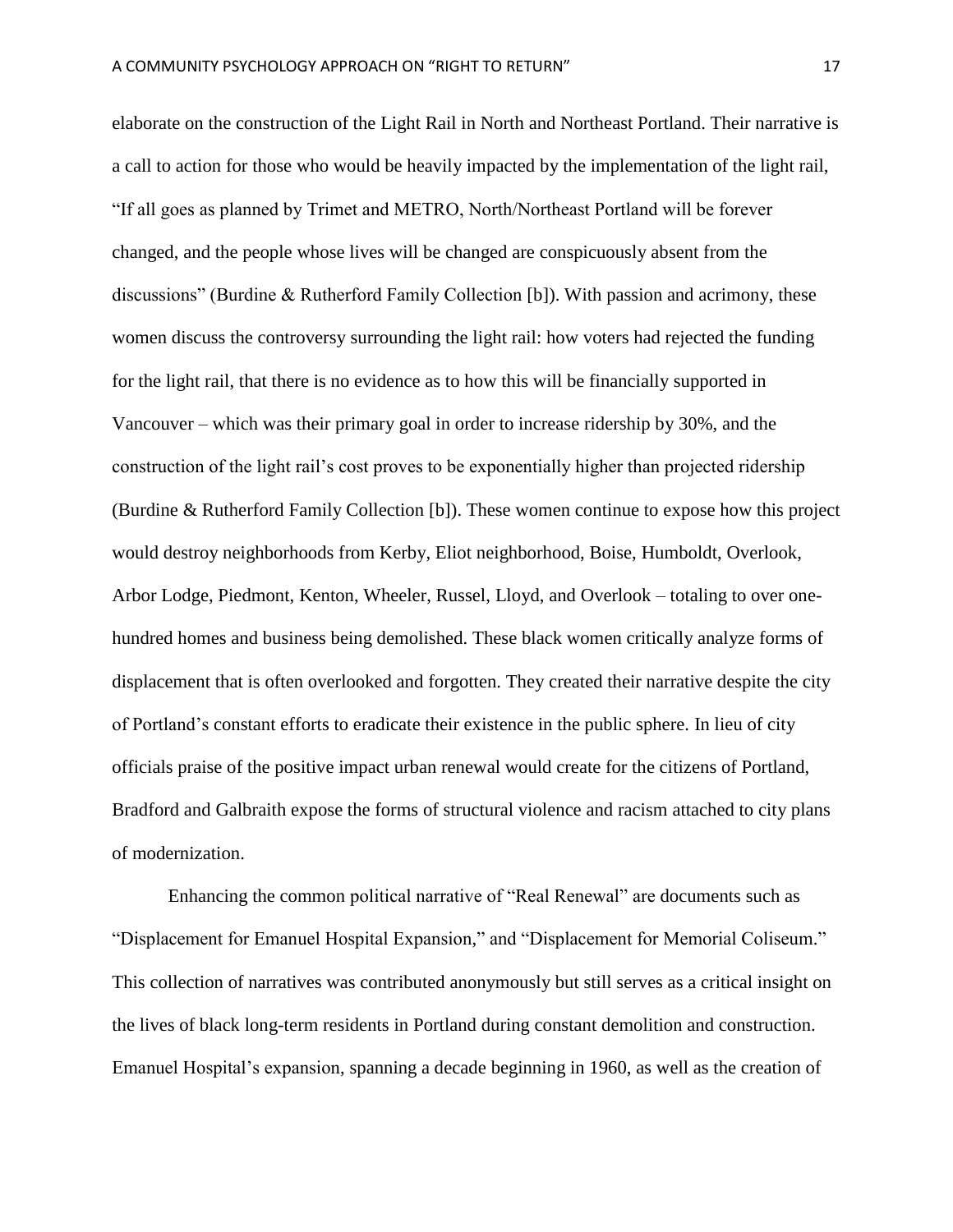the Memorial Coliseum, completed in 1960, were two products of urban renewal. In order to construct the hospital, 188 homes were demolished. Soon after the demolition occurred, federal budget cuts halted the project, leading to undeveloped vacant property. The anonymous citizen continues to list the businesses and homes that were torn down: The Blessed Martin Day Nursery, The Chat and Chew Restaurant, Ray's Barbershop, and Dr. Webster Brown's Medical office, just to name a few (Burdine & Rutherford Family Collection [c]). This text rhetorically invokes the reality of urban renewal's mass displacement of black residents that is often hidden or forgotten for the sake of revitalization. Urban renewal not only displaced homes and businesses, it destroyed communities. "Displacement for Memorial Coliseum" is yet another lost narrative of black individuals residing in Portland. The author combines alarming facts that forces one to reflect on the devastating effects caused by displacement. The 1955 Coliseum Area Report noted the story of impact on black individuals: 476 dwelling units lay in the path of construction (Burdine & Rutherford Family Collection [d]). Similar to other narratives, the author continues to list Black homes and businesses that were heavily impacted by the clearance for the Memorial Coliseum, ranging from cafés to medical offices. Both creators contribute to the rhetoric posed by the colloquial narrative of "Real Renewal" by further elaborating on displacement due to the construction of infrastructures and establishments for the betterment of Portland's white citizens and modernization, which was done under the ruse of urban renewal. Most importantly, the narratives found within these documents created by long-term black residents draws attention to the everlasting negative impact urban renewal had on their community by specifically naming both their demolished homes and businesses as well as the cause of their removal: the expansion of Emanuel hospital and construction of the memorial coliseum.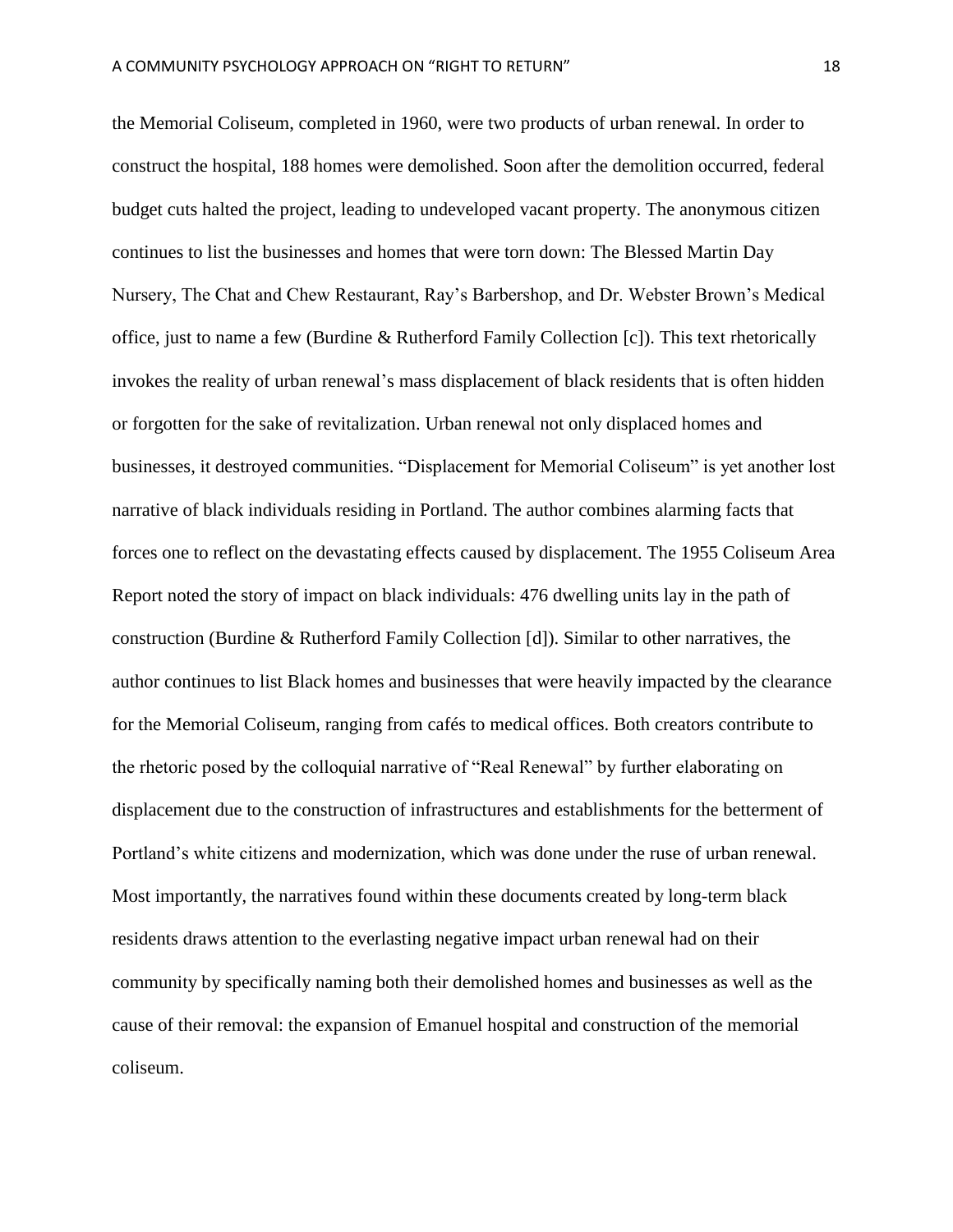"Vanport Flood" proves to be essential to the rhetoric prosed in "Real Renewal" despite its impact not being mentioned directly. The reporting of Vanport Flood was documented within *The History of Portland's African American Community 1805-1992*. The author takes a historical route with an implementation of descriptive unfortunate events, causing the reader a sensation of great empathy (Burdine & Rutherford Family Collection [g]). This empathy is derived from the authors approach of recounting this historical event through alarming facts that can't be ignored by readers. Vanport was known for housing the majority of poor black families who had come to Portland in hopes of working in the war industries. On May 30, 1948 Vanport city experienced a flood that wiped out not only housing but also community facilities, ultimately turning the city into a lake. Vanport's housing was meant to be a temporary ailment enforced by HAP for approximately 5,000 black individuals due to inadequate housing in Portland as well as the subliminal attempt to keep Portland segregated. City officials lack of care towards the black community amplified the severity of the effect the flood had on those residing in Vanport. The floods impact could've been lessened if city officials had attempted provide the influx of blacks adequate and proper housing. Ultimately, the faults were a combination of simple-to-fix errors overlooked due to the community who would be deeply impacted – poor blacks. Through a pictorial depiction of the event, the author illuminated the lost narrative of the drowned voices of black citizens in Vanport.

The demolishing of homes and businesses of blacks had forced them to relocate to unwanted areas such as the Albina neighborhood. Urban renewal continued to displace black citizens of Portland despite their relocations. Additionally, black individuals encountered both emotional and physical displacement in the Albina neighborhood*. Planning in Albina* is a short essay featured in *The History of Portland's African American Community 1805-1992,* that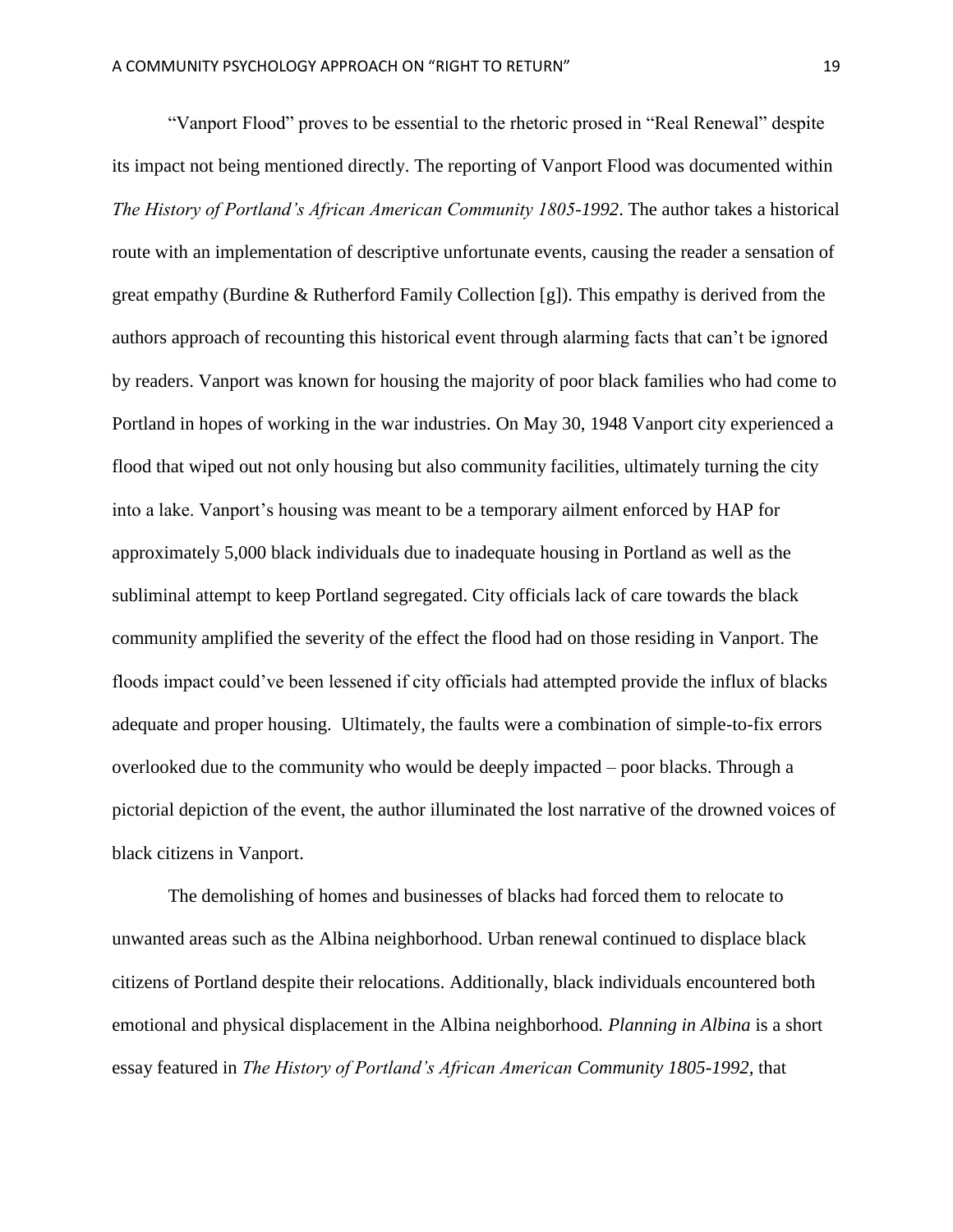critically analyzes planned urban renewal in Albina. The supposed benefits to come from urban renewal seemed implausible to those residing in Albina, which had contained 80% of Portland's black population, since this neighborhood was often ignored and deemed unsalvageable by community and city planners. City officials view of Albina's standing was extremely poor, stating "clearly, urban renewal, largely clearance, appears to be the only solution to not only blight that presently exists in central Albina, but also to avoid the spread of that blight to other surrounding areas" (102). This common perspective took a shift when urban renewal went underway, which benefitted large scale developers while displacing the black community and destroying their viable neighborhoods. Planners now saw the Albina district as an area that would "better serve institutional and fringe commercial uses" as the city grew. To those within the Albina district this wasn't seen as a renewal, but instead as a "Negro removal project" (105, 109) due to the fact that almost half of the black population, over 3,000 people, were displaced between the 1960s and 1970s (Burdine & Rutherford Family Collection [e]). Together, the rhetoric found within these narratives create political awareness of urban renewal's devastating impact on Portland's black community by showcasing their reality. By uncovering these hidden narratives, the rest of Portland's citizens are able to understand the severity of urban renewal and how it didn't benefit the group they claimed they were helping. Instead, black long-term residents were first displaced by the Vanport flood, then by the Emanuel hospital and memorial coliseum under the funding's of Housing and Highway acts, followed by the clearance in the Albina district. It is evident that Portland's blacks were forced, uprooted, and displaced for Portland's plan of revitalization, but, as Gibson (2007) questions, revitalization for whom? Urban Renewal in the 21<sup>st</sup>-century: Gentrification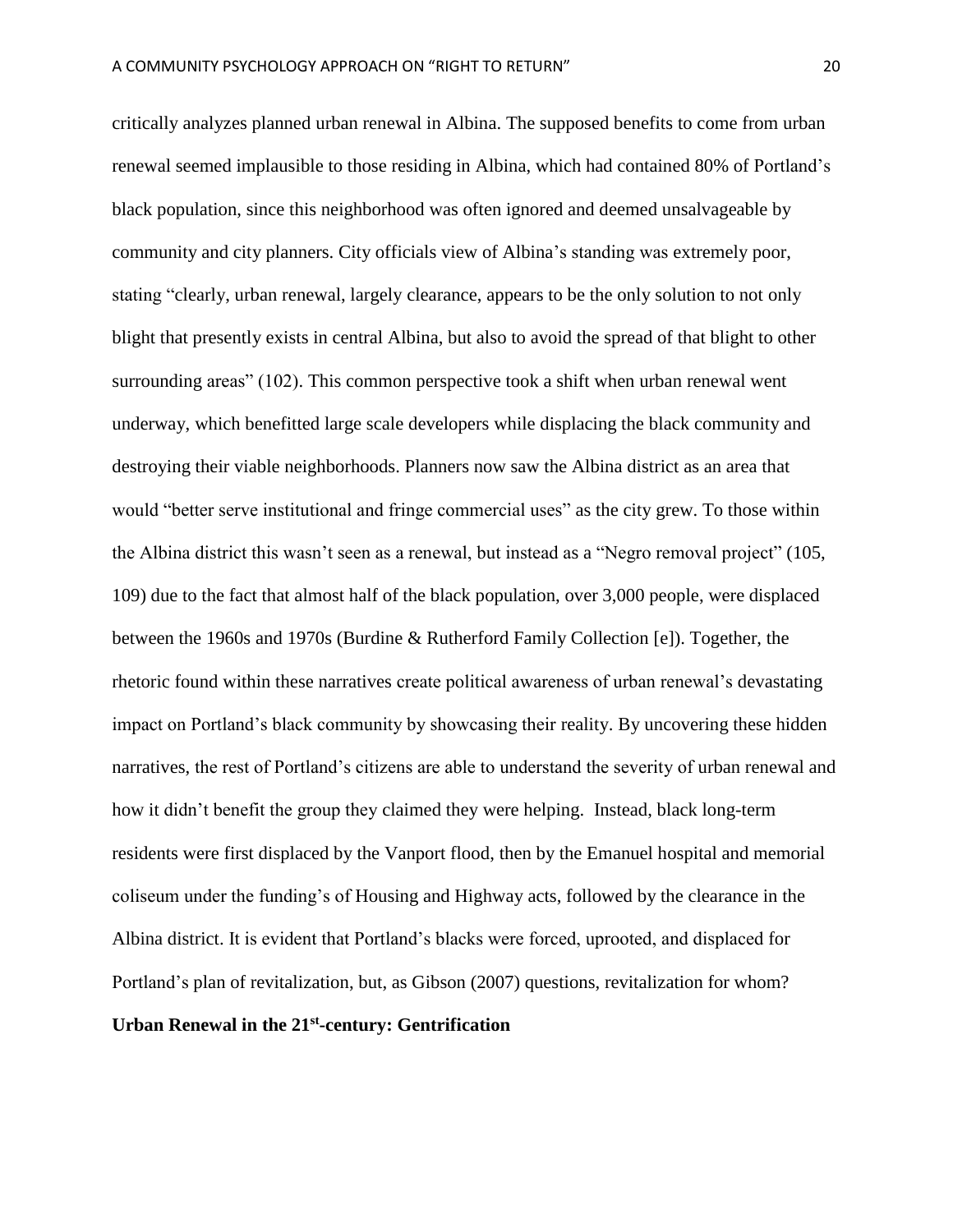The lost narratives of Portland's black citizens were concealed in the  $20<sup>th</sup>$  century, but the marginalization continues into the 21<sup>st</sup> century. Portland is the whitest city in America and continues to oppress black residents, with an alarming population composed of 72.2% white and 6.3% are black. A 2011 audit found that landlords and leasing agents in Portland discriminated against black and Latino renters 64% of the time and cited higher rents, deposits and additional fees for these populations (Semuels, 2016). The legal practice and support by city officials continue to enforce structural racism on black citizens of Portland just as it did for blacks who experienced urban renewal in the  $20<sup>th</sup>$  century. This concern of structural racism and gentrification was also prominent in "Real Renewal," wherein the authors state "the people who already [*sic*] living in North/Northeast must be protected from gentrification and rising property values" and "The City must take immediate steps to put Land Trust and Homestead Tax exemption programs into place, so that long-term residents and property owners are not gentrified or "revitalized" out of the neighborhoods they built" (02). Despite urban renewal being an atrocious plan of the past, it is clear that it is still heavily present in modernity. Its effects are still impacting the very community it once displaced. Instead of urban renewal dictating policies and practices that forbade black individuals from certain housing, gentrification now serves as its replacement through physical and emotional displacement, which interacts with SOC.

Despite extensive scholarly work around gentrification as a phenomenon, few have discussed the negative implications of displacement on long-term residents who are often forgotten and its relation to SOC. Displacement can be defined as a physical phenomenon as well as emotional, but I will extend my attention solely to the latter. While physical displacement focuses on the actual removal of individuals, such as eviction, emotional displacement is a phenomenon centered on the negative emotions and experiences one may face while living in a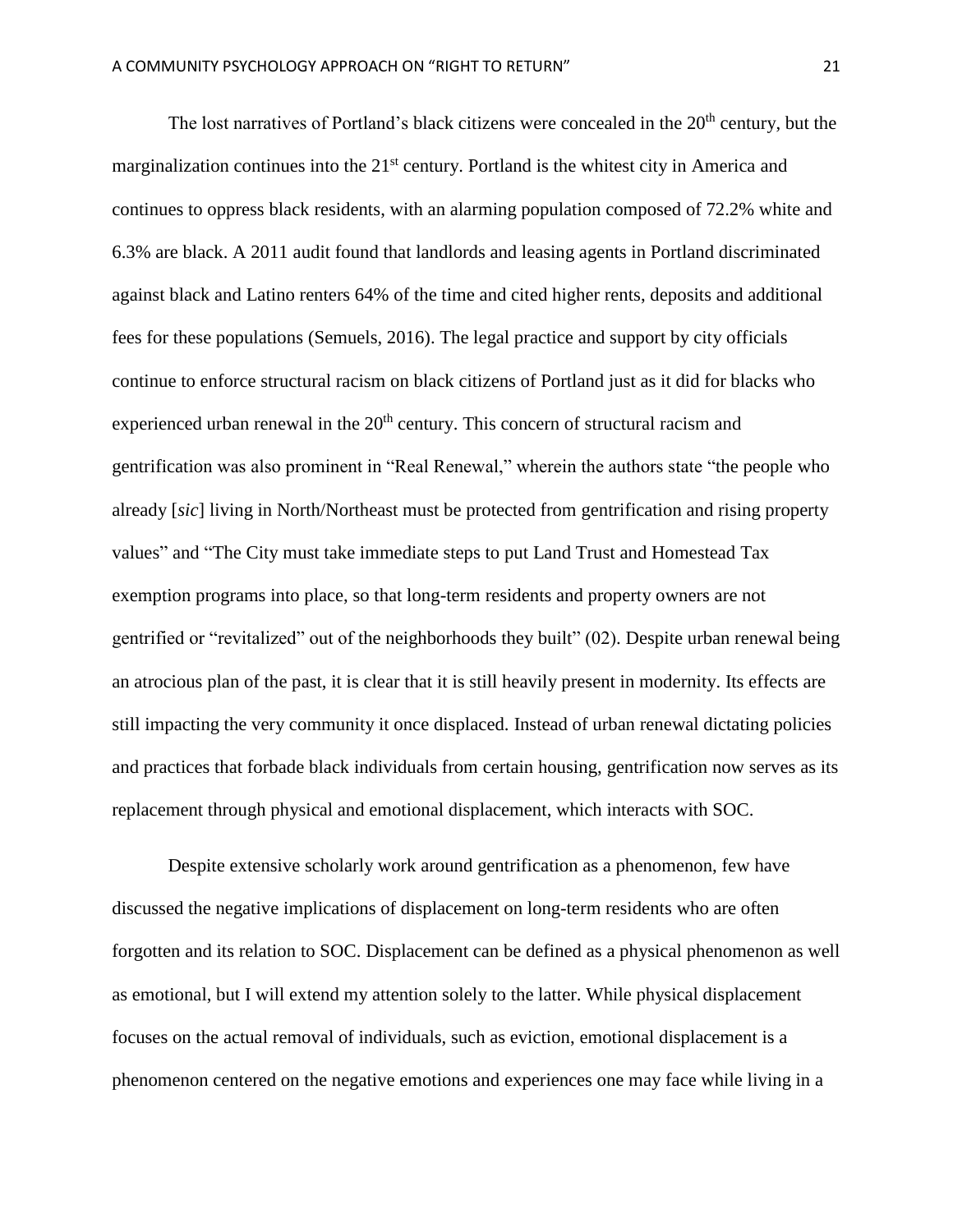gentrifying neighborhood. This type of displacement creates defamiliarization, an unrecognizability of the neighborhood for the individuals that either lived in or continue to live in. It is essential to research gentrification as a multifaceted phenomenon that impacts sense of community. Emotional displacement is a result of a low sense of community within a gentrifying neighborhood that ultimately leads to the alienation and exclusion of long-term residents. Individuals often face feelings of displacement through exclusion and subtle forms of discrimination while existing in these now shared social spaces with new and changing dynamics. Emotional displacement will be analyzed through the exploration of sources and symbols of change in individuals' surrounding environment. This includes symbolic exclusion, the reinforcement of space being created for a specific demographic, and comfortability and welcoming of long-term residents in a gentrifying neighborhood (Anguelovsky, 2015; Atkinson, 2015; Cahill, 2007; Kern, 2016 & Shaw, 2011).

Sources and symbols of change contribute to emotional displacement experienced by long-term residents. There are certain infrastructures, events, and shared spaces that tend to change in association to gentrification. Anguelovski's (2016) case study exposes the risk of displacing long-term residents due to green amenities that revitalize and cause investors to begin to value these neighborhoods. Such amenities are described as "greenlining" a neighborhood and may include new parks, remodeled waterfronts and health food stores such as Whole Foods. These amenities create a sense of emotional displacement amongst long-term residents that contributes to feelings of erasure by subtly reinforcing and catering to their target demographics: white and wealthy residents (Anguelovski, 2016). Along with green amenities are shared public spaces that are in place due to gentrification. Kern's (2016) case study explores shared spaces as a means of excluding, marginalizing, and making certain members of the community invisible.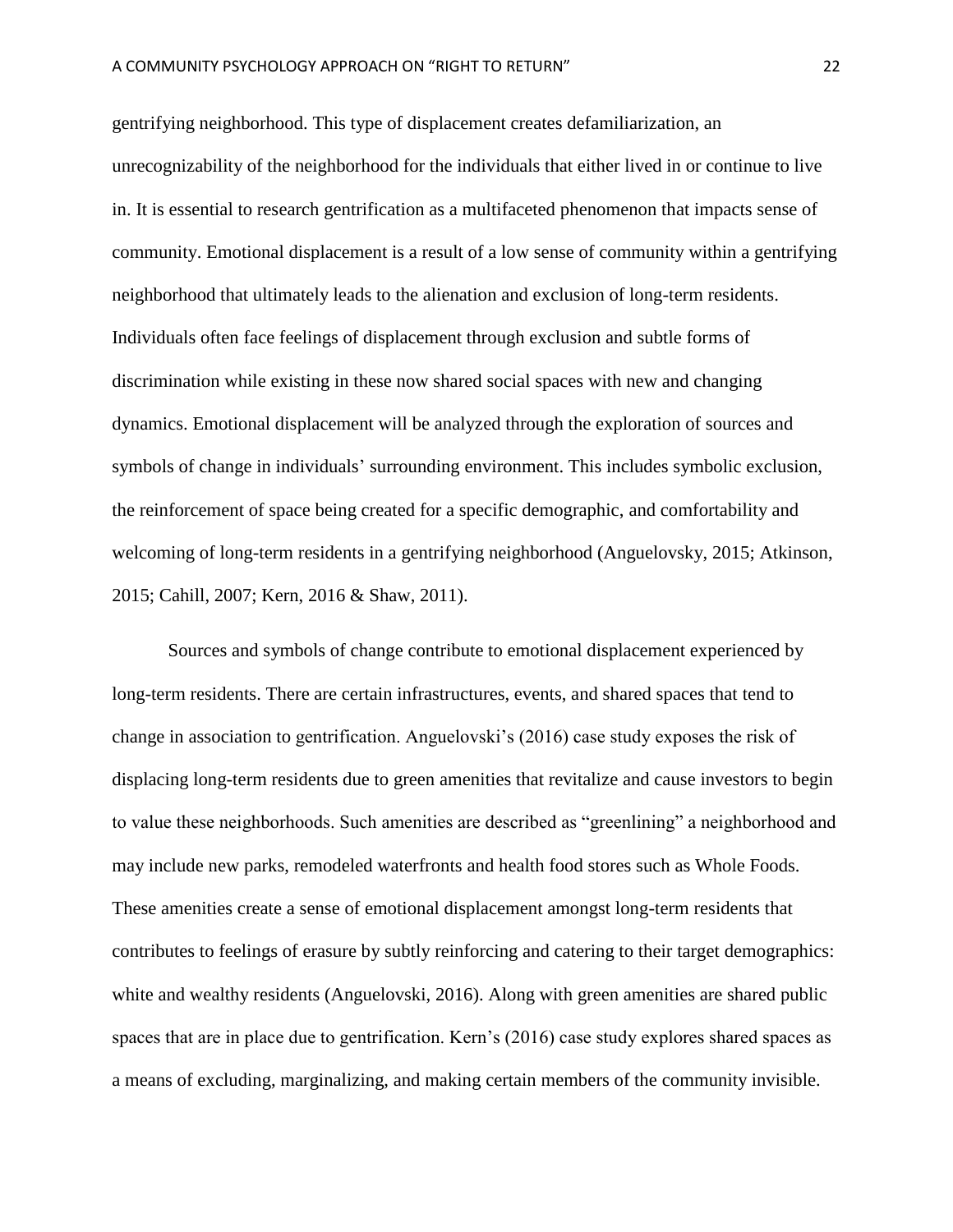Some of the shared spaces Kern analyzed include farmers markets, streets, new retail shops, and cafés. Similar to Anguelovski's (2016) findings, long-term residents within this community faced exclusion due to the materialization in both bodies and practices, as the meaning of the environment is altered from what they know. Long-term residents may see these up-and-coming infrastructures and amenities as the catalyst for displacement as a result of gentrification.

Atkinson's (2015) study revealed that the harshest and most significant form of displacement is not physical. Rather, participants experienced displacement and isolation due to physical and social changes that occurred while they were still residing in these changing neighborhoods. The idea of displacement occurring while these individuals still dwelled within a neighborhood undergoing gentrification contradicts findings that argue that displacement is only physical. Those who continue to reside in changing neighborhoods express feelings of loss and exclusion from up-and-coming infrastructures that were not catered, curated, and created for them. This experience is detailed explicitly and to a great degree in Shaw & Sullivan's (2011) study, revealing that Alberta's Last Thursday (LT), an art event in Portland, Oregon creates a sense of racial emotional exclusion experienced by Portland's long-term black residents. Less than 50% of black individuals attended LT at least once while white individuals attended 80% of the time and twice as often on average – Shaw  $&$  Sullivan (2011) note that this may be the case due to lack of incorporation of black artists that creates further exclusion of the black community. The exclusion of black long-term residents contributes to the notion that gentrification creates an environment that is catered to specific individuals, causing them to feel emotionally displaced. Although long-term residents are not physically displaced from their neighborhood, they still experience exclusion and emotional displacement.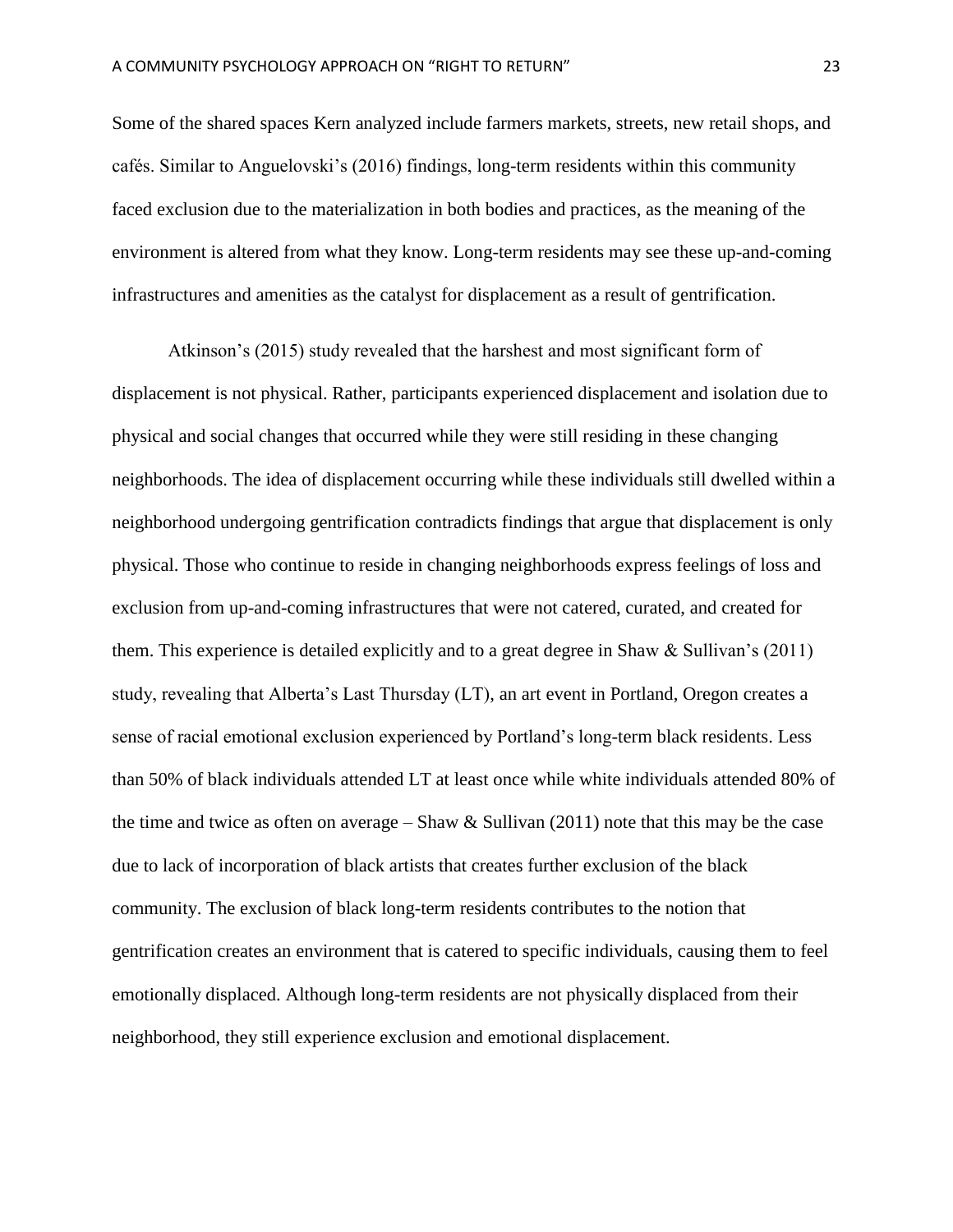Within emotional displacement are feelings of comfortability, the welcoming of longterm residents, and the concept of alienation. Additionally, long-term residents' also confronted issues of comfortability and perceived their presence in these shared spaces as unwelcome. Black residents often felt uncomfortable or unwelcome at LT for numerous reasons, but the most prominent concern is the belief of this event being for whites only (Shaw & Sullivan, 2011). This sensation can be explored through subtle discrimination black individuals face, lack of representation, and an overall different cultural experience. The idea of alienation due to gentrification is not a new phenomenon as was discussed in Cahill's (2007) ethnography which focuses on the narratives of young working-class women of color and how they both perceive and experience perceptions towards themselves in light of gentrification in the 1980s and 90s. These young women of color not only expand on the idea of the threat to social and spatial exclusions "the more of them who come in, the more of us are forced to leave," but also express feeling of not being welcome in their own neighborhood "I don't belong here anymore" (Cahill, 2007, p. 208).

The negative effects of emotional displacement must be explored and expanded upon to better understand how it impacts sense of community. Displacement occurs as an emotional phenomenon as a result of gentrification that ultimately derives from alienation and exclusion faced by long-term residents. These were apparent through scholarly work that exposed sources and symbols of change; symbolic exclusion; and comfortability and welcoming of long-term residents in a gentrifying neighborhood. These residents face severe complex feelings of not belonging, being excluded, and being unwelcomed in newly gentrified shared spaces. It is imperative to continue to extract these narratives in order to understand the social implications of gentrification as an issue of emotional displacement, especially in regards to Portland's RTR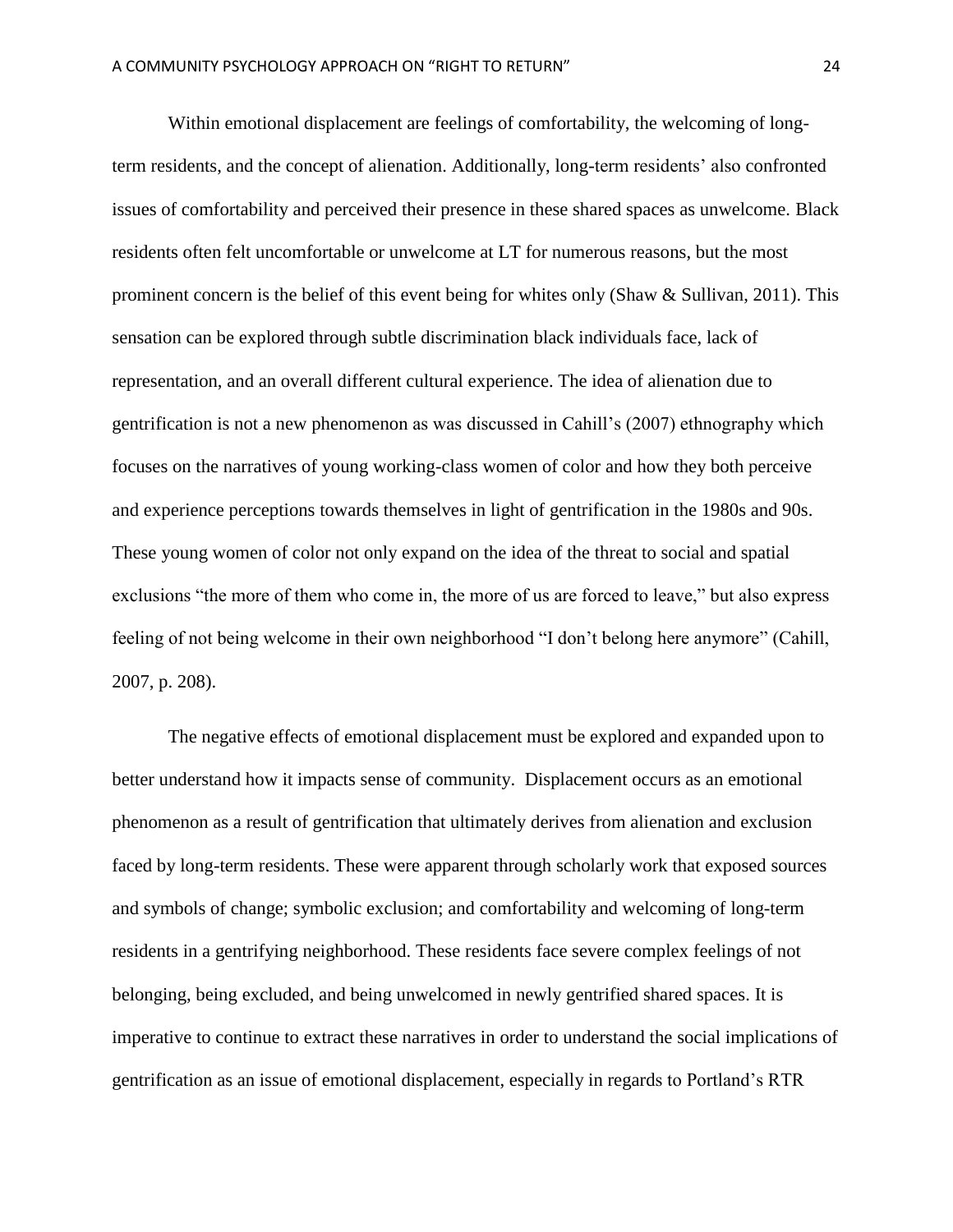policy and its connection to a low sense of community. Creating policies without fully understanding the historical trauma of black long-term residents can create more harm and waste funding as well as resources.

#### **Community Psychology & Sense of Community**

# **An Ecological Perspective and Model**

Given the critical narratives of the displaced black community due to mass urban renewal, it is now appropriate to discuss the importance and deep significance of recognizing and addressing historical traumas that RTR fails to do. An Ecological Perspective centers on the idea that future and potential intervention and prevention models must first take into account of local history. Specifically, it is drawn to the social and cultural contexts of not only the community as an entity itself, but also of the life of each individual inhabiting the community (Kelly, 1968). An emphasis on history and culture would allow RTR to have a better chance in creating actual change and enhancement of a community. By integrating historical context, those who propose an intervention/prevention will have a richer and complex understanding of how the community has previously worked as well as what is needed in order to help it fulfill its fullest potential. In addition, before any action is made, it is necessary to locate existing resources, community goals, and individuals with diverse skills (Trickett, 2009). This is to emphasize that those within the community aren't passive and helpless individuals who must rely on outside intervention. Rather, an Ecological Perspective and future intervention/prevention models are simply an act of guidance and a form of social justice.

# **Succession**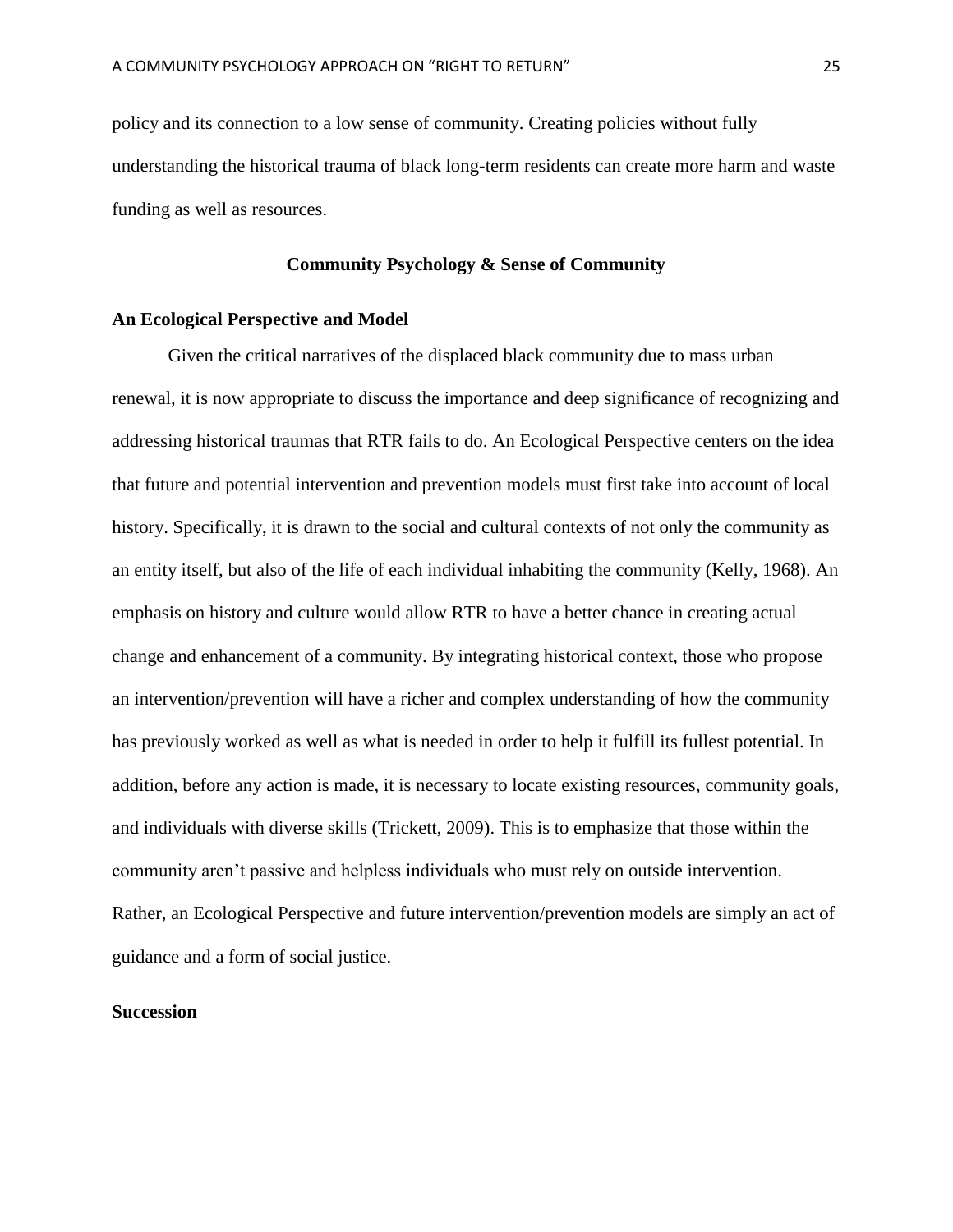Kelly's (1968) Ecological Model consists of four major principles: interdependence, cycling of resources, adaptation, and succession. While each principle is important to the model, what is of relevance to RTR and urban renewal's displacement of the black community is the principle of Succession. Similar to the overall Ecological Perspective, history is highlighted as its major objective: historical changes in the community context over time shapes both the current context of the community and its future as well (Kelly, 1968). Adopting succession from Kelly's Ecological model must be integrated into RTR's policy. This integration could impact the overall support of its retention (Trickett, 2009) and potential positive outcomes (Sarason, 1972). RTR as a policy completely omits both the history and narrative of displaced long-term black residents. Its omission perpetuates the idea that the policy is in full accordance of reparations, when in fact it is a neoliberal policy that creates limited and false hope for the community it has exploited more than once. Instead of using partial of the \$96 million towards specifically tailored resources for displaced black residents that could potentially support not only themselves, but their community, RTR is strictly allocating all the funds into only constructing affordable housing. Second, this policy completely disregards the role of race in urban renewal's plan for revitalization. The vast majority of displaced and exploited residents were black (Hyra, 2012; Fullilove, 2004; Fullilove & Wallace, 2011; Satter, 2009; Pancoast, 1978; Hirsch, 1983). In fact, urban renewal was often referred to as extending "the color line" (Massey & Denton, 1993) and was thought of as a "a welfare program for the wealthy" (Teaford, 2000: 445). While RTR does have a point-based system that favors families and individuals historically tied to neighborhoods that were demolished due to urban renewal, race is not a factor nor determiner of accepted applications for affordable housing. If RTR is the city's response to wrongful doing for its black residents, why is race not part of the decision making? This is not to imply that whites and non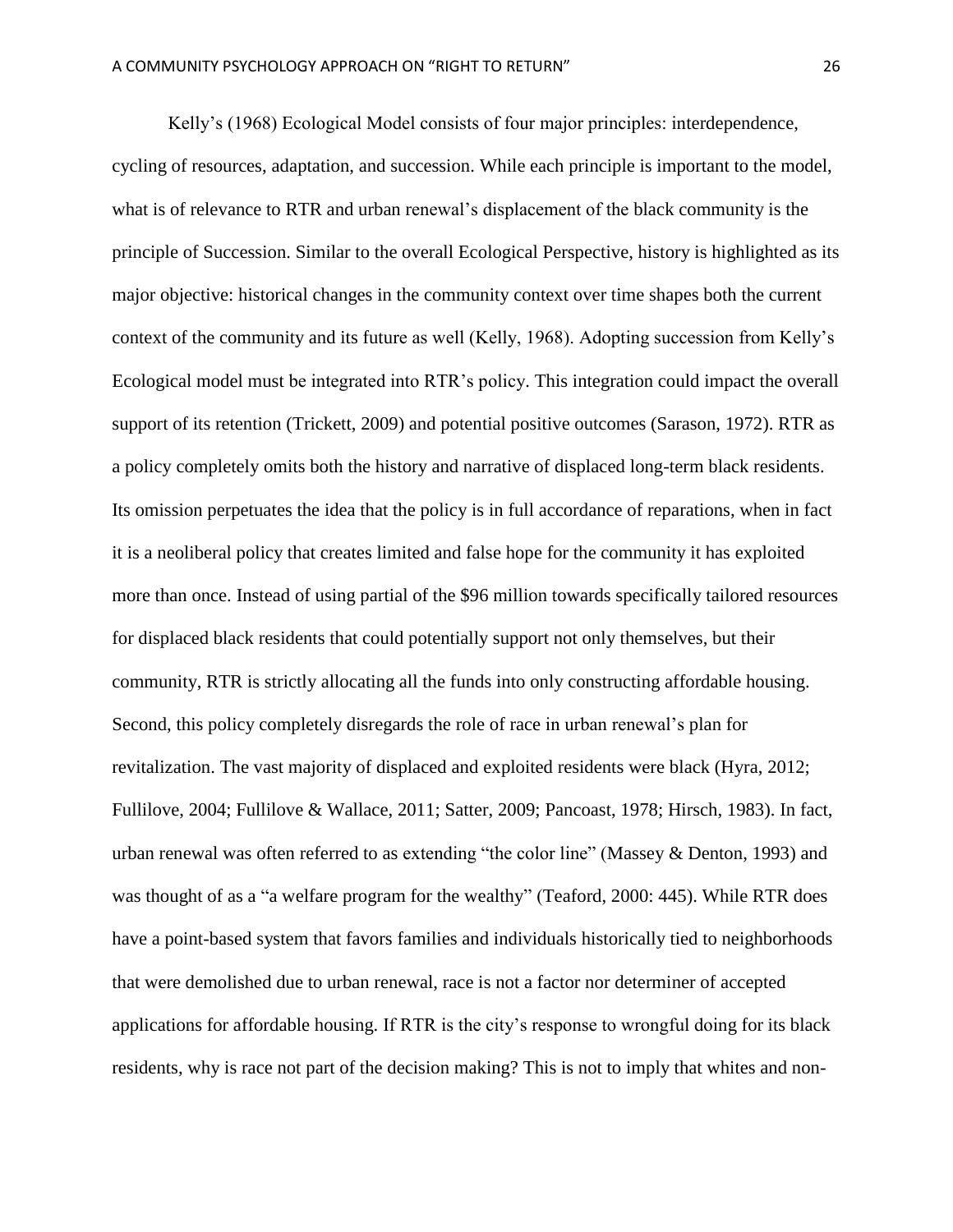blacks were not displaced and exploited through urban renewal and thus not deserve affordable housing. Rather, the issue at hand is that city officials refuse to acknowledge how it terrorized an entire community through structural racism that continues to disenfranchise current and future generations. Similarly, RTR hauntingly echoes the same justifications and motivations as those who were pro-urban renewal. Both argue that it will benefit poor blacks.

# **Sense of Community (SOC)**

Neighboring, citizen participation, social support, and mediating structures (Kloos  $\&$ Grover, 2012) are concepts that contribute to SOC. Rather than viewing each principle and concept as separate ideologies, it is imperative to see them as a collective unit that has the potential to both create and enhance communities if it is integrated into RTR's policy. Neighboring is an act of assistance and informal contact amongst neighbors; place attachment, most significantly, occurs when members create an emotional bond to a particular physical environment with attached social ties; citizen participation refers to members having a voice and influence in community decision making; social support is present when members help one another and in turn promotes healthy coping skills for stress; and, mediating structures allows a connection between individuals and small groups with larger organizations (Kloos & Grover, 2012). The integration of these concepts can prove to be fully beneficial for RTR's attempt on addressing and amending previously displaced black long-term residents through urban renewal. Urban renewal, as displayed by earlier analysis, not only demolished businesses and homes, it severed many communities and relationships that were rooted with intricate social ties that can't simply be solved through affordable housing. Before displacement took place, these historically black communities had an immense sense of community through their thriving businesses and social networks. Although the City of Portland saw these communities as blight and a barrier to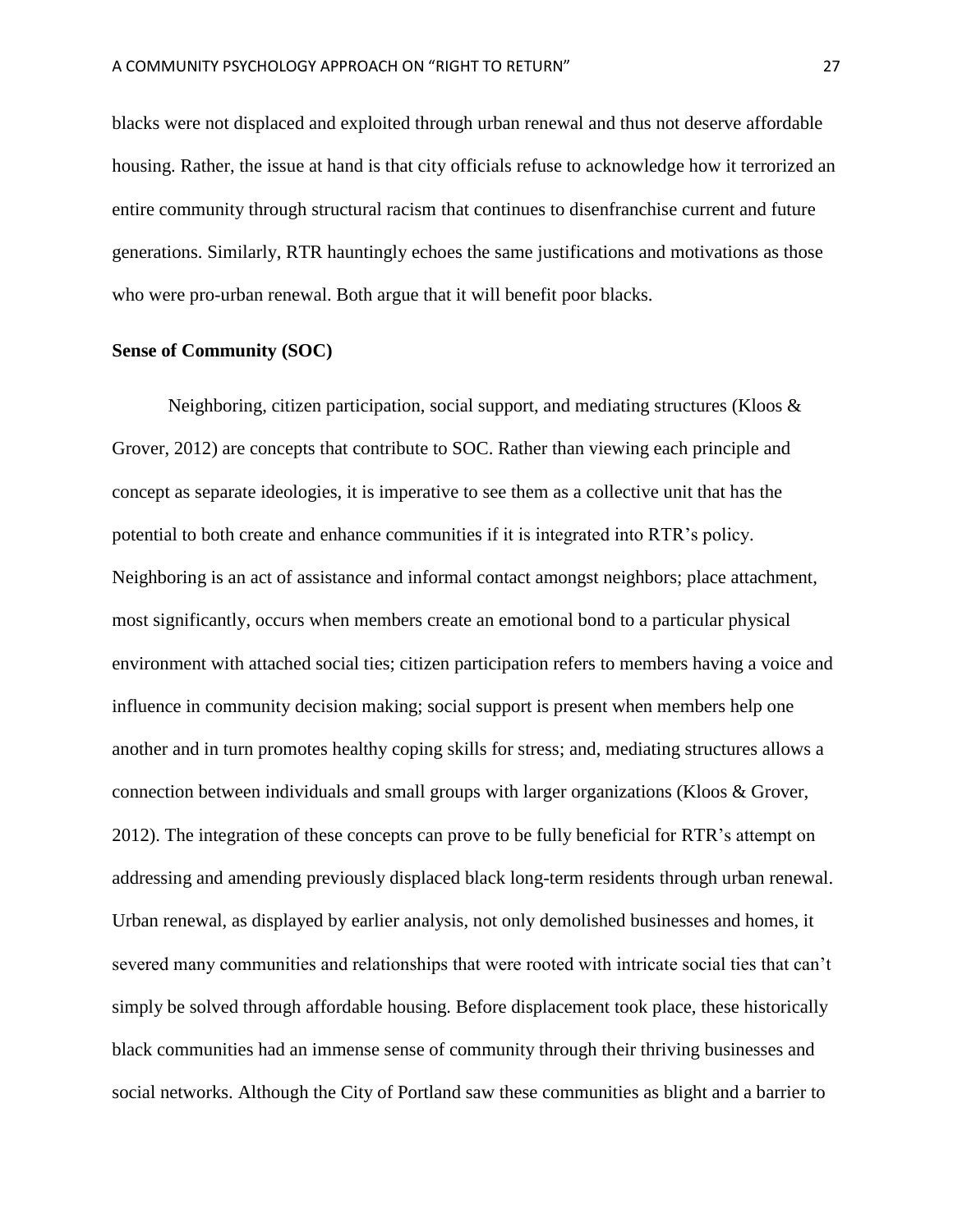modernity, that was not the case for its actual residents. This was seen through the pleas and cries of many black residents when the city was uprooting their community.

## **Significance of Sense of Community**

Levy & Friedman (2012) argue that when a population is evicted from their environment to a new physical location, this in fact is migration and should be addressed as such along with its implications. Many black individuals had no choice other than to forcibly relocate for city plans of urbanism through urban renewal, which was already a traumatic event for them. When their displacement and forced eviction is viewed as migration, one can then understand the true form of trauma these individuals faced. RTR's policy also fails to acknowledge that the historical trauma of being displaced not only once (the Vanport flood), but twice (urban renewal), can't be ignored. Ignoring this fact furthers the black community's trauma and thus prevents healing. Additionally, the new physical location black individuals now have to navigate has powerful effects on their future social interactions as well as the development and maintenance of their new community (Kloos & Grover, 2012). Furthermore, it is apparent that the community now faces issues of individual and collective wellness due to their forced relocation. In essence, their forced displacement is a modern and state-supported form of forced migration that occurs in one's own city. RTR dismisses the importance of sense of community and its related concepts by only using their funds on affordable housing. Creating affordable housing alone doesn't necessarily create a space where SOC is both encouraged or fostered, nor does it address the issue of emotional displacement experienced by black residents. By allocating their funds to construction, RTR fails to invest in programs or resources that would create a longer and more significant impact for long-term black residents.

#### **Individual and Collective Wellness**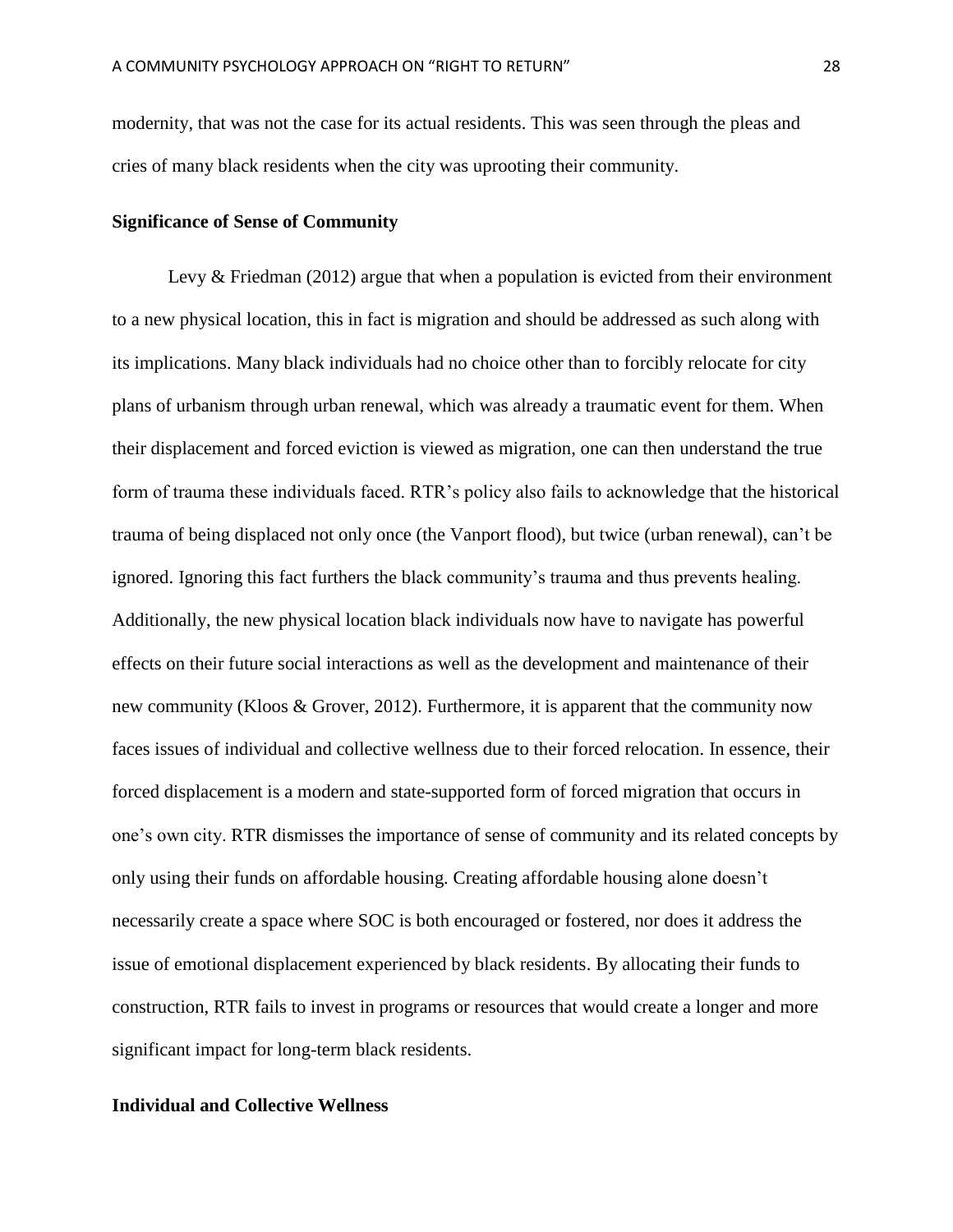SOC is a vital component of an individual's wellness despite its appearance of impracticality and insignificance. SOC has been shown to have positive outcomes for individuals and their communities, such as showing the presence of high levels of social capital (Kloos  $\&$ Grover, 2012); and it promotes a "social cure" that assists in coping for challenges and traumatic events (Jetten, et al. 2014). When sense of community isn't the direct cause of positive influences, its main principles and related concepts are. Community resilience allows for the mobilization of local resources (Norris et al., 2005); and perceptions of hope for the future, collective efficacy, social ties, and neighborhood leadership is strongly associated to member involvement (Foster-Fishman et al., 2007). The positive promotion of individual and collective wellness, a core belief for community psychologists, is evident through academic research. SOC isn't an intangible abstract concept that only applies within community psychologists. It is a practice that influences and benefits communities around and within them. It can positively impact the wellness, and perhaps, be the first step in healing from historical traumas for the black community. Integrating SOC's concepts into RTR can provide this community with the resources to cope as well as create active citizens who partake in their own representation. These positive outcomes, I argue, are worth more than affordable housing. Yes, affordable housing is crucial, but it isn't enough alone. Providing affordable housing is a simple solution to the complex issue of years of structural and systematic racism that continues to disenfranchise Portland's black residents that is a factor into the inability for any minority to prosper, and thus leads to the need of affordable housing.

## **Gentrification for the Sake of Social-Mix**

Although Portland's RTR policy isn't overtly a case of social-mix, its enforcers naturally will create a community that includes lower and middle-class due to its establishment of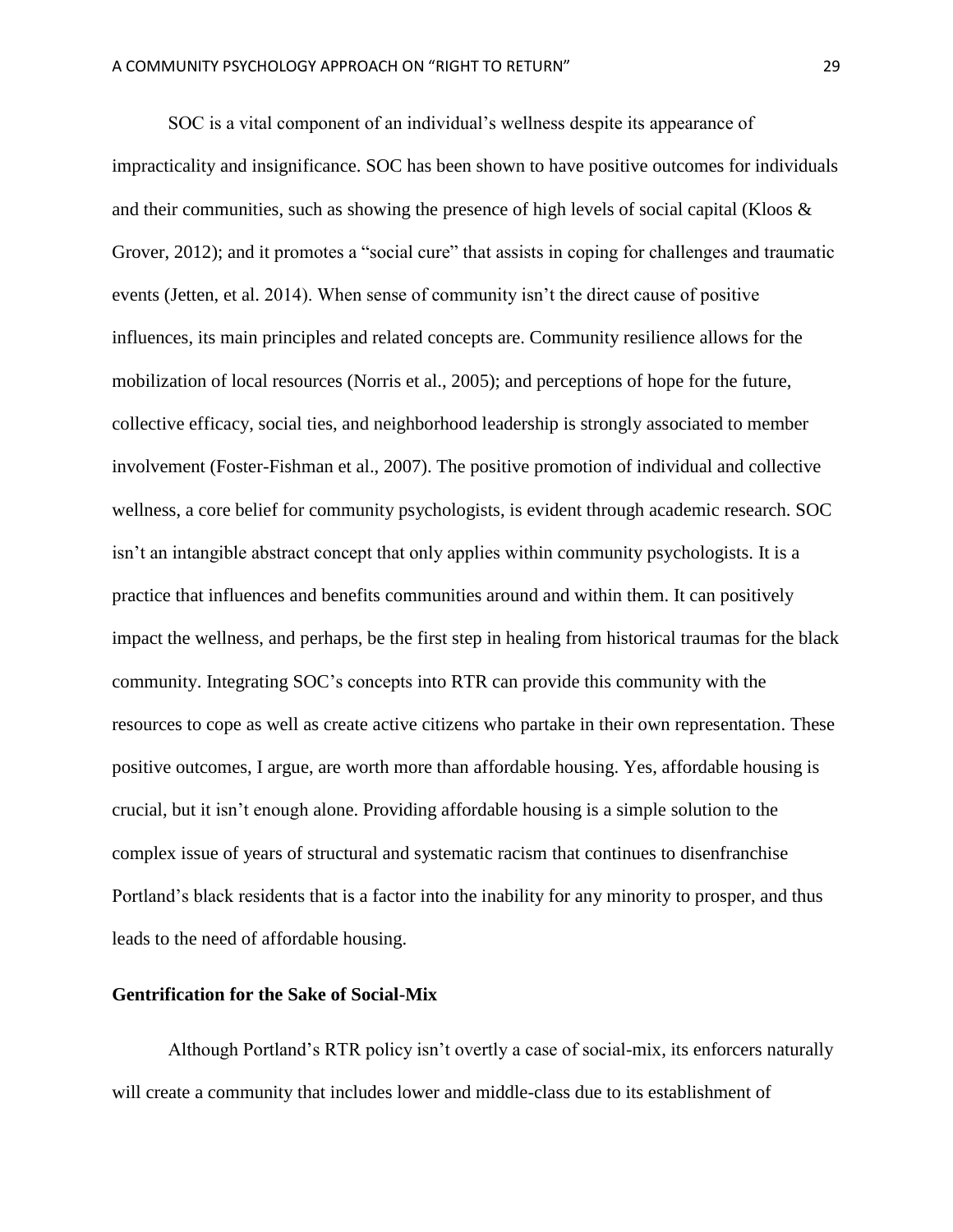affordable housing in gentrifying neighborhoods. A prominent advocate for social-mix communities, Tom Slater (2006) argues that the attitudes and lifestyles of the gentrifiers bring in benefits to formerly disinvested neighborhoods. There are many scholars that echo this idea of the stream of benefits low-income residents now have access to, as well as other glorifying claims. Social-mix is fixated on the false idea that middle-class residents do not displace their low-income counterpart. Scholars (Vigdor, 2002; Freeman, 2005; Freeman & Braconi, 2002; & Hamnet, 2003) also argue this, that displacement isn't a common issue, and if it is, it is not seen as a negative consequence. Andres Duany, an urban planner that advocates for gentrification, states that social-mix "provides the tax base, rub-off work ethic and political effectiveness of a middle class, and in the process improves the quality of life for all of a community's residents" (2001).

It would be inaccurate to conclude that RTR is a policy solely motivated on making amends for the harm city officials have created under the ruse of urban renewal on the black community. Instead, it is critical to analyze and critique this policy, especially since one of its main efforts concerns affordable housing. By creating affordable housing, city officials can disregard and justify current policies that support gentrification, such as RTR. This policy serves as a façade of prosperity for black long-term residents all while striving to limit and relocate urban decay. RTR is just an extension and updated policy related to urban renewal because it both supports and funds displacement, only this time the process is called gentrification. Just as urban renewal caused poor black residents to relocate and form "second ghettos" (Hyra, 2012) and furthered "ghetto-building" (McElderry, 2001), gentrification displaces (Atkinson, 2000; Chronopoulos, 2016; Fullilove & Wallace, 2011) unwanted residents to create the very same process of ghettoization and on extreme cases, homelessness (Blomley, 2009; Murphy, 2009;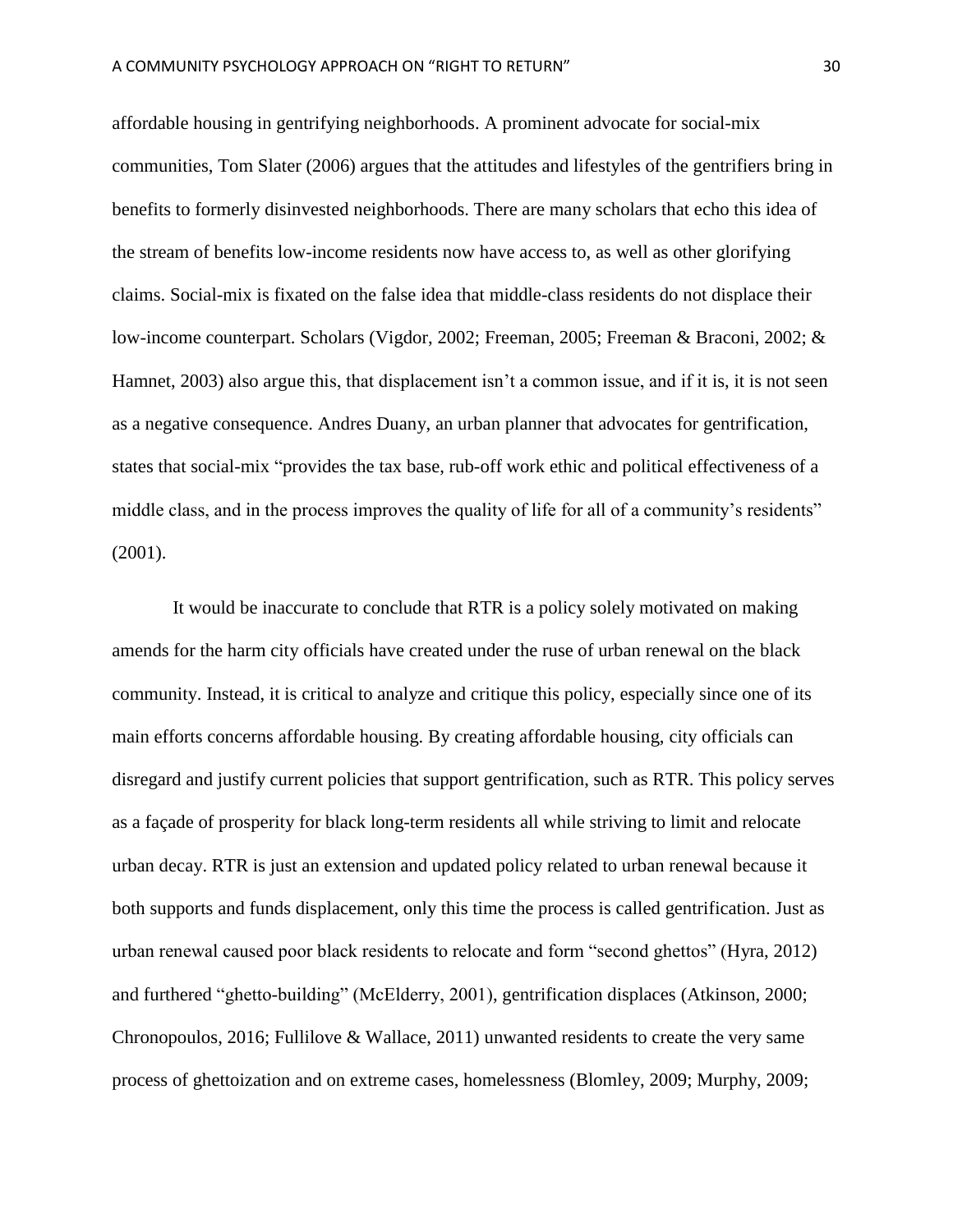Weller & Van Hulten, 2012). Gentrification has taken place for urban renewal in terms of mass displacement of long-term black residents and RTR serves as its vehicle.

## **Negative Repercussions of Gentrification: Displacement & Emotional distress**

Scholars in favor of social-mix also ignore the idea of displacement being more than a physical manifestation. Displacement is a twofold phenomenon in terms of gentrification: it is evidence of the deepening class polarization of urban housing markets (Newman & Wyly, 2006), and it does not require a physical aspect as it occurs when individuals within the environment experience its transformation (Shaw & Hagemans, 2015). The integration of affordable housing in Portland's now gentrifying King neighborhood, for example is bound to create emotional displacement for its black residents that are now residing in newly created affordable housing. To solidify this statement, scholar Davidson (2009) argues that the absence of relocation is not sufficient evidence for the absence of physical displacement. In fact, he differentiates displacement into four categories: direct, eviction; indirect, exclusionary displacement; neighborhood resource displacement, that is, when changing neighborhoods and its services creates an 'out-of-placeness' for existing long-term residents; and community displacement, which occurs through changes in both neighborhood governance and place identity (2008). What potential black residents who inhabit the newly constructed affordable homes may encounter includes indirect, neighborhood resource, and community displacement, similar to what previous long-term black residents experienced because of urban renewal.

Emotional distress is a common sensation one may experience due to indirect displacement in relation to gentrification. There is a sense of loss of control that leads to uncertainty in regards to the future (Evans & Oehler-Stinnet, 2006; Shamai & Lev, 1999); it impedes on sense of belonging that in turn provides emotional involvement and a sense of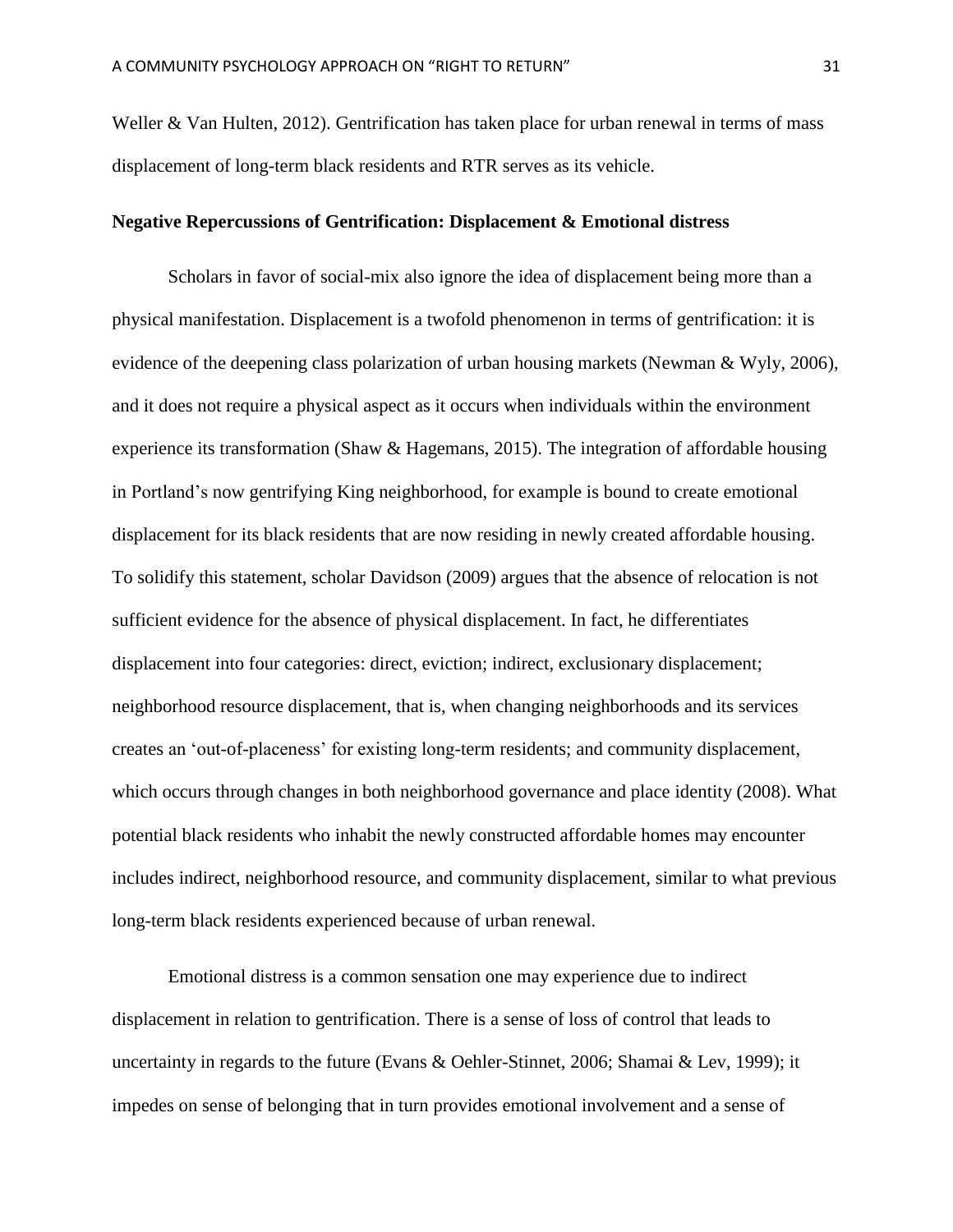security and meaning (Levy & Friedman, 2019); and it contributes to a dissociation from the now transformed neighborhood (Shaw & Hagemans, 2015). Indirect displacement is as harmful, and perhaps is even more harmful than direct displacement. It creates a sense of alienation and exclusion created by new environments that are now in place for its new dwellers. This idea is expanded upon by Shaw & Hageman's (2015) study, wherein they base their framework on Davidson's (2008) argument that as shops, services, and meeting places disappear in a neighborhood, its long-term residents no longer associate with what these spaces have become. They found that long-term residents of a gentrifying neighborhood have less access to affordable products, experience a loss of social contact, feel out of place and actively excluded, are highly underrepresented in meeting places, and that middle-class residents are unwilling to exchange communication. This research suggests that secure housing, as promised and advertised by RTR's policy, is not ample enough to lessen the harmful pressures of indirect displacement faced by low-income residents in a gentrifying neighborhood. While the transformation of place tends to occur whether gentrification is happening or not, it is essential to recognize that a change on place within a once disinvested neighborhood is a completely different form of change. Change that occurs as a result of gentrification requires power. The interactions made within environments and places creates place attachment (Milligan, 1998) and the presence of middleclass residents is enough to create direct exclusion (Marcuse, 1985). If the emotional distress caused by indirect displacement isn't sufficient enough to strongly suggest that RTR's hidden agenda of social mix isn't an actual solution, consider some of the scholars (Arthurson, 2004; 2012; Randolph & Wood, 2004; Uitermark et al., 2007; Lees, 2008; Musterd & Andersson, 2011; & Manley et al., 2012) that argue that evidence of the potential benefits of this mix is thin.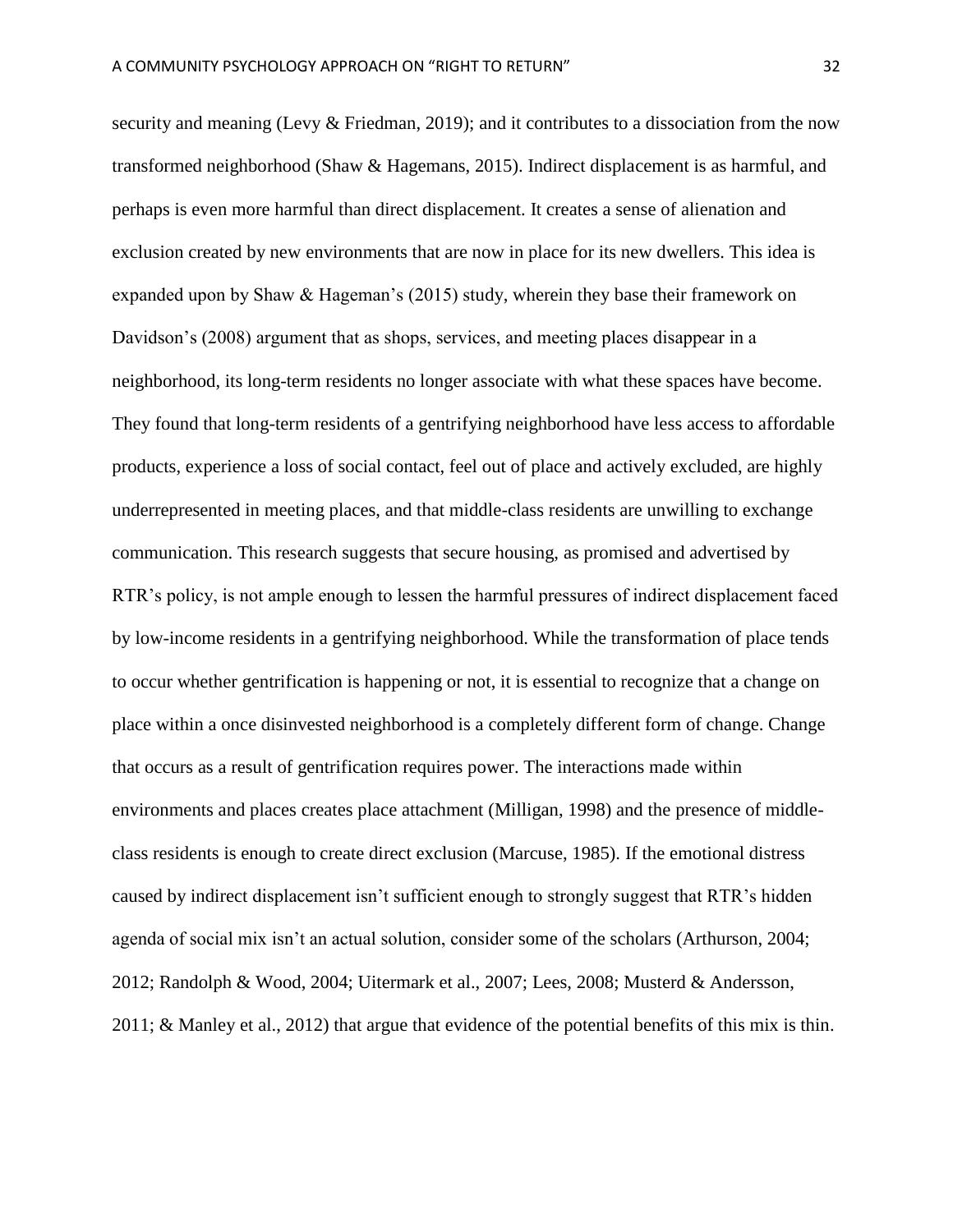Emotional displacement caused by gentrification is an exact replica of urban renewal's effect on long-term black residents. This replica can be seen through the common narratives uncovered from Verdell Burdine and Otto G. Rutherford Family Collection archive that often related to emotional displacement. Long-term black residents exposed the inherit structural racism of urban renewal. First, these residents hopelessly witnessed the clearance of their homes and businesses for the sake of modernization. They then, powerlessly, watched the construction of the memorial coliseum and expansion of Emanuel hospital that did nothing for their "blighted" community. Long-term black residents in the 20<sup>th</sup> century experienced all four of Davidson's (2008) categories of displacement due to urban renewal. An impact of that scale does not simply go away or amend itself, and this is evident through the continued displacement of poor blacks. There is no overt or direct federal funding for mass clearance of "blighted" neighborhoods as there was for urban renewal. Instead, city officials continue their hidden agenda by supporting and funding displacement through policies that inconspicuously promote gentrification. Furthermore, the claims brought on by supporters of urban renewal repeats itself in RTR: both stress that affordable housing is not only the solution to urban decay because it creates socially-mixed neighborhoods, but is also the sole purpose of these federal programs. Since urban renewal mostly benefitted whites in the  $20<sup>th</sup>$  century, how, if at all, will RTR differ?

### **Recommendations for RTR Policy**

Drawing from an Ecological Perspective along with its related concepts is imperative for RTR's policy. Further, it is just as important to recognize the role and difference between firstand second-order change in relation to my recommendations. Second-order change refers to change that begins from grassroots organizations and residents, while first-order change is created and executed by city/state officials (Kloos & Grover, 2012). This is not to say that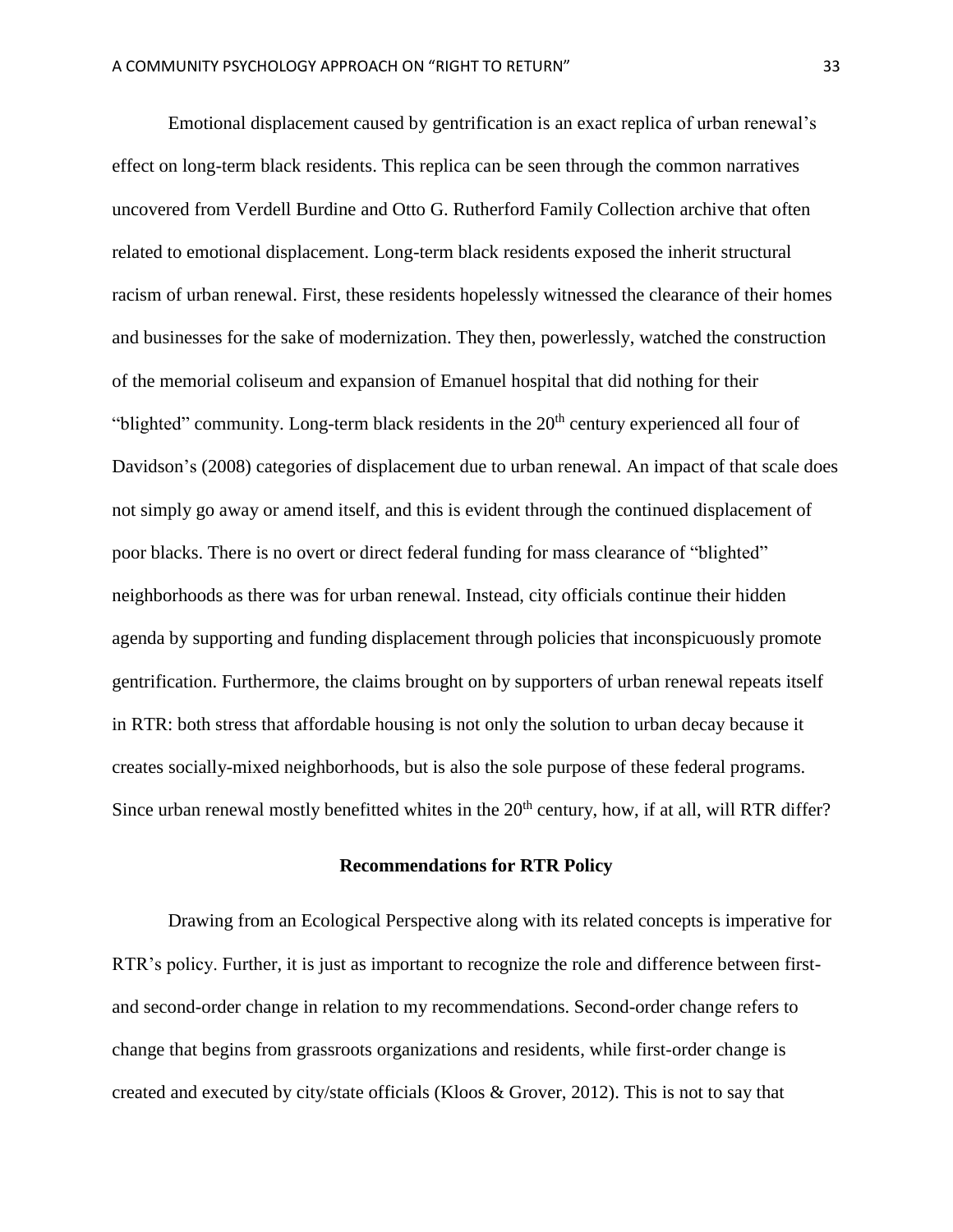intervention and prevention models established from higher officials is ineffective. Rather, second-order change is on a level of superiority, especially when one is aware of the flaws in first-order change models like RTR.

While the policy itself focuses on affordable housing and reintegrating the black community into gentrifying neighborhoods, it is simply not sufficient enough. When one examines the trauma urban renewal created for long-term black residents through the support and guidance of city officials, as shown in the oral histories analyzed earlier in this thesis, it is evident how Right To Return as a policy lacks the depth in terms of the actual needs of those who were forcibly displaced. To create a functional and efficient policy, RTR must observe what the black community currently lacks due to years of oppression and marginalization. Instead of only creating affordable homes and expecting new-coming and returning residents to not only recreate, but also restore social ties that were once in place in a thriving community, RTR needs to create an environment wherein residents are able to collectively impact their own wellbeing. This allows residents to partake in their future and actively create change that in return will foster upward mobility.

## **Secured Housing as a First-Order Change**

Affordable housing is a prime example of ineffective first-order changes that perpetuates harmful neoliberal policies that are enacted to justify the high cost of living. The portrayal of affordable housing is highly inaccurate, especially when considering that it contributes to harassment and unsafe living conditions for low-income residents. Some housing units have had landlords who illegally charge excessive rents, send tenants threatening notices to leave its regulated stock, check immigration status, and stop services (Newman & Wyly, 2006). Furthermore, affordable housing does not eradicate the reality of low-income residents living in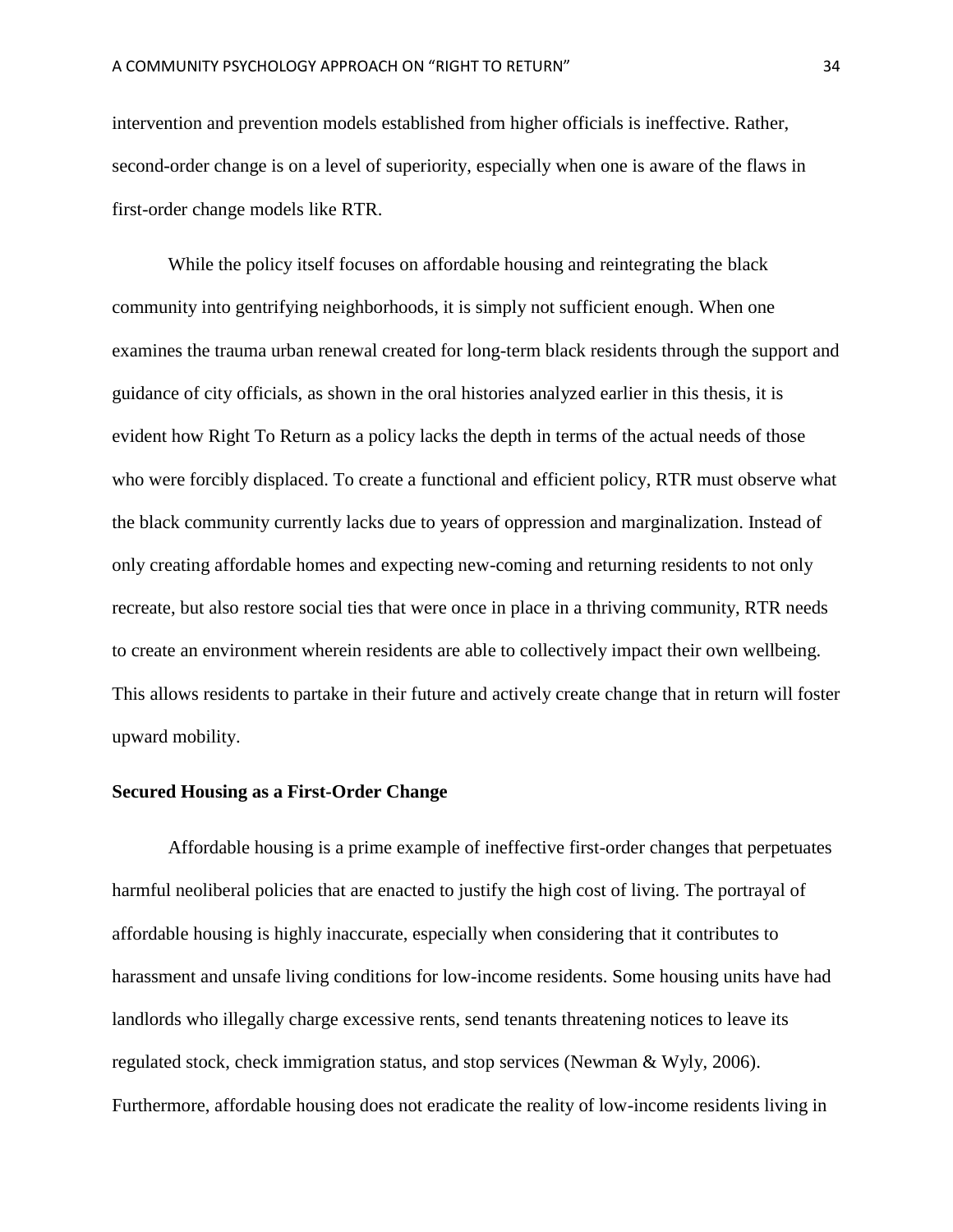or below the poverty line. Many neglect to acknowledge that poverty is a systematic issue that tends to exclude and isolate individuals as well as remove chances for upward momentum (Krivo et al., 2014; Ladson-Billings, 2014); it is one of the causes of scarce resources that in turn places numerous limits on residents (Lardier, 2019); and, it ultimately limits accessibility to social capital and beneficial organizations (Ginwright, 2015). Secure housing is a crucial necessity in highly urbanized settings, but it is not the only component necessary in order for individuals to escape poverty. Programs and collective community action should be executed first in terms of funds and resources instead of allocating it to affordable housing.

# **Core Beliefs**

My recommendations for RTR's policy strive to implement core beliefs to guide successful integration and adoption. This is influenced by community psychologists seven core beliefs (Kloos & Grover, 2012) that are essential to both their research and execution into the communities of study. I propose three core beliefs – ideological empowerment, the importance of community coalitions, and the adoption/inspiration of indigenous program model. These beliefs were drawn by the hidden narratives of long-term black residents who experienced displacement due to urban renewal, an Ecological Perspective, recognition of the importance of SOC as well as second-order change. Collectively, these three core beliefs serve as the foundation of my recommendations for RTR. Potentially, these recommendations present itself as either additions to already existing policies, or as a completely new intervention implemented to address the harms of gentrification as well as previous displacement.

Empowerment conveys a psychological sense of personal control and/or influence as well as a concern with actual social influence, legal rights, and political power (Rappaport, 1987). The adoption of empowerment in RTR's aid is imperative in order for it to succeed and facilitate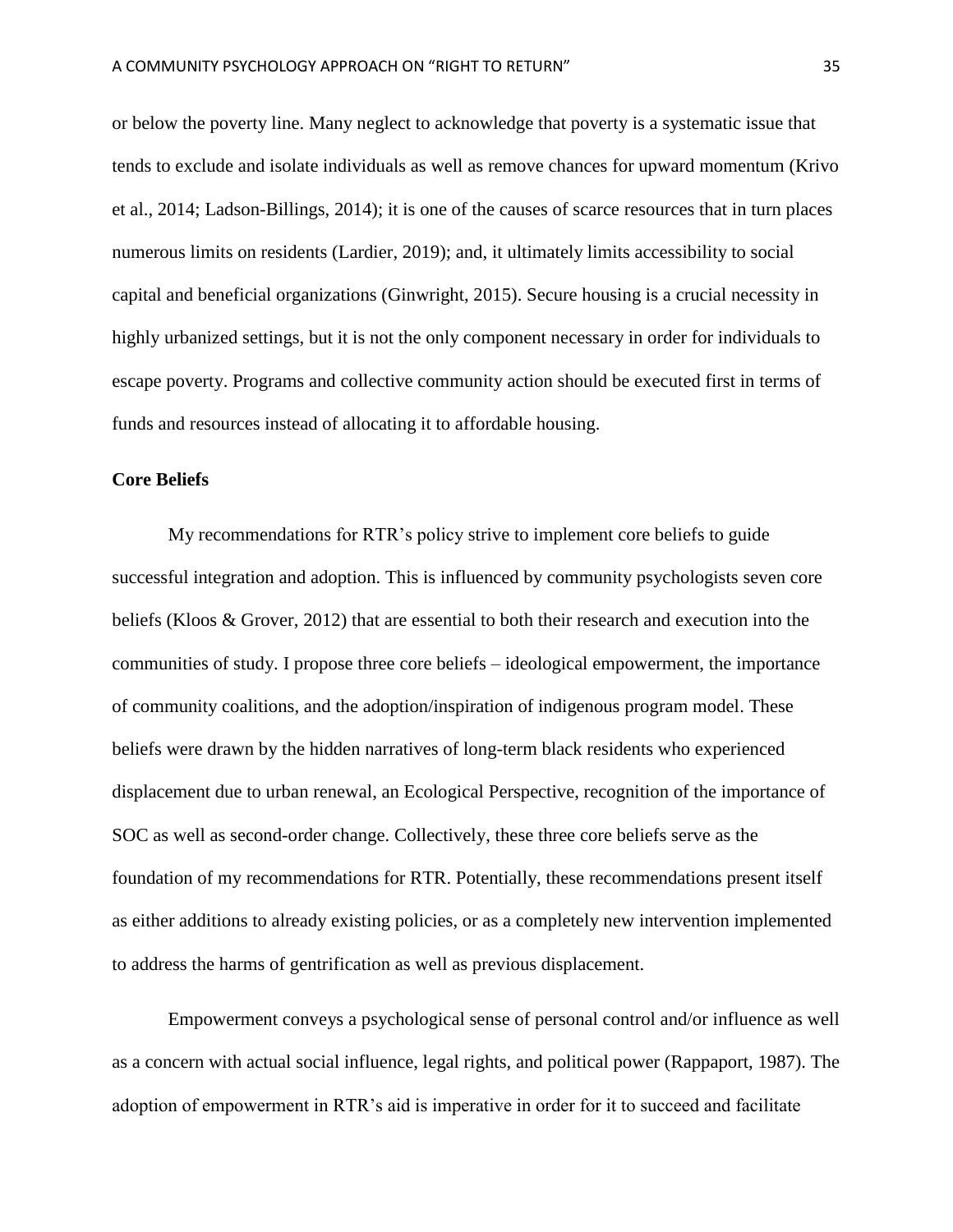growth for black long-term residents. Rappaport (1987) concludes that empowerment serves as a catalyst for genuine change that stems from marginalized individuals in two major ways: it allows us to look for solutions rather than relying on a "helping" structure that considers help a scarce commodity; and it will support and find developing resources. Empowering Portland's black long-term residents primarily through community coalitions is the first critical step towards creating a successful policy. Through empowerment, high participation rates can be expected since it allows for residents to have political influence in their neighborhood. This in turn will foster high levels of SOC as well as its supplemental concepts. Ultimately, empowerment acts as a stimulus for second-order change.

When residents are empowered, they are compelled to seek resources for themselves and their community in order to uplift their disinvested neighborhood and create upward mobility. Community coalitions are a prime example of the potential benefits that is to be expected when residents are actively pressing for change. Considering that most urban communities are "opportunity deserts" (Glaude, 2016), it is even more crucial for coalitions to have active members, be well-funded, and supported. Coalitions have been proven to cultivate hope (Bird-Naytowhow et al., 2017; Wolff et al., 2017) and provide sociocultural resources that are supportive (Lardier, 2018; Lardier et al., 2019); they serve as an environment for collective voice and engagement (Mitra, 2009); and they facilitate in community members engaging in powerful relationships that allows them to respond to systematic issues (Minkler, 2012). It is evident that a community coalition in combination with affordable housing can create both a thriving community and an environment to recreate rich social ties. With the assistance of a community coalition and an empowered ideological standard, black long-term residents are closer to reclaiming and belonging in their stolen neighborhoods.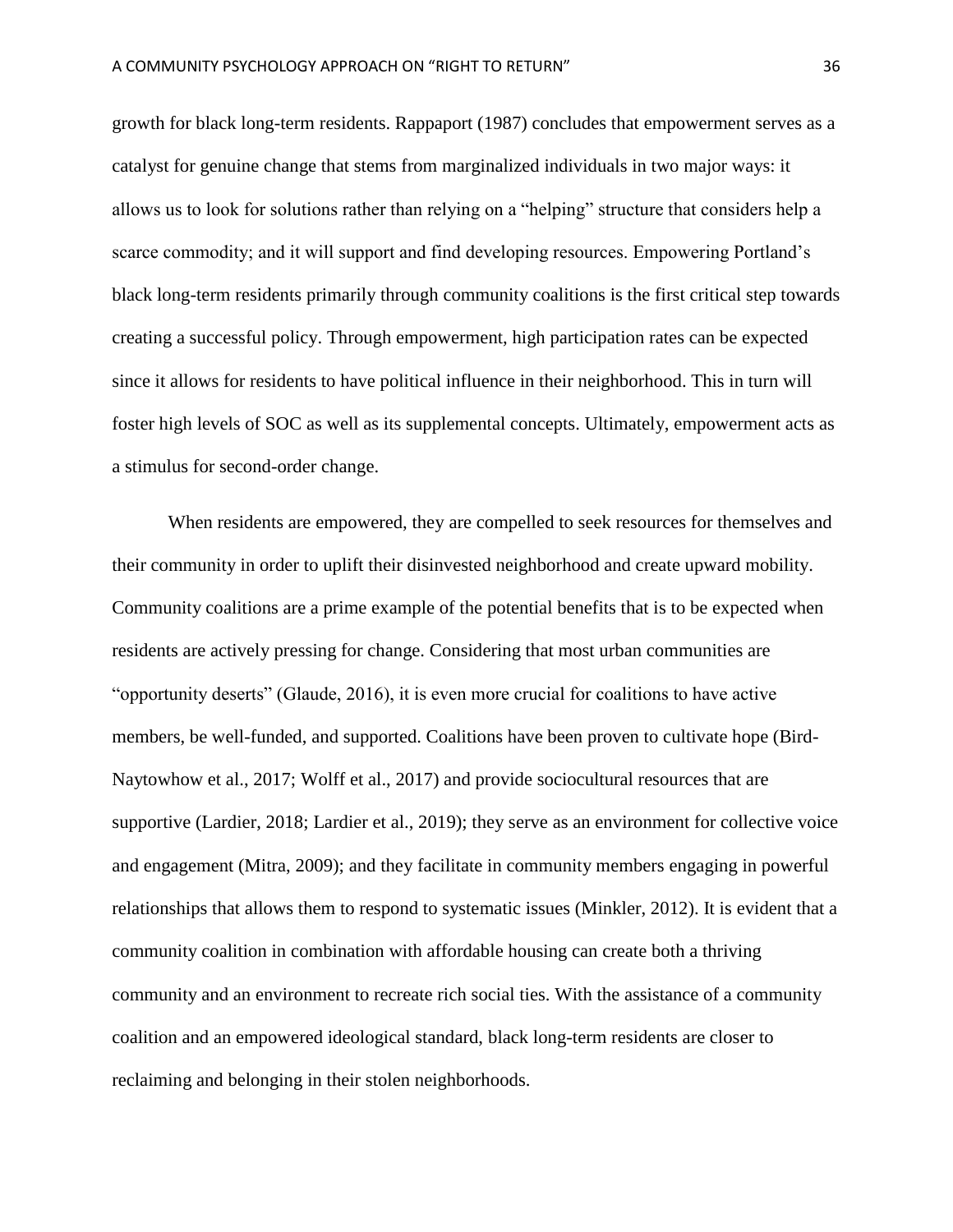To successfully integrate my recommendations, it is also essential to first implement Miller & Shinn's (2005) concept of learning from communities themselves by locating and studying successful indigenous programs. Doing so allows for efficient and long-term persistent action. If a potential intervention or prevention model is created and established without locating and studying already grounded programs, it risks failures and loss of valuable resources. Representation of policies and programs that are meant to uplift disenfranchised communities must also remain positive to continue receiving funds and bureaucratic support. Potential program failure itself is not the only plausible flaw, it also puts the lives of underrepresented individual's wellbeing at risk.

Scholars have examined common policies (City of Vancouver, 2004; Uitermark et al. 2007; Lees, 2008; Loopmans, 2008; MacLeod & Johnstone, 2012) that are being implemented without studying indigenous programs that are often enacted due to the belief of there being a "positive gentrification" and the possibility of "gentrification without displacement." These policies attempt to convince others of a "positive" gentrification process wherein middle-class prospective residents are not immediately displacing low-income residents. Instead, they are filling vacancies that causes the expansion of their presence and slowly replaces low-income residents (Shaw & Hagemans, 2015). It could be argued that the slow process of displacement gives low-income residents an opportunity to seek future housing and establish new social ties in their new communities, but this would completely neglect the harsh reality that low-income residents are essentially being told that their existence is irrelevant and continues to ignore the underlying issue: the cost of living is devastatingly high with little to no hope for change. Additionally, these policies attempt to either disperse high concentrations of poverty or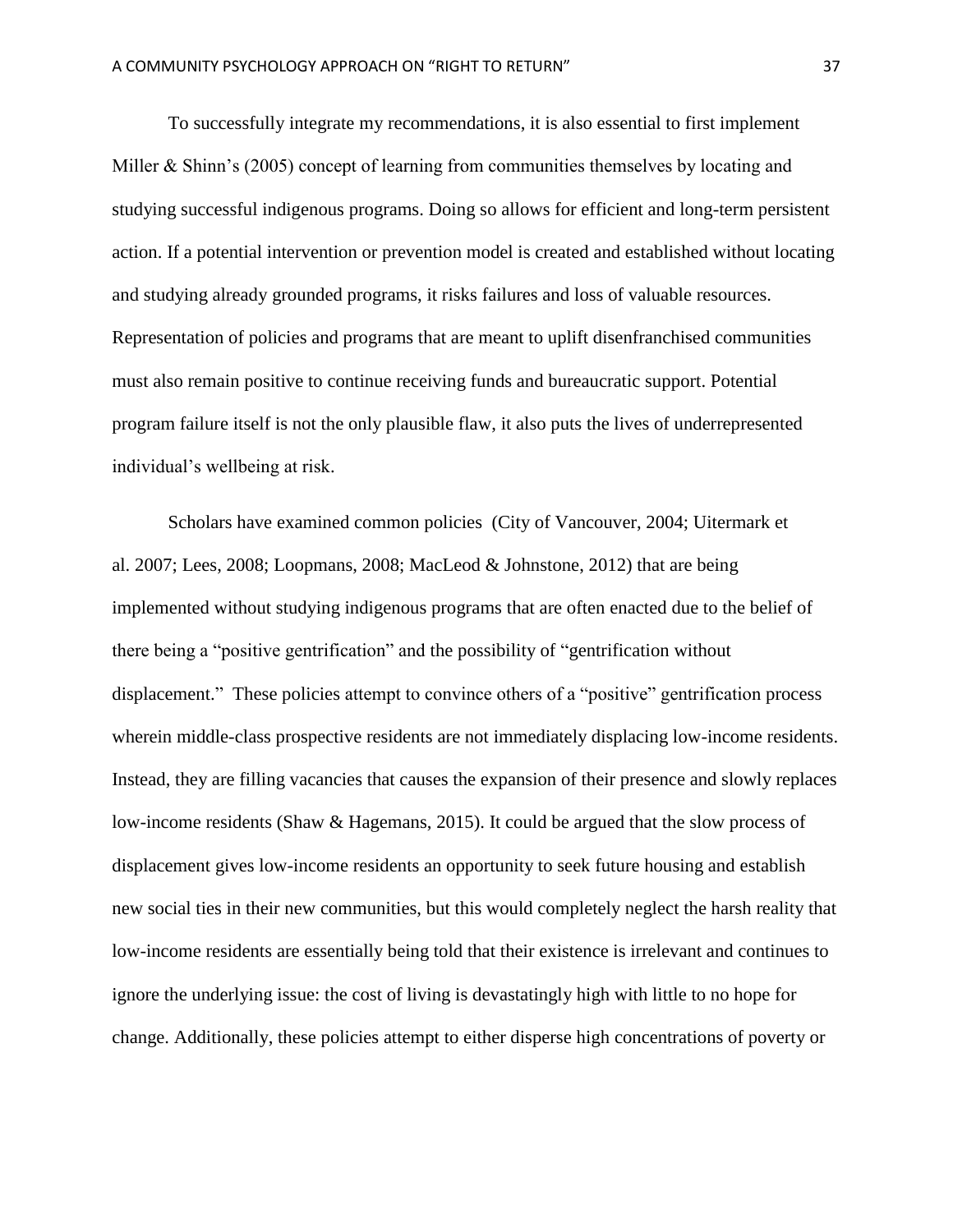contain them, implying that poor residents are the problem (Bridge et al., 2012) instead of the structural and systematic racism that continues to disenfranchise them.

## **Recommendation(s)**

My recommendation(s) considers the historical trauma faced by black residents of Portland, Oregon due to displacement in part of urban renewal. It adopts an Ecological perspective, sense of community, neighboring, place attachment, citizen participation, social support, and mediating structures. But most importantly, it draws inspiration from a successful indigenous model. RTR's policy has the potential of alleviating mass displacement and wrongful doing of Portland's black long-term residents if it prioritizes what should matter the most instead of seeking a workaround for neoliberal agendas that perpetuates a systematic concentration of disenfranchisement: creating and making space for black individuals to not only dwell in but thrive. This can be done through assessing and adopting a local organization's already established and successful intervention program. One example of this is Hacienda, a Latino Community Development Corporation that aims to strengthen families not only through affordable housing, but also economic advancement and educational opportunities as well as homeownership support ("About Us"). Unlike RTR's policy, Hacienda acknowledges and tackles the issue of affordable housing through empowering its members to foster upward mobility as well as creating a SOC. Given the exploitation black residents have faced at the hands of city officials, it is integral to develop a similar program of Hacienda's to establish the first step in reparations. Specifically, it would be ideal to implement affordable housing, retail space for minority owned businesses, a safe and communal play area for children, a community center, and an office made especially for residents to connect with the unit's officials and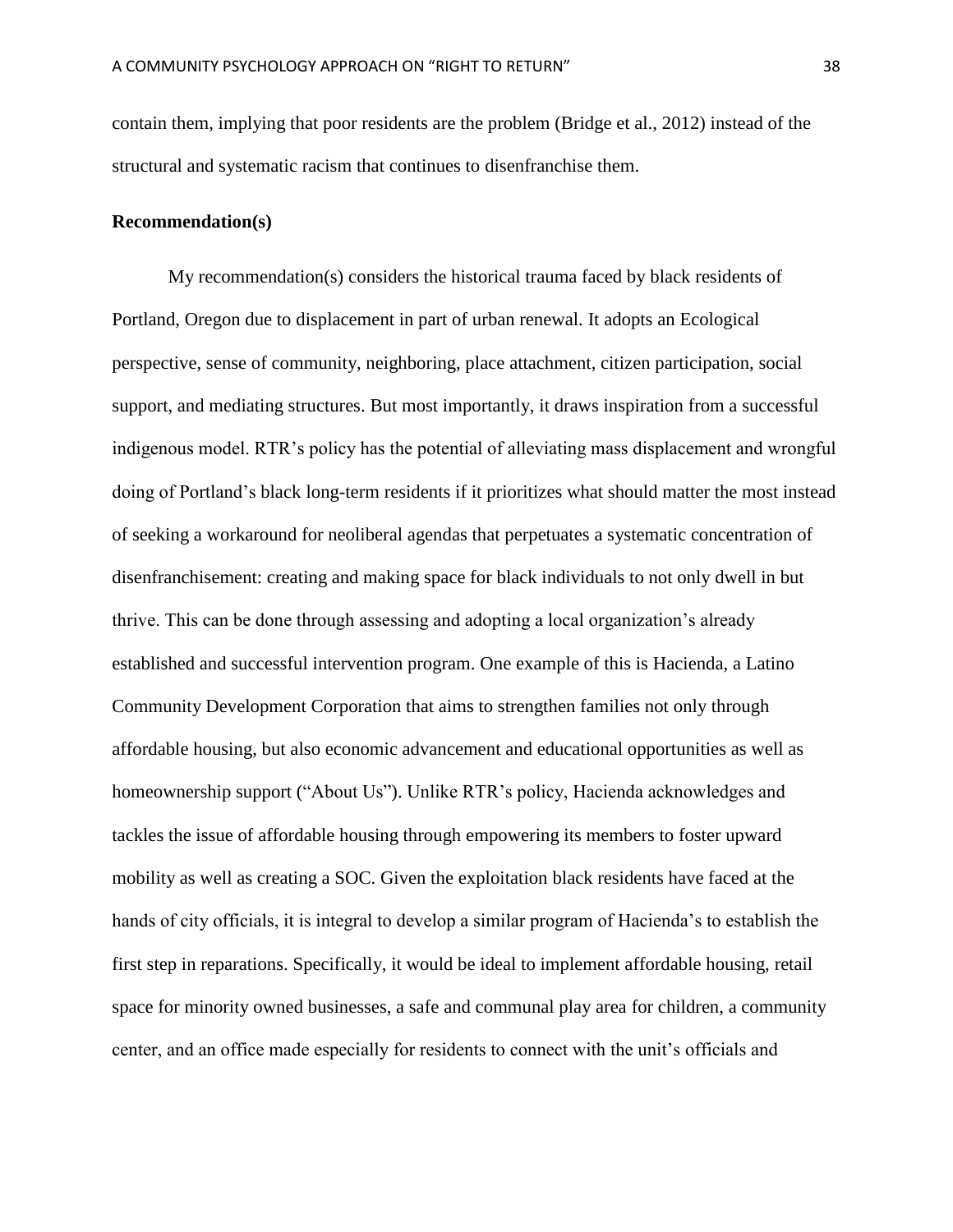administrators. If RTR's policy incorporates Hacienda's mission model, it is possible to create new social ties that contributes to a genuine and successful sense of community.

My proposed recommendations can be better understood with an example neighborhood for implementation. The King neighborhood faced displacement due to urban renewal and is currently undergoing gentrification. Additionally, the Beatrice Morrow Cannady is an affordable housing unit that is part of RTR's policy initiative and is located within this neighborhood. The King neighborhood is located in NE Portland, Oregon. In 2000, out of the total population in this neighborhood, 34.9% were white and 45.8% were black; in 2010, 60.2% were white and 25.9% were black (U.S. Census Bureau, 2011). Furthermore, an interactive GIS map developed by Bates (2013) reveals that the neighborhood is in the "dynamic" stage of gentrification, which encompasses prices rising and dramatic demographic changes underway. It is evident that with this alarming demographic change and stage of gentrification that RTR's policy as it is, is not sufficient enough to support long-term black residents. Because of this, it is critical to provide black residents with the resources they need, such as the resources provided to Hacienda's residents, to truly implement a successful policy.

#### **Conclusion**

Right to Return (2015) as it is now is not ample enough to address the issue of structural and systematic racism that fueled the successful clearance of black long-term residents through the federally funded and supported program of urban renewal. RTR is a point-based preference policy that gives preference of affordable housing amongst those historically tied to areas within N/NE Portland to try and amend the issue of mass displacement caused by urban renewal. Although the policy itself is funded by \$96 million, this money is strictly being allocated to the construction of affordable housing alone instead of using the funds to curate specific resources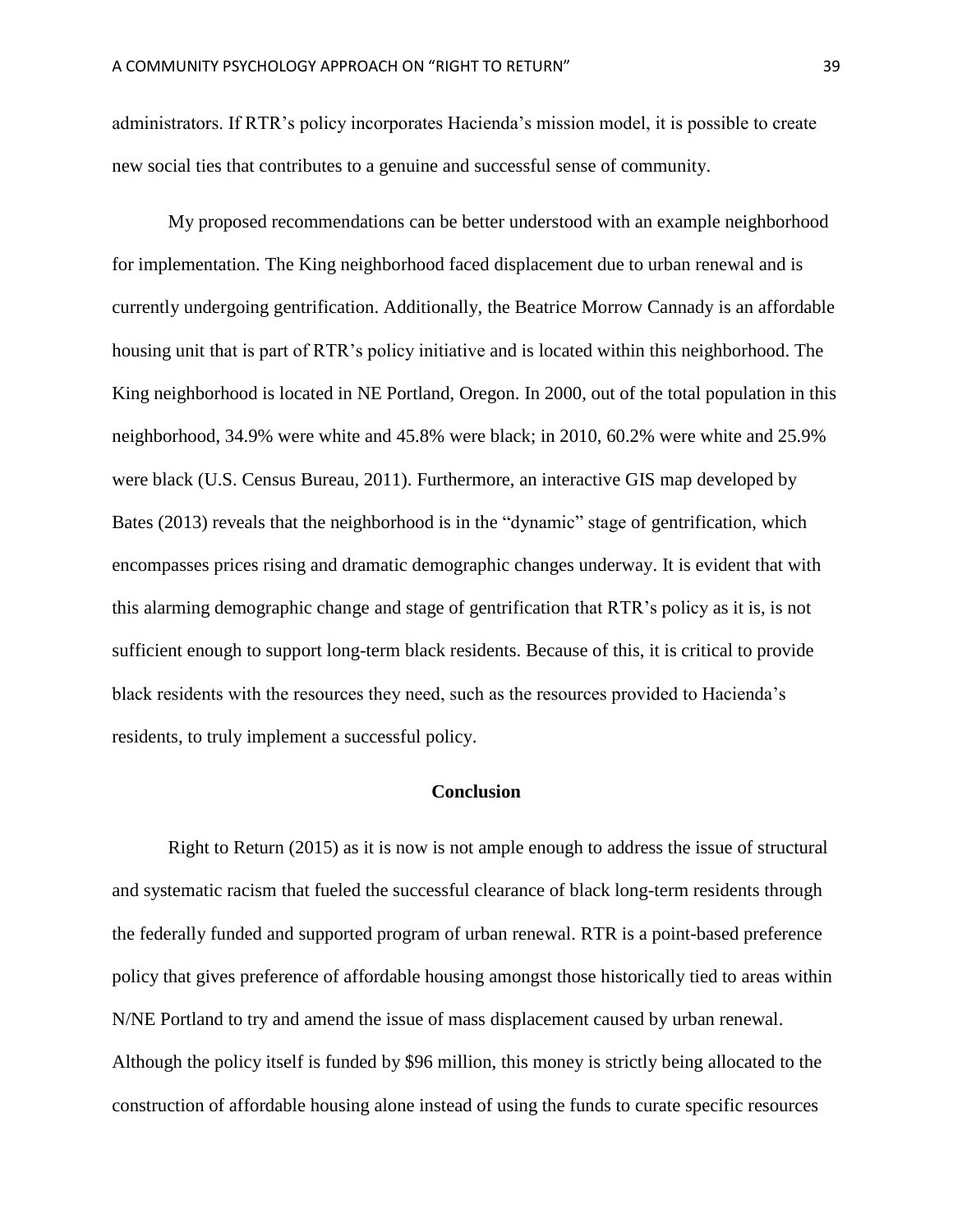that would allow for black residents to prosper in Portland, Oregon. In addition to this flaw are three factors, that I argue makes RTR unsuccessful: it ignores and dismisses the overt historical racism of urban renewal and Portland, it disregards emotional displacement and its relation to sense of community, and it serves as a neoliberal policy, an extension of urban renewal practices itself, that supports and enforces socially-mixed neighborhoods.

It is of importance to mention that I adopt an interdisciplinary lens to address the complexity of urban renewal and RTR. To reinforce my arguments, I first rhetorically analyze primary sources of the oral histories of black long-term residents who were displaced by urban renewal. The primary sources were analyzed from the Verdell Burdine and Otto G. Rutherford's Family Collection located in Portland State University Library of Special Collections & University Archives. Next, I integrate a community psychology approach. Specifically, I utilize Kelly's Ecological Perspective concept of succession. This concept centers on the idea that future and potential intervention and prevention models must first take into account of local history. Last, I stress the importance and need for sense of community to be integrated into RTR's policy.

Urban renewal in this thesis and as experienced by long-term black residents of Portland was defined by the over \$11 billion funded Housing Acts of 1949-1961 and the Federal Highway Act of 1956. Both acts were amplified by the historical racism of city officials practice of segregation and discriminatory realty practices. Urban renewal, similar to RTR's policy, was implemented as a panacea of mass poverty and to what was seen as urban decay. As the city rushed for modernity and through their desire of bringing back wealthy whites, they did so at the expense of long-term blacks. This political rhetoric of structural and systematic racism was portrayed through my archival analysis of "Real Renewal: It's About Time!" and its supportive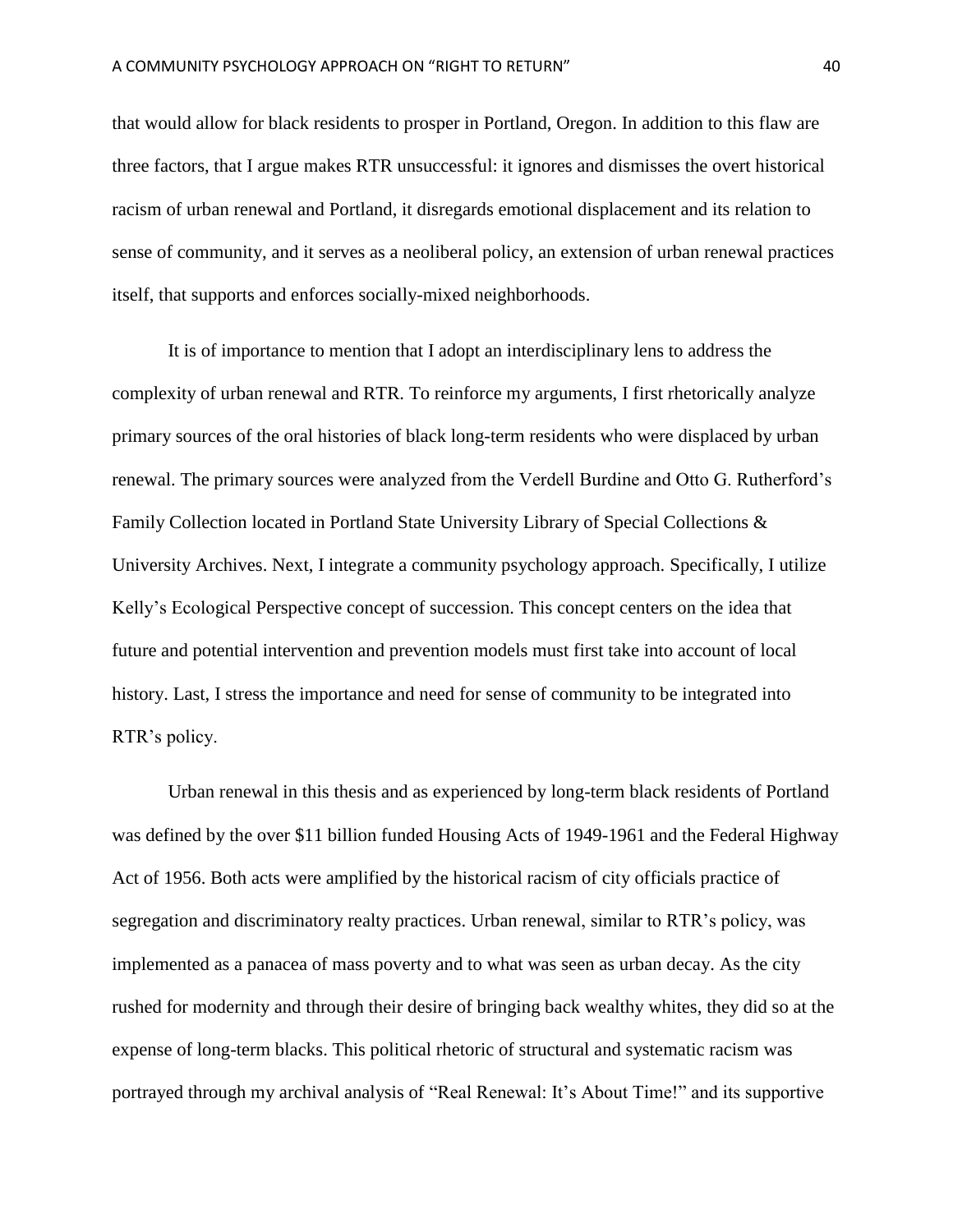documents. While the promise of affordable housing was urban renewal's primary focus, it is evident that a it was a failure for poor blacks considering that most tenants did not return to the new structures and that clearing slums does not eradicate the severe levels of poverty. Instead, it was a welfare program for whites and only relocated "blight" to other locations within the city.

Although urban renewal and its efforts is no longer implemented, it has since been replaced with the practice of gentrification. The structural and systematic racism faced by black long-term residents in the  $20<sup>th</sup>$  century continues to displace the very same community. Gentrification is an extension of urban renewal practices and RTR serves as its vehicle. While RTR isn't overtly promoting socially-mixed neighborhoods, that is exactly what they are creating when they build affordable homes in gentrifying neighborhoods. In return, long-term black residents may experience emotional displacement due to feelings of alienation and exclusion of existing in a space that is no longer for them. Affordable housing alone is not sufficient enough to support long-term black residents, but this can be addressed if the concept of sense of community, developed by community psychologists, is implemented into RTR's policy. Sense of community is a vital component of individual and collective wellness that can help foster upward mobility. This can be accomplished if we empower long-term black residents through community coalitions and create a program specifically curated for displaced blacks.

Displacement itself is just a factor in a systematically and structurally racist practices that are implemented, supported, and funded by city officials. This is not to say that city officials are not attempting to undo hundreds of years practice of disenfranchisement. Rather, I argue that they are not trying hard enough to create actual change that will help long-term black residents into prosperity. RTR is a neoliberal policy that is not only justifying the practice of gentrification, but it also completely omits the critical role of race. Affordable housing is a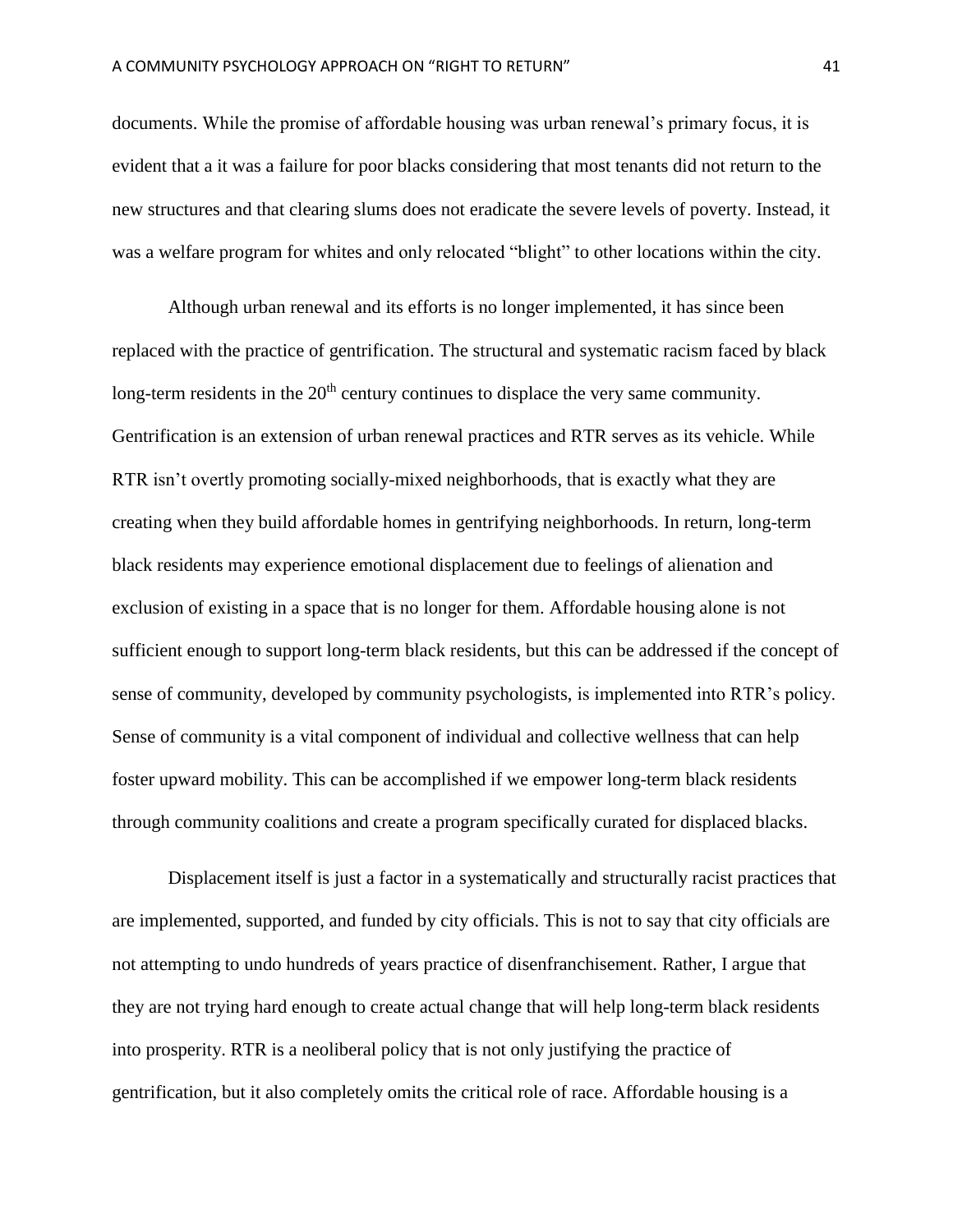commendable start, but let's not let it stop there. Instead, let's foster economic advancement and provide educational opportunities that allows for black residents to prosper out of poverty and in return, this will make homeownership possible and limit the need for affordable housing. Let's create actual renewal for the community city officials had disenfranchised for years: poor black long-term residents.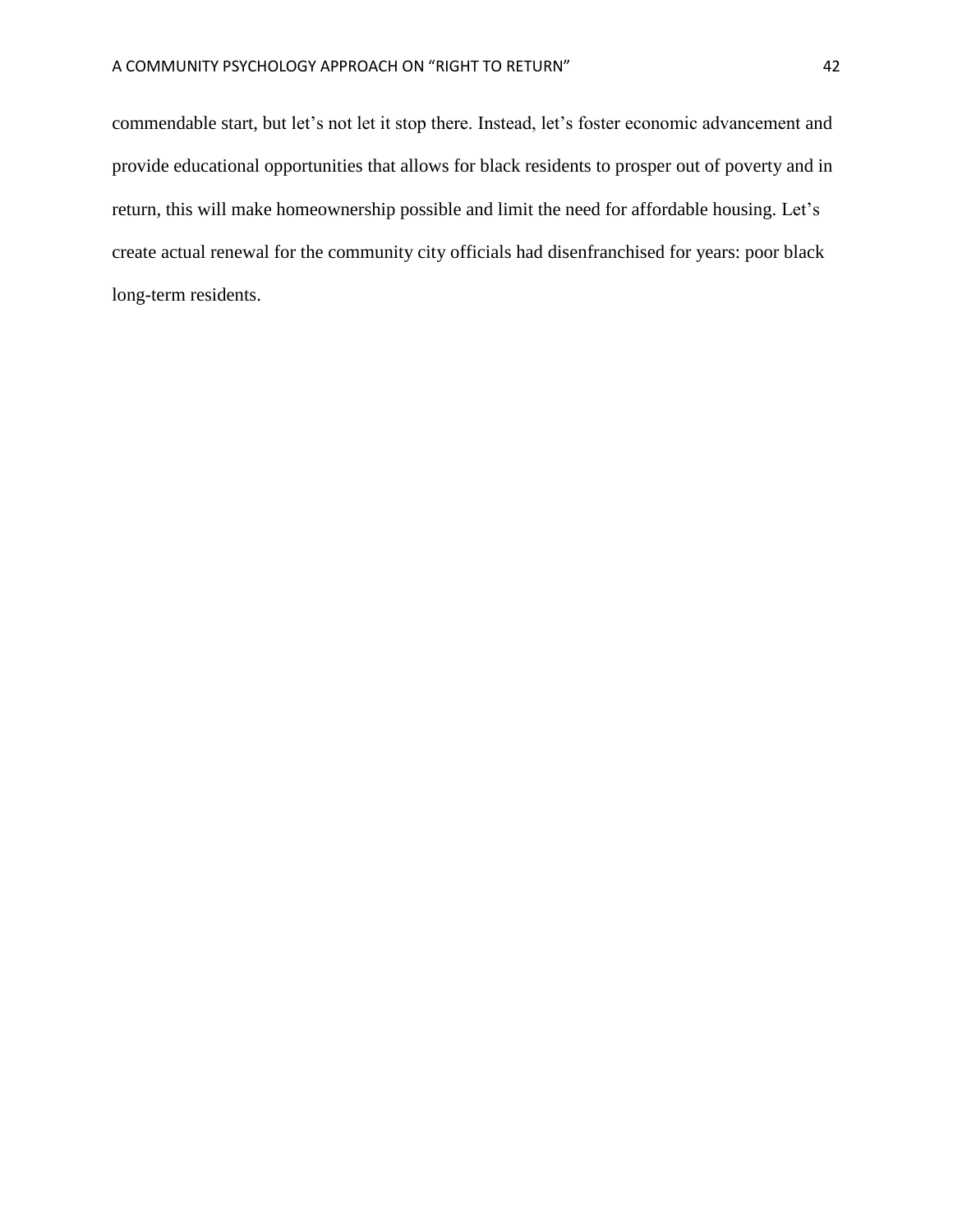## References

About Us. (n.d.). Retrieved from https://haciendacdc.org/about-us/

Anguelovski, I. (2015). Healthy Food Stores, Greenlining and Food Gentrification: Contesting New Forms of Privilege, Displacement and Locally Unwanted Land Uses in Racially Mixed Neighborhoods. *International Journal of Urban and Regional Research, 39*(6), 1209-1230. DOI:10.1111/1468-2427.12299

Arthurson, K. (2012). *Social mix and the city*. CSIRO Publishing, Melbourne.

- Atkinson, R. (2000). The hidden costs of gentrification: Displacement in central London. *Journal of Housing and the Built Environment, 15*(4), 307-326. DOI: 10.1023/A:1010128901782
- Atkinson, R. (2015). Losing One's Place: Narratives of Neighbourhood Change, Market Injustice and Symbolic Displacement. *Housing, Theory and Society,* 1-16. DOI: 10.1080/14036096.2015.1053980
- Avila, E., & Rose, M. (2009). Race, Culture, Politics, and Urban Renewal: An Introduction. *Journal of Urban History, 35*(3), 335-347. DOI: 10.1177/0096144208330393
- Bates, L. (2013). "Gentrification and Displacement Study: Implementing an Equitable Inclusive Development Strategy in the Context of Gentrification". *Urban Studies and Planning Faculty Publications and Presentations*. DOI: 10.15760/report-0.
- Bird-Naytowhow, K, et al. (2017). Ceremonies of relationship: Engaging urban indigenous youth in community-based research. International Journal of Qualitative Methods, 16(1), 1–14. https://doi.org/10.1177/1609406917707899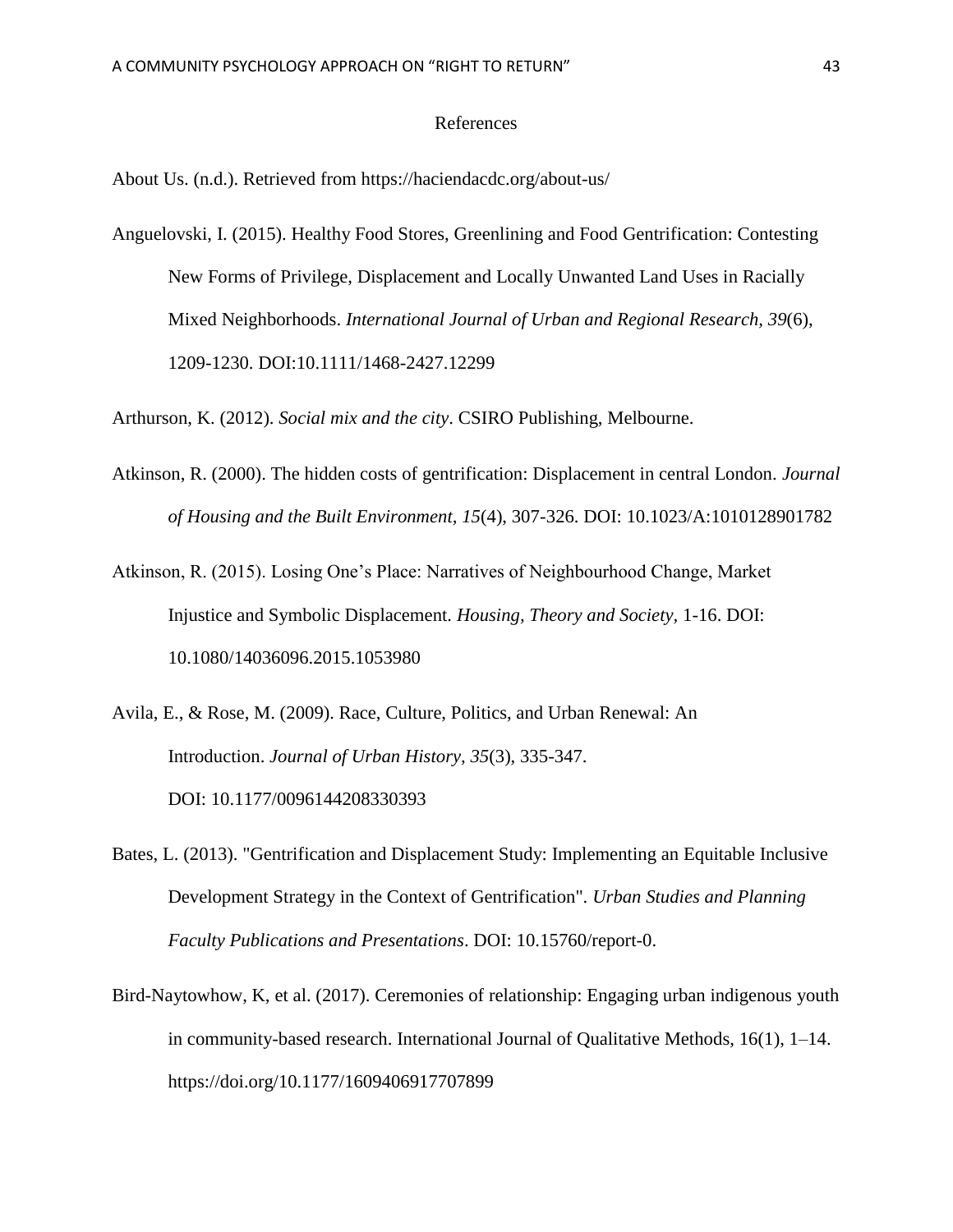- Blomley, N. (2009). Homelessness, Rights, and the Delusions of Property. *Urban Geography, 30*(6), 577-590. DOI: 10.2747/0272-3638.30.6.577
- Bridge, G., et al. (2012). *Mixed communities: Gentrification by stealth?* Bristol, UK; Chicago, IL: Policy Press.
- Cahill, C. (2007). Negotiating Grit and Glamour: Young Women of Color and the Gentrification of the Lower East Side. *City & Society, 19*(2), 202-231. DOI: 10.1525/city.2007.19.2.202
- Chandler, J. (2013). *Hidden history of Portland, Oregon* (Hidden history). Charleston, SC: The History Press.
- Chronopoulos, T. (2016). African Americans, Gentrification, and Neoliberal Urbanization: The Case of Fort Greene, Brooklyn. *Journal of African American Studies*, *20*(3), 294-322. DOI: 10.1007/s12111-016-9332-6
- City Club of Portland. (1957). The Negro in Portland: A Progress Report 1945–1957. *City Club of Portland Bulletin* 37(46):355–370.
- City of Vancouver. (2004). Economic revitalization plan. Vancouver Agreement 2000–2010 [WWW document]. URL http://www.vancouveragreement.ca/wpcontent/uploads/041100\_dtes-workplan.pdf.
- Collins, W., Shester K. (2013). "Slum Clearance and Urban Renewal in the United States." *American Economic Journal: Applied Economics 5*(1):239–73. DOI: 10.1257/app.5.1.239
- Davidson, M. (2008). Spoiled mixture: where does state-led 'positive' gentrification end? *Urban Studies 45*.12, 2385–405. DOI: 10.1177/0042098008097105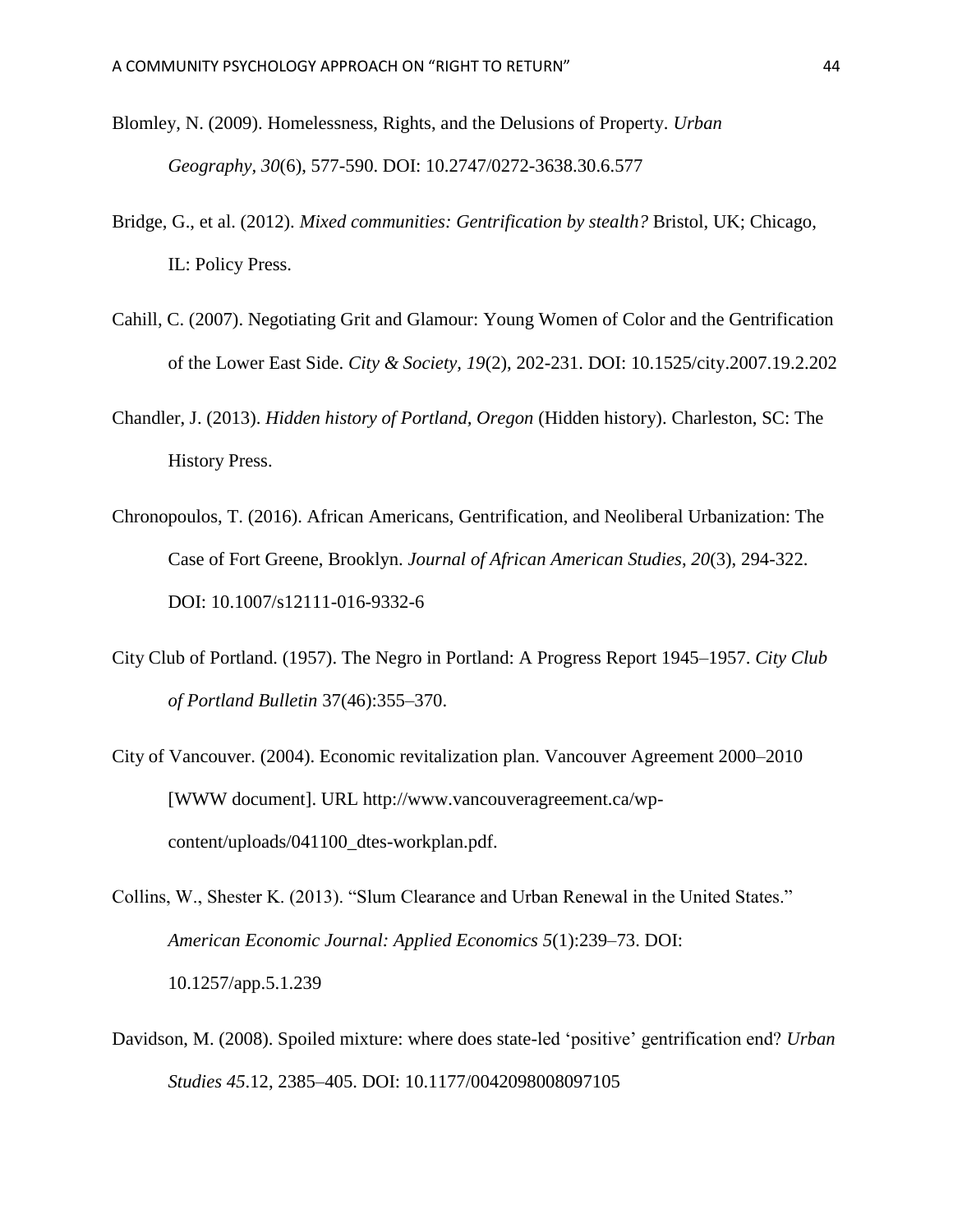Davidson, M. (2009). Displacement, space and dwelling: placing gentrification debate. *Ethics, Place and Environment 12*.2, 219–34. DOI: 10.1080/13668790902863465

Duany, A. (2001). Three Cheers for "Gentrification". *The American Enterprise,12*(3), 36.

- Evans, L., & Oehler-Stinnett, J. (2006). Children and natural disasters: A primer for school psychologists. *School Psychology International, 27*(1), 33–55. DOI: 10.1177/0143034306062814
- Foster-Fishman P., (2007). Building an active citizenry: the role of neighborhood problems, readiness, and capacity for change. *Am. J. Community Psychol.* 39(1/2):91–106. DOI: 10.1007/s10464-007-9097-0
- Freeman, L. (2005). Displacement of succession? Residential mobility in gentrifying neighbourhoods. *Urban Affairs Review 40*.4, 463–91. DOI: 10.1177/1078087404273341
- Freeman, L. & Braconi, F. (2002). Gentrification and displacement. *The Urban Prospect* 8.1, 1– 4.
- Fullilove, M. (2005). *Root shock: How tearing up city neighborhoods hurts America, and what we can do about it*. New York: Random House, Inc.
- Fullilove, M., & Wallace, T. (2011). Serial Forced Displacement in American Cities, 1916– 2010. *Journal of Urban Health, 88*(3), 381-389. DOI: 10.1007/s11524-011-9585-2
- Gibson, K. (2007). Bleeding Albina: A History of Community Disinvestment, 1940‐ 2000. *Transforming Anthropology, 15*(1), 3-25. DOI: 10.1525/tran.2007.15.1.03
- Ginwright, S. (2015). *Hope and healing in urban education: How urban activists and teachers are reclaiming matters of the heart*. New York: Routledge.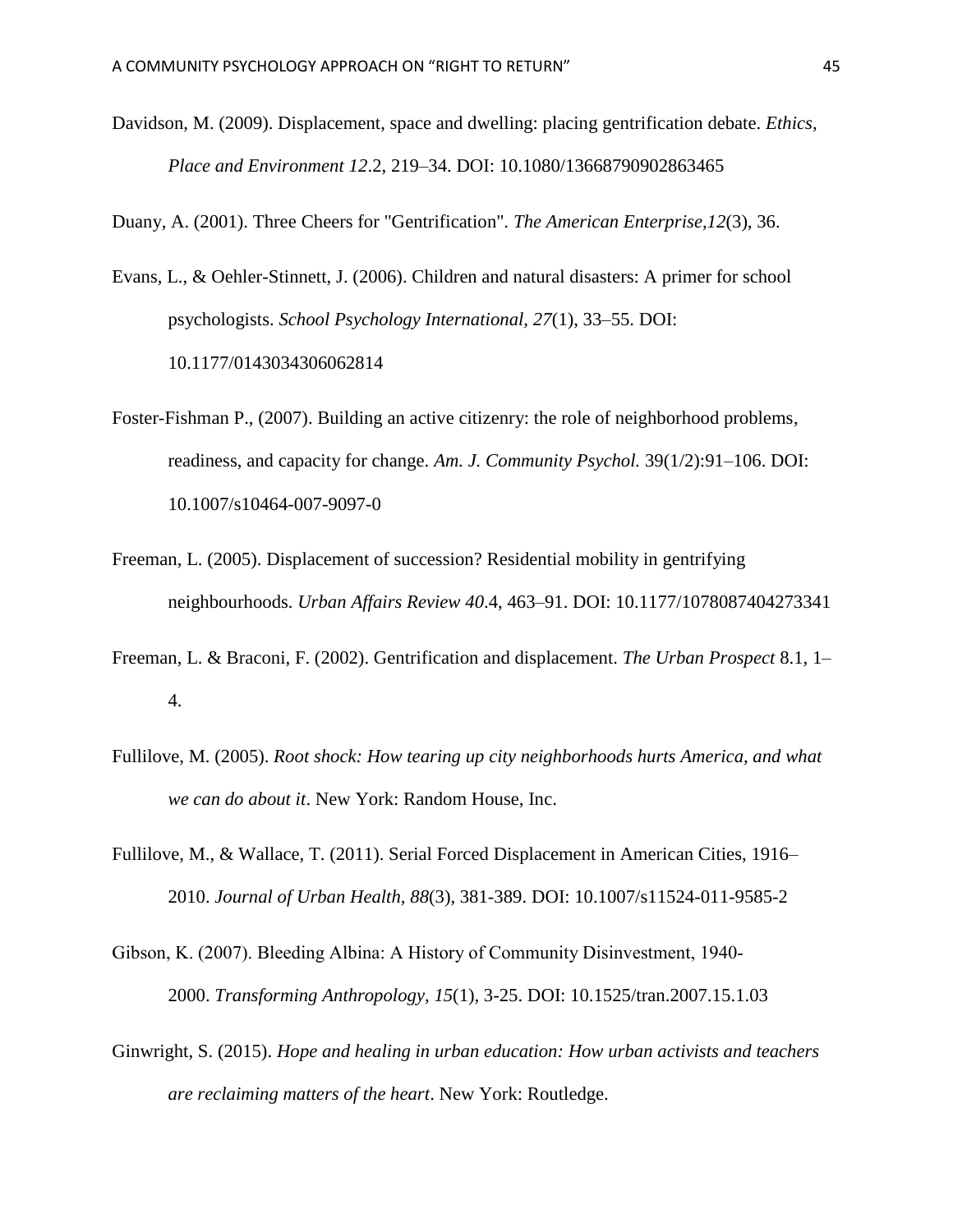- Glaude, E. S. Jr. (2016)*. Democracy in black: How race still enslaves the American soul*. New York: Crown
- Hackworth, J. & Smith, N. (2001). The changing state of gentrification. *Tijdschrift voor Economische en Sociale Geografie.* 94.4, 464–77. DOI: 10.1111/1467-9663.00172
- Hamnett, C. (2003). Gentrification and the middle-class remaking of inner London. *Urban Studies 40*.12, 2401–26. DOI: 10.1080/0042098032000136138
- Hartman, C. (1964). "The Housing of Relocated Families." *Journal of the American Institute of Planners. 30*(4):266–86. DOI: 10.1080/01944366408978135
- Hirsch, A. R. (1983). *Making the Second Ghetto: Race and Housing in Chicago, 1940–1960.* Chicago, IL: University of Chicago Press.
- Hyra, D. (2011). Community inclusion and conflict: Super-diversity and multiracial gentrification in the United States. Paper presented at the Ethnography, Diversity and Urban Space Conference, University of Oxford, UK.
- Hyra, D. (2012). Conceptualizing the New Urban Renewal: Comparing the Past to the Present. *Urban Affairs Review, 48*(4), 498-527. DOI: 10.1177/1078087411434905
- Jetten. J., et al. (2014). How groups affect our health and well-being: The path from theory to policy. *Social Issues and Policy Review*, 8, 103–130. DOI: 10.1111/sipr.12003
- Kelly, J. G. (1968). *Toward an ecological conception of preventive interventions. In J. W. Carter Jr*. (Ed.). Research contributions from psychology to community mental health (pp. 76- 100). New York, NY: Behavioral Publications.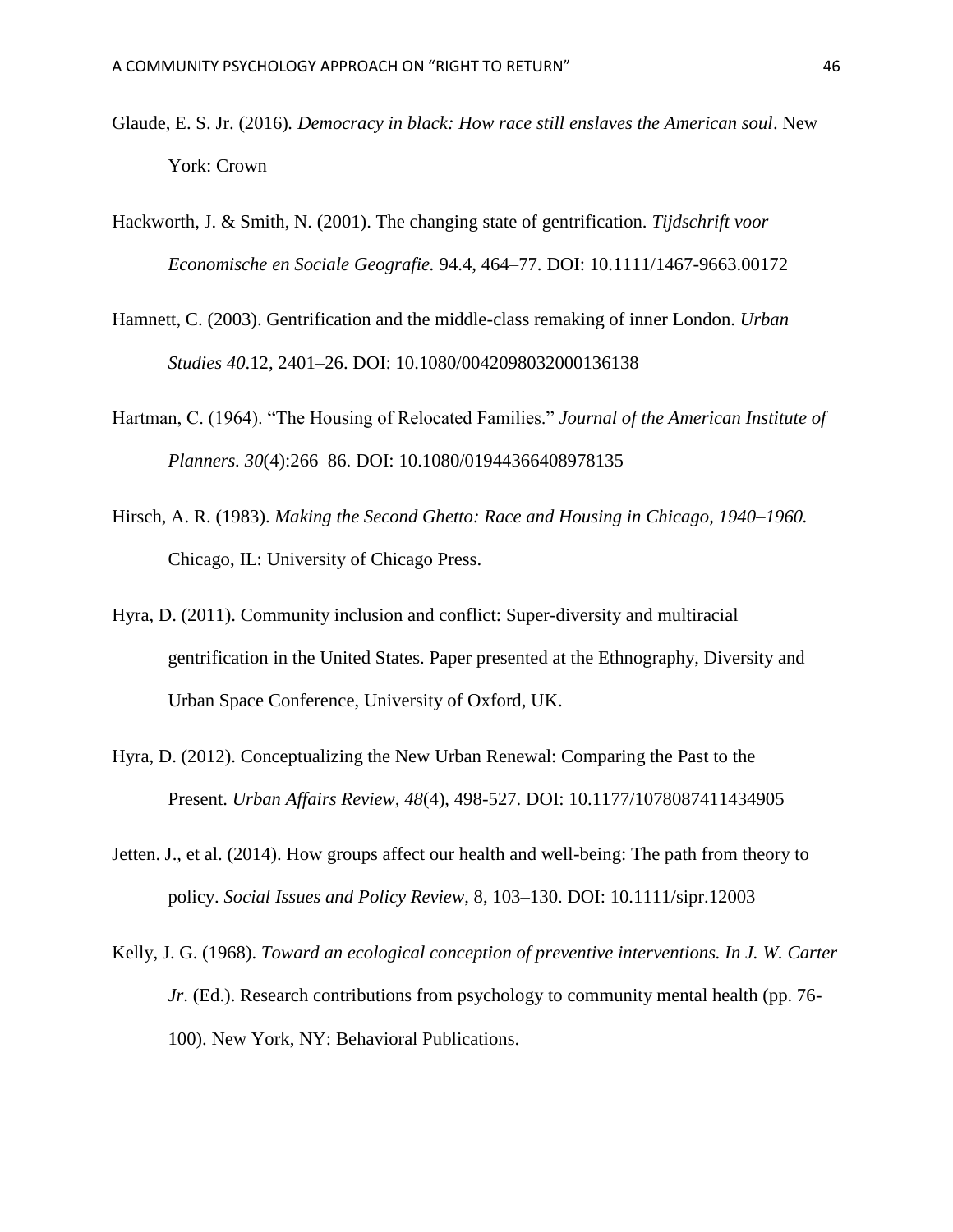Kern, L. (2016). Rhythms of gentrification: Eventfulness and slow violence in a happening neighbourhood. *Cultural Geographies, 23*(3), 441-457. DOI: 10.1177/1474474015591489

- Kloos, B., & Grover, K. (2012). *Community psychology: Linking individuals and communities* (3rd ed.). Belmont, CA: Wadsworth Cengage Learning.
- Korn, P. (2017). Payback, but how many will return? Retrieved from https://news.pamplinmedia.com/pt/9-news/371312-254370-payback-but-how-many-willreturn
- Krivo,L. J., et al. (2013). Social isolation of disadvantage and advantage: The reproduction of inequality in urban space. *Social Forces, 92*(1), 141–164. DOI: 10.1093/sf/sot043
- Ladson-Billings, G. (2014). Culturally relevant pedagogy 2.0: Aka the remix. *Harvard Educational Review, 84*(1), 74–84.
- Lardier, D. T. (2018). An examination of ethnic identity as a mediator of the effects of community participation and neighborhood sense of community on psychological empowerment among urban youth of color. *Journal of Community Psychology, Advanced online publication, 1*–16. https://doi.org/10.1002/jcop.21958
- Lardier, et al. (2019). Community coalitions as spaces for collective voice, action, and the sharing of resources. *Journal of Community Psychology,47*(1), 21-33. DOI: 10.1002/jcop.22096
- Lees, L. (2008). Gentrification and social mixing: Towards an Urban renaissance? *Urban Studies, 45*(12), 2449–2470. DOI: 10.1177/0042098008097099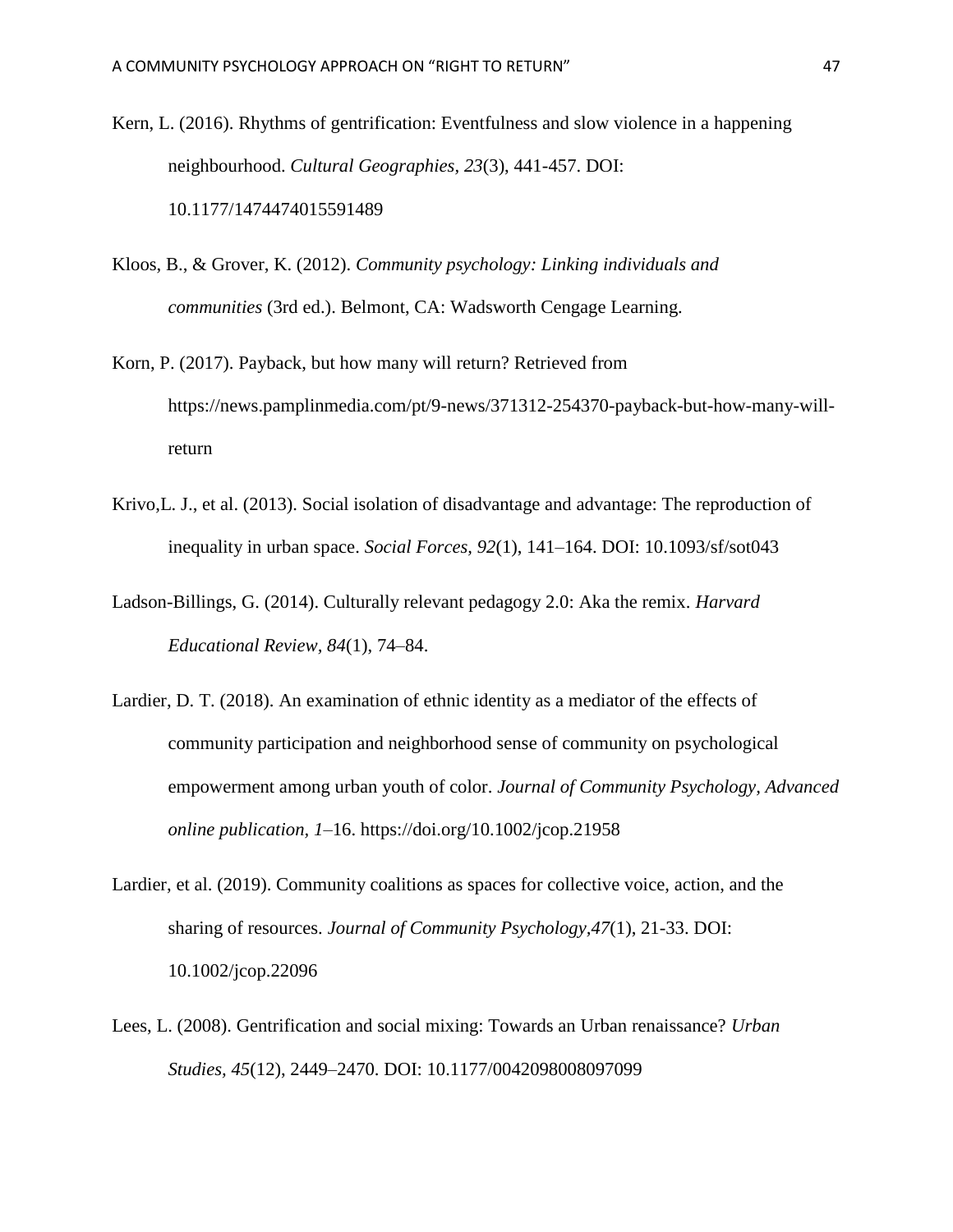- Levy, D., & Friedman, Y. (2019). Postforced eviction communities: The contribution of personal and environmental resources to the sense of belonging to the community. *Journal of Community Psychology, 47*(1), 104-116. DOI: 10.1002/jcop.22103
- Loopmans, M. (2008). Relevance, gentrification and the development of a new hegemony on urban policies in Antwerp, Belgium. *Urban Studies*, *45*(12), 2499–2519. DOI: 10.1177/0042098008097107
- Macleod, G., & Johnstone, C. (2012). Stretching urban renaissance: Privatizing space, civilizing place, summoning 'community'. *International Journal of Urban and Regional Research*, *36*(1), 1–28. DOI: 10.1111/j.1468-2427.2011.01067.x
- Manley, D., et al. (2012). Social mixing as a cure for negative neighbourhood effects: evidencebased policy or urban myth? In G. Bridge, T. Butler and L. Lees (eds.), *Mixed communities: gentrification by stealth?*, The Policy Press, London.
- Marcuse, P. (1985). Gentrification, abandonment and displacement: connections, causes and policy responses. *Journal of Urban and Contemporary Law 28*, 195–240.
- Marquis, G. P., & Ghosh S. (2008). Housing opportunities for people everywhere (HOPE VI): Who gets back in? *The Social Science Journal.* 45: 401-18. DOI: 10.1016/j.soscij.2008.07.005
- Massey, D., & Denton, N. A. (1993). *American apartheid: Segregation and the making of the underclass*. Cambridge, Mass.: Harvard University Press.
- Mcelderry, S. (2001). Building a West Coast Ghetto: African-American Housing in Portland, 1910-1960. *The Pacific Northwest Quarterly, 92*(3), 137-148.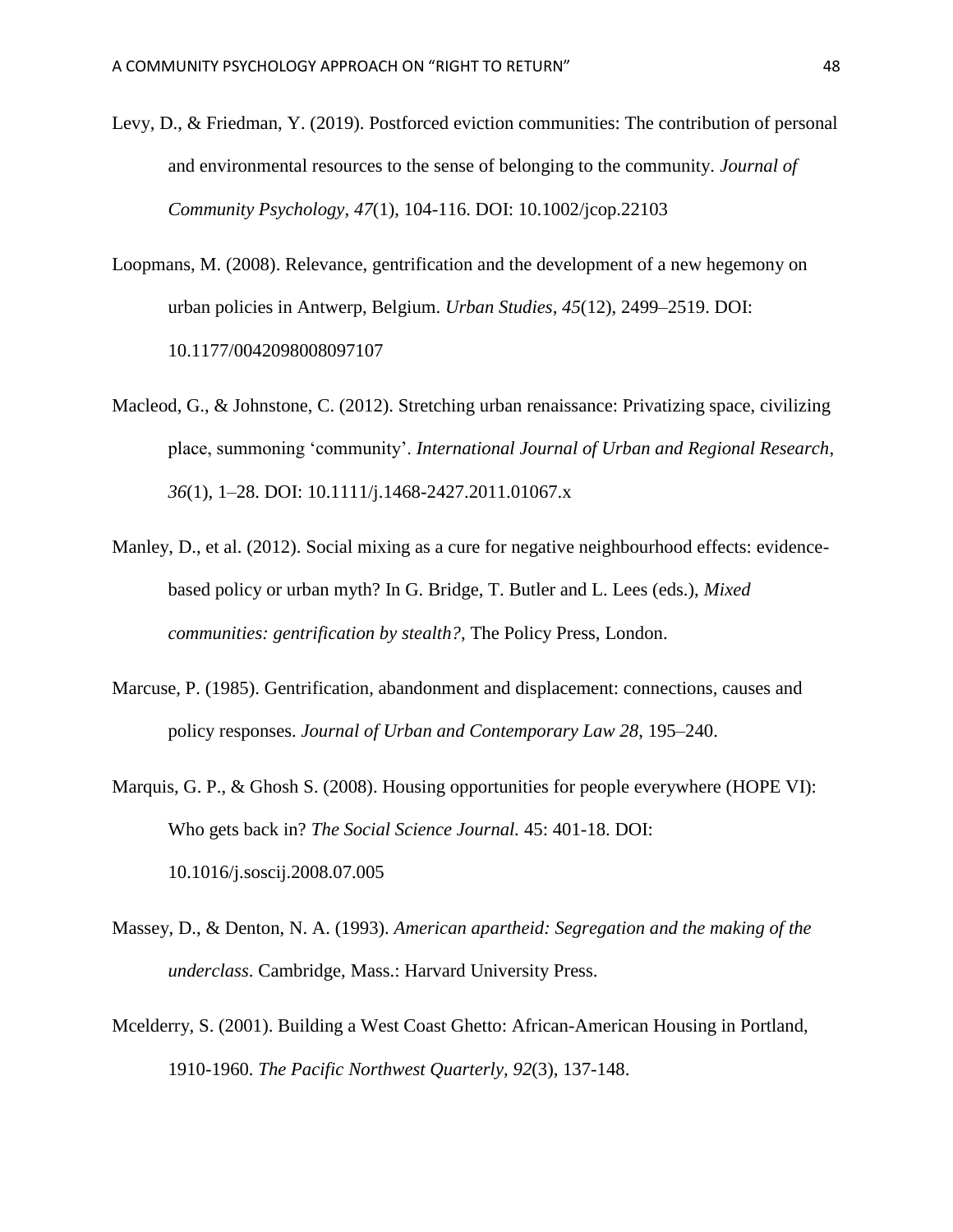- McGlinchy, A. (2018). Portland Is Trying To Help People Return To Gentrified Areas. Austin Has Similar Plans. Retrieved from https://www.kut.org/post/portland-trying-help-peoplereturn-gentrified-areas-austin-has-similar-plans
- McMillan, D., & Chavis, D. (1986). Sense of community: A definition and theory. *Journal of Community Psychology,14*(1), 6-23. DOI: 10.1002/1520-6629
- Miller, R.L., & Shinn M. (2005). Learning from communities: overcoming difficulties in dissemination of prevention and promotion efforts. *Am. J. Community Psychol. 35*:169– 83. DOI: 10.1007/s10464-005-3395-1
- Milligan, M.J. (1998). Interactional past and potential: the social construction of place attachment*. Symbolic Interaction 21*.1, 1–33.
- Minkler, M., (Ed.) (2012). *Community organizing and community building for health and welfare*. New Brunswick, NJ: Rutgers University Press.
- Mitra, D. (2009). The role of intermediary organizations in sustaining student voice initiatives. *Teachers College Record, 111*(7), 1834–1870.
- Monahan, R. (2019). Portland Funded Apartments to Bring Back People Pushed Out of Their Neighborhoods. The Building Is Still Mostly Vacant. Retrieved from https://www.wweek.com/news/city/2019/02/06/portland-funded-apartments-to-bringback-people-pushed-out-of-their-neighborhoods-the-building-is-still-mostly-vacant/
- Murphy, S. (2009). "Compassionate" Strategies of Managing Homelessness: Post‐Revanchist Geographies in San Francisco. *Antipode, 41*(2), 305-325. DOI: 10.1111/j.1467- 8330.2009.00674.x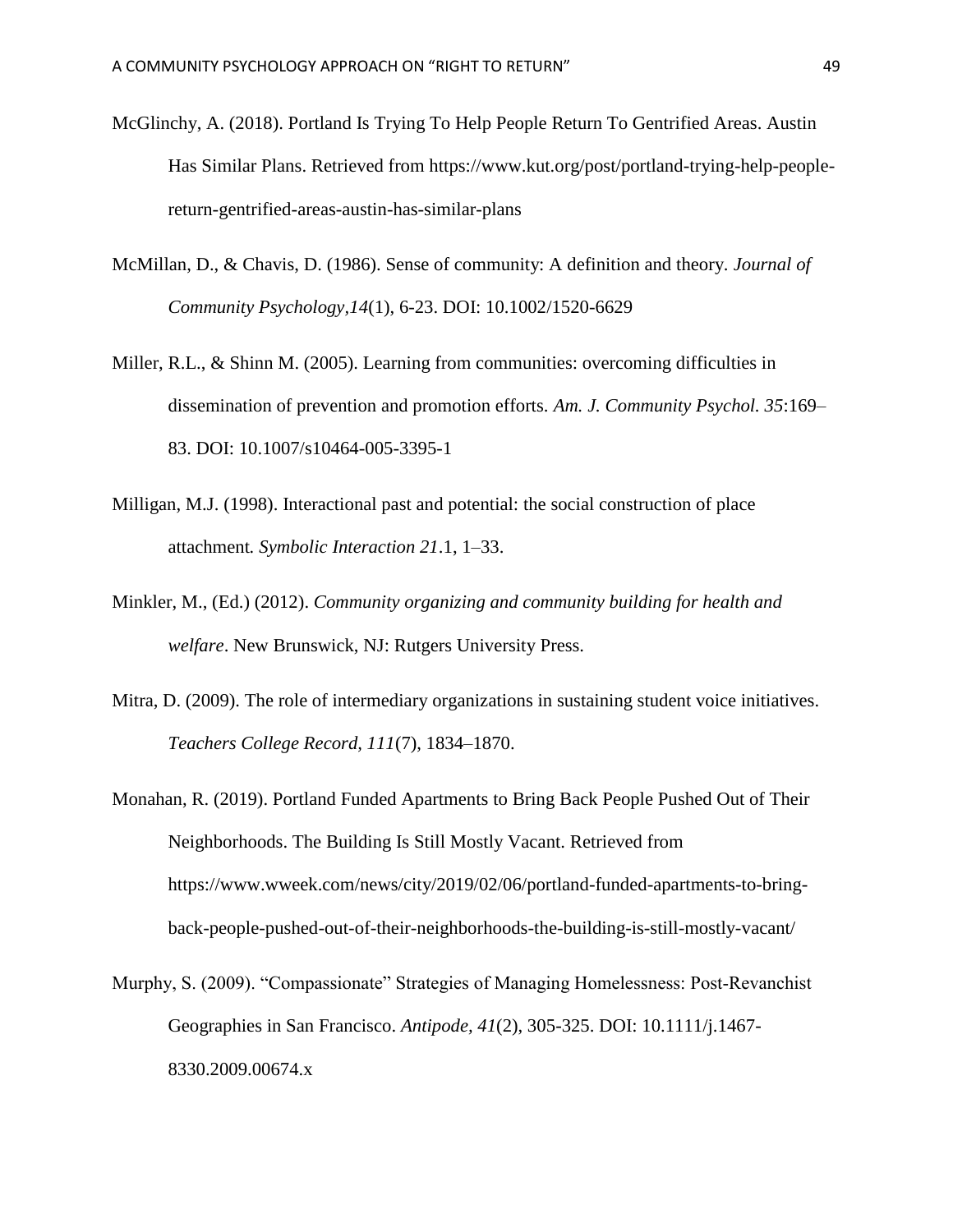- Musterd, S. & Andersson R. (2005). Housing mix, social mix, and social opportunities. *Urban Affairs Review 40*.6, 761–90. DOI: 10.1177/1078087405276006
- Newman, K., & Wyly, E. (2006). The Right to Stay Put, Revisited: Gentrification and Resistance to Displacement in New York City. *Urban Studies, 43*(1), 23-57. DOI: 10.1080/00420980500388710
- Norris F., et al. (2005). Social support mobilization and deterioration after Mexico's 1999 flood: effects of context, gender, and time*. Am. J. Community Psychol. 36*(102):15–28.

*North/Northeast Neighborhood Housing Strategy Oversight Committee* [PDF]. (2015). Portland: Portland Housing Bureau. Retrieved from http://media.oregonlive.com/portland\_impact/other/NNE%20Combined%20Presentation %2012%2015%202015.pdf

- Pancoast, D. L (1978). Blacks in Oregon, 1940–1950. In Blacks in Oregon: A Statistical and Historical Report. William A. Little and James E. Weiss, eds. Portland, OR: Black Studies Center and Population Research and Census, Portland State University.
- Randolph, B. & Wood, M. (2004). *The benefits of tenure diversification. Final report*, Australian Housing and Urban Research Institute, Melbourne.
- Rappaport, J. (1987). Terms of empowerment/exemplars of prevention: Toward a theory for community psychology. *American Journal of Community Psychology,15*(2), 121-148.
- Saltzman, D. (2017). North/Northeast Neighborhood Strategy [PDF]. Portland: The City of Portland, Oregon, Portland Housing Bureau.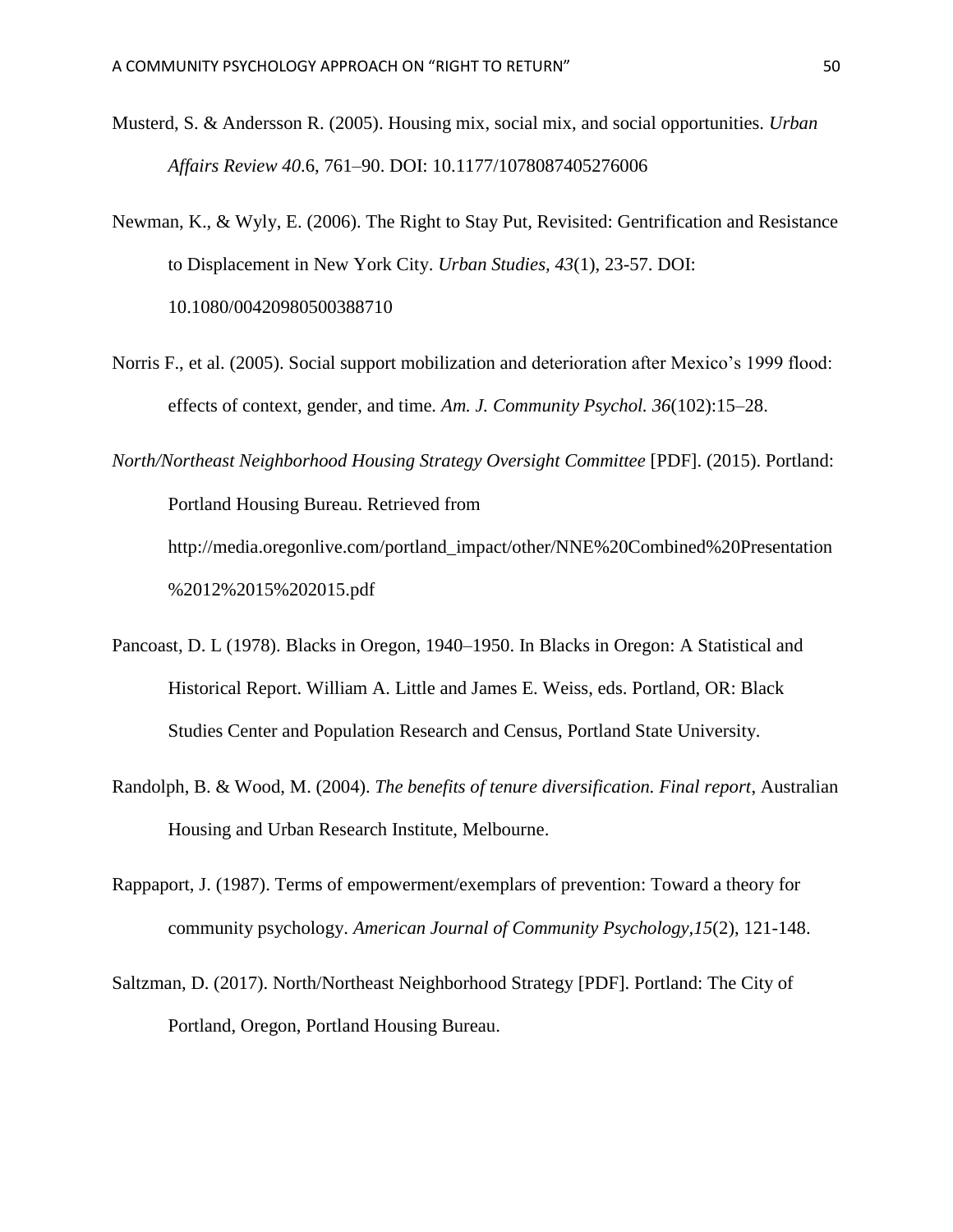- Sarason, S.B. (1974). *The psychological sense of community: prospects for a community psychology*. San Francisco: Jossey-Bass.
- Satter, B. (2009). *Family Properties: Race, Real Estate, and the Exploitation of Black Urban America*. New York: Metropolitan Books.
- Savitch-Lew, A. (2016). "GENTRIFICATION SPOTLIGHT: How Portland is Pushing Out Its Black Residents." *Colorlines*. Race Forward. Retrieved from https://www.colorlines.com/articles/gentrification-spotlight-how-portland-pushing-outits-black-residents
- Semuels, A. (2016). "The Racist History of Portland, the Whitest City in America." *The Atlantic*. Atlantic Media Company. Retrieved from https://www.theatlantic.com/business/archive/2016/07/racist-history-portland/492035/
- Serbulo, L & Gibson, K. (2013). Black and Blue: Police-Community Relations in Portland's Albina District, 1964–1985. *Oregon Historical Quarterly, 114*(1), 6-37. DOI: 10.5403/oregonhistq.114.1.0006
- Shamai, M., & Lev, R. (1999). Marital quality among couples living under the threat of forced relocation: The case of families in the Golan Heights. *Journal of Marital and Family Therapy, 25*(2), 237–252. DOI: 10.1111/j.1752-0606.1999.tb01125.x
- Shaw, K., & Hagemans, I. (2015). 'Gentrification Without Displacement' and the Consequent Loss of Place: The Effects of Class Transition on Low‐income Residents of Secure Housing in Gentrifying Areas. *International Journal of Urban and Regional Research, 39*(2), 323-341. DOI: 10.1111/1468-2427.12164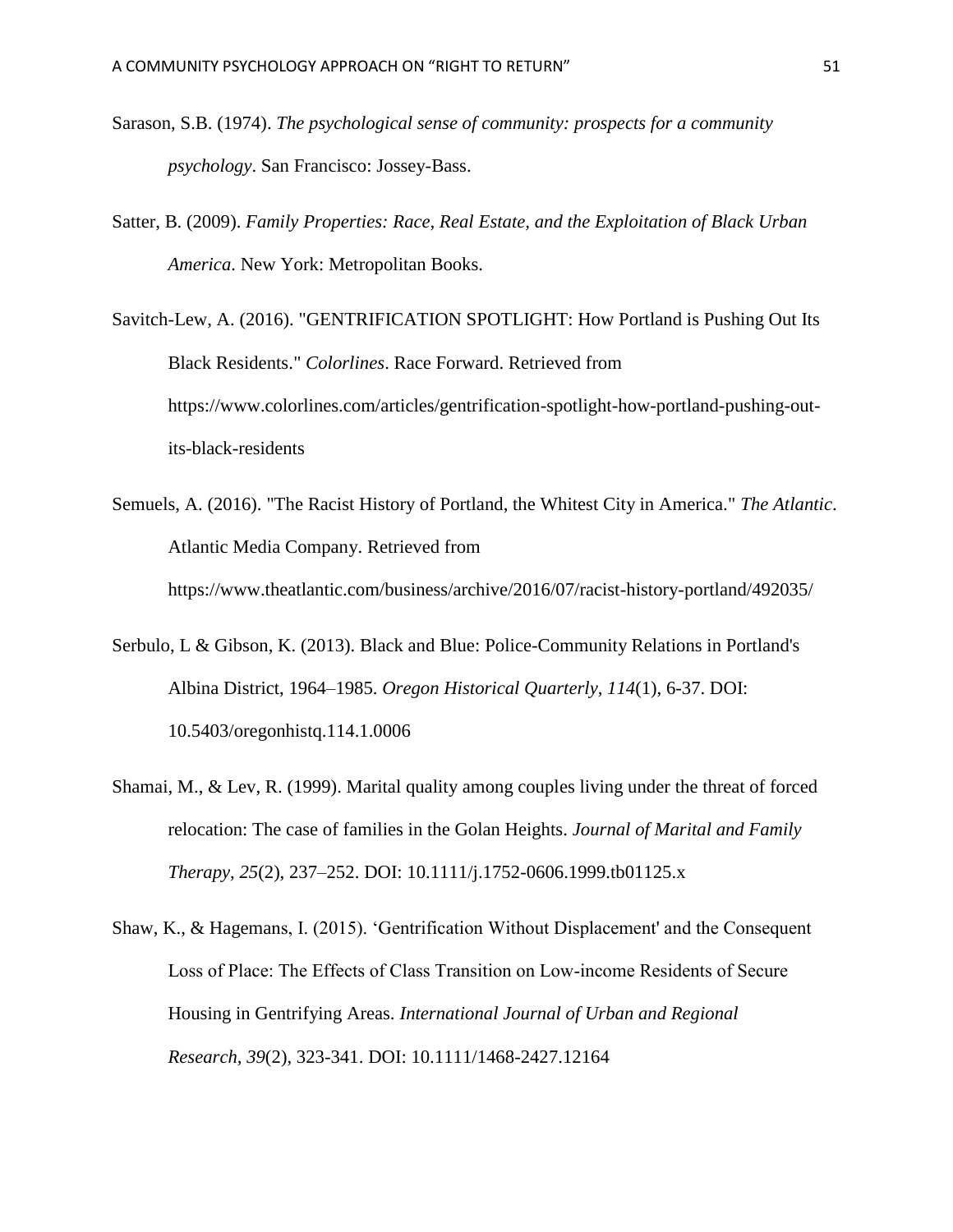- Shaw, S., & Sullivan, D. (2011). "White Night": Gentrification, Racial Exclusion, and Perceptions and Participation in the Arts. *City & Community, 10*(3), 241-264. DOI: 10.1111/j.1540-6040.2011.01373.x
- Slater, T. (2006). The eviction of critical perspectives from gentrification research. *International Journal of Urban and Regional Research* 30.4, 737–57. DOI: 10.1111/j.1468- 2427.2006.00689.x
- Smith, N. (2002). New Globalism, New Urbanism: Gentrification as Global Urban Strategy. *Antipode, 34*(3), 427-450. DOI: 10.1111/1467-8330.00249
- Talen, E. (2014). Housing Demolition during Urban Renewal. *City & Community, 13*(3), 233- 253. DOI: 10.1111/cico.12070
- Teaford, J. (2000). Urban Renewal and Its Aftermath. *Housing Policy Debate, 11*(2), 443-465. DOI: 10.1080/10511482.2000.9521373
- Thompson, C. P. (2018). Housing Segregation and Resistance: An Introduction*. Oregon Historical Quarterly*, 119(3), 355-357.
- Trickett, E. (2009). Community Psychology: Individuals and Interventions in Community Context. *Annual Review of Psychology, 60*(1), 395-419.
- U.S. Census Bureau. (2011). *2000 and 2010 Census Profile* [PDF]. Portland: The City of Portland, Oregon.
- Uitermark, J., et al. (2007). Gentrification as a governmental strategy: social control and social cohesion in Hoogvliet, Rotterdam. *Environment and Planning A 39*.1, 125–41. DOI: 10.1068/a39142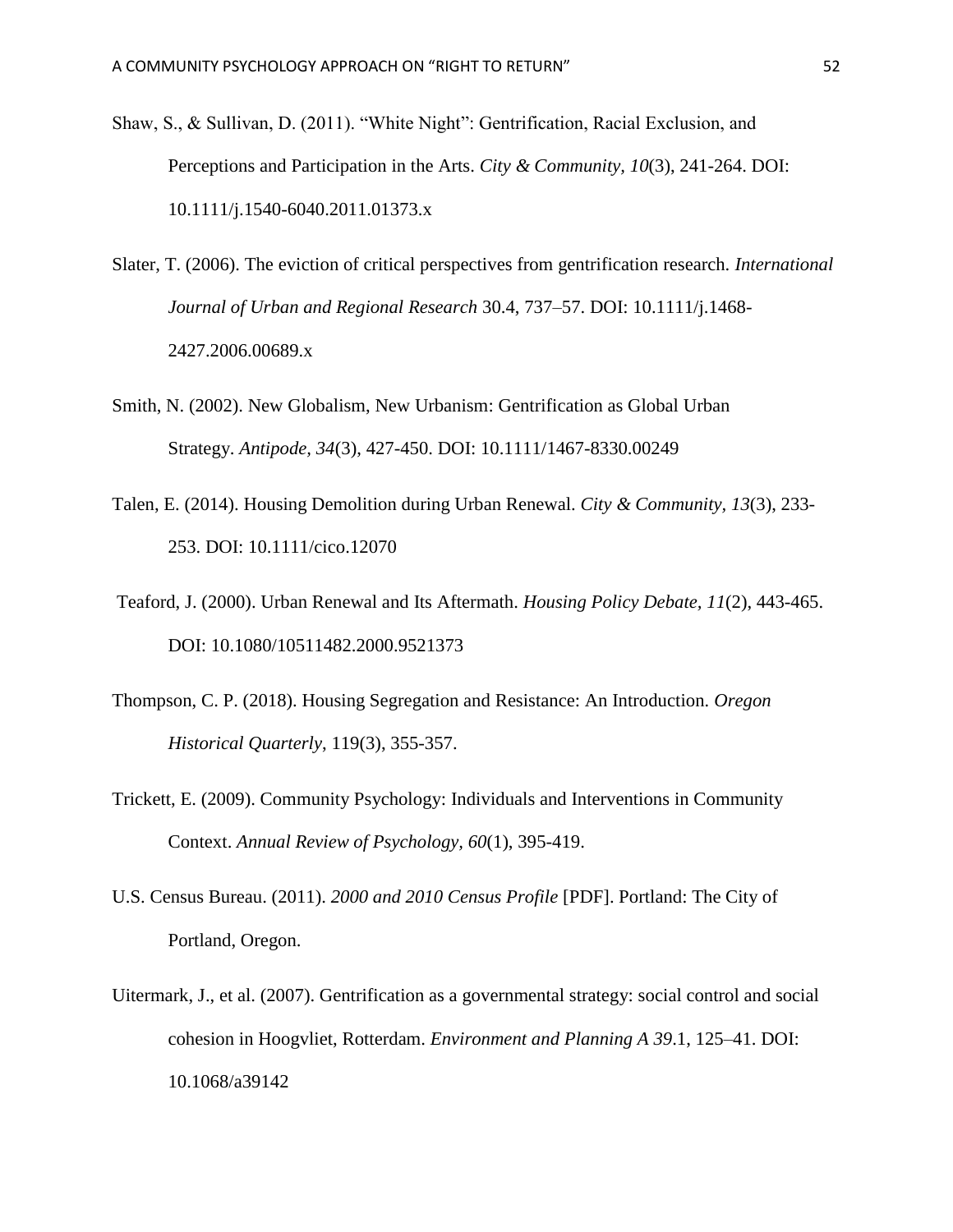- Verdell Burdine and Otto G. Rutherford Family Collection (a), "African American History". Box 7, Folder 23: The History of Portland's African American Community (1805-1992). *Special Collections and University Archives, Portland State University Library.*
- Verdell Burdine and Otto G. Rutherford Family Collection (b), "Demolition and Displacement Are Forever!". Box 7, Folder 22: Local Zoning Pamphlets/Booklets 1975-1998. *Special Collections and University Archives, Portland State University Library.*
- Verdell Burdine and Otto G. Rutherford Family Collection (c). "Displacement for Emanuel Hospital Expansion". Box 7, Folder 12: Portland Bureau of Planning – History of Portland's African American Community (1993-). *Special Collections and University Archives, Portland State University Library.*
- Verdell Burdine and Otto G. Rutherford Family Collection (d), "Displacement for Memorial Coliseum". Box 7, Folder 12: Portland Bureau of Planning – History of Portland's African American Community (1993-)*. Special Collections and University Archives, Portland State University Library.*
- Verdell Burdine and Otto G. Rutherford Family Collection (e), "Planning in Albina". Box 7, Folder 23: The History of Portland's African American Community (1805-1992). *Special Collections and University Archives, Portland State University Library.*
- Verdell Burdine and Otto G. Rutherford Family Collection (f). "Real Renewal!". Box 7, Folder 22: Local Zoning Pamphlets/Booklets 1975-1998. *Special Collections and University Archives, Portland State University Library.*